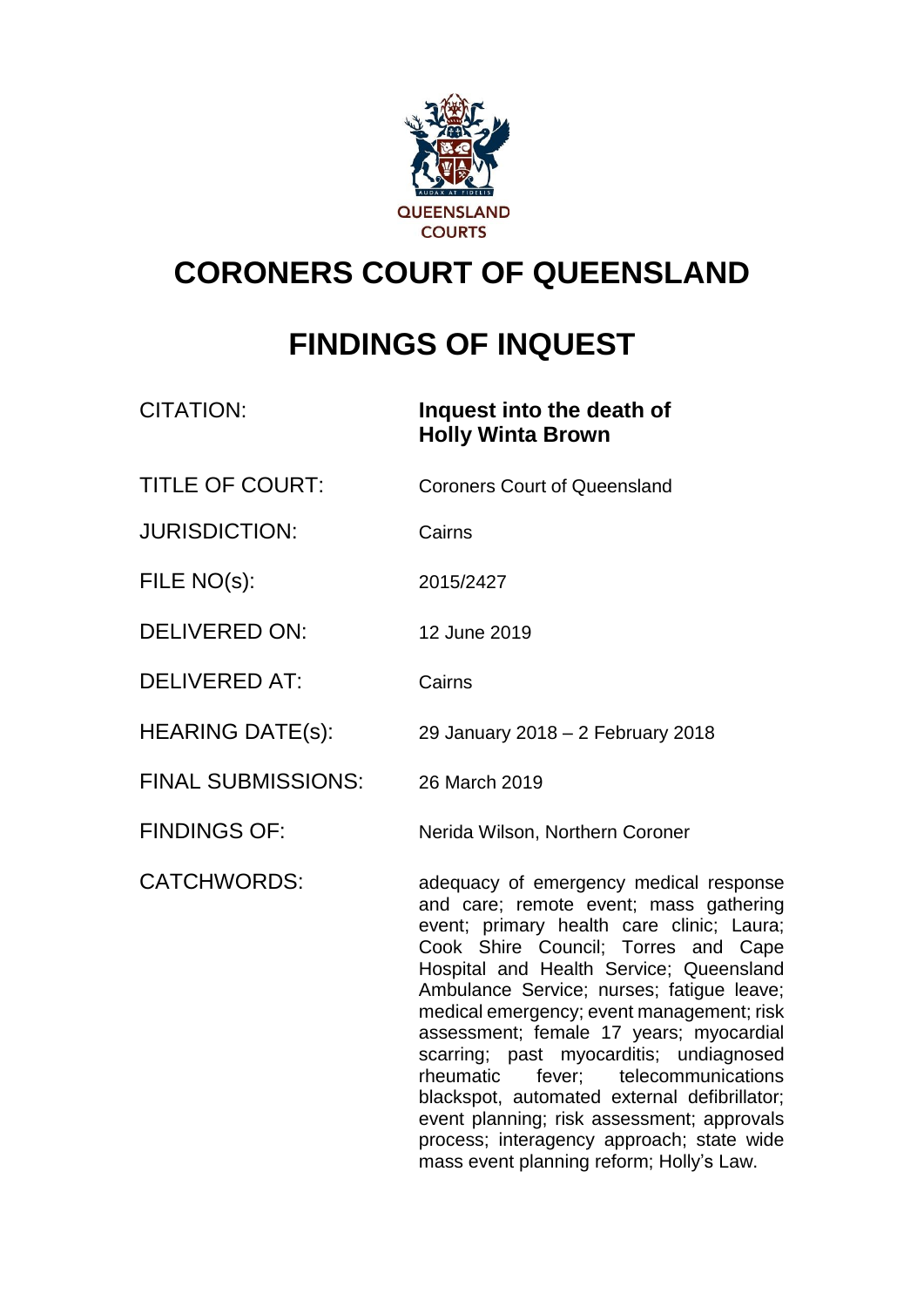# REPRESENTATION:

Counsel Assisting the Coroner: Ms J Cull and Ms M. Benn

Counsel for the Cook Shire Council Mr C.J Ryall i/b Preston Law:

Counsel for Queensland Ambulance Ms M.G Zerner Service:

Counsel for The Laura and District Mr Schneidewin i/b Rodeo Campdraft Association and Hall & Wilcox its secretary, Ms Gostelow:

Counsel on behalf of Virginia Nikora Ms S. Robb i/b Roberts Kane and Jenae Ives and the Qld Nurses Solcitors and Midwives Union:

Counsel for Torres and Cape Hospital Mr A. P Suthers and Health Service:

Warren and Eleanor Brown: Self Represented

Laura Amateur Turf Club: Ms J Sorensen (self

represented)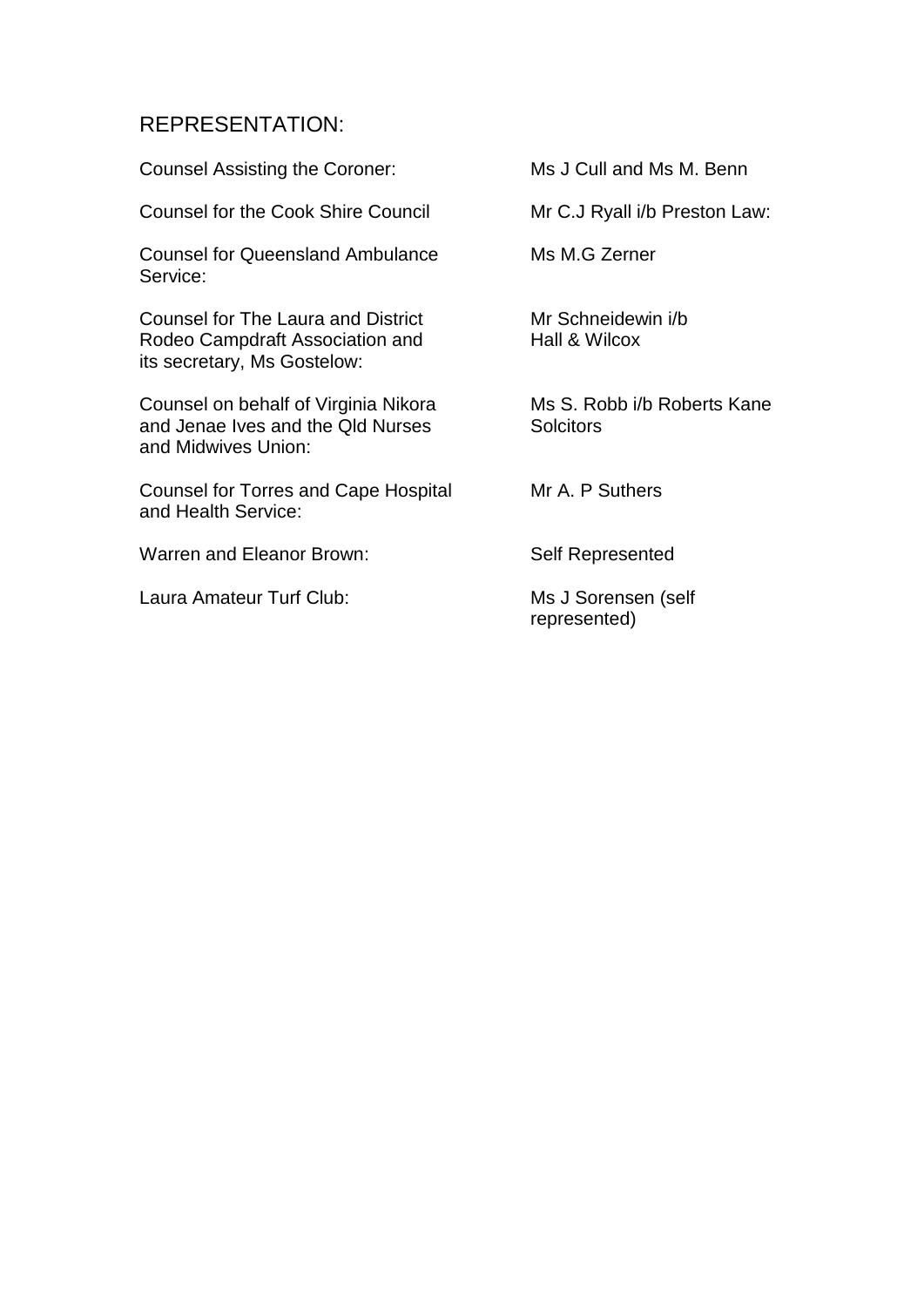# Contents

| The Torres and Cape Hospital and Health Service (TCHHS) and the Laura Primary     |  |
|-----------------------------------------------------------------------------------|--|
|                                                                                   |  |
|                                                                                   |  |
|                                                                                   |  |
|                                                                                   |  |
|                                                                                   |  |
|                                                                                   |  |
|                                                                                   |  |
|                                                                                   |  |
|                                                                                   |  |
|                                                                                   |  |
|                                                                                   |  |
|                                                                                   |  |
|                                                                                   |  |
|                                                                                   |  |
|                                                                                   |  |
| Access to medical coverage for participants during horse related events  35       |  |
| Access to medical coverage for all persons attending the rodeo and race           |  |
|                                                                                   |  |
|                                                                                   |  |
|                                                                                   |  |
|                                                                                   |  |
|                                                                                   |  |
|                                                                                   |  |
|                                                                                   |  |
|                                                                                   |  |
| Preparations for the event within Torres and Cape Hospital and Health Service  40 |  |
|                                                                                   |  |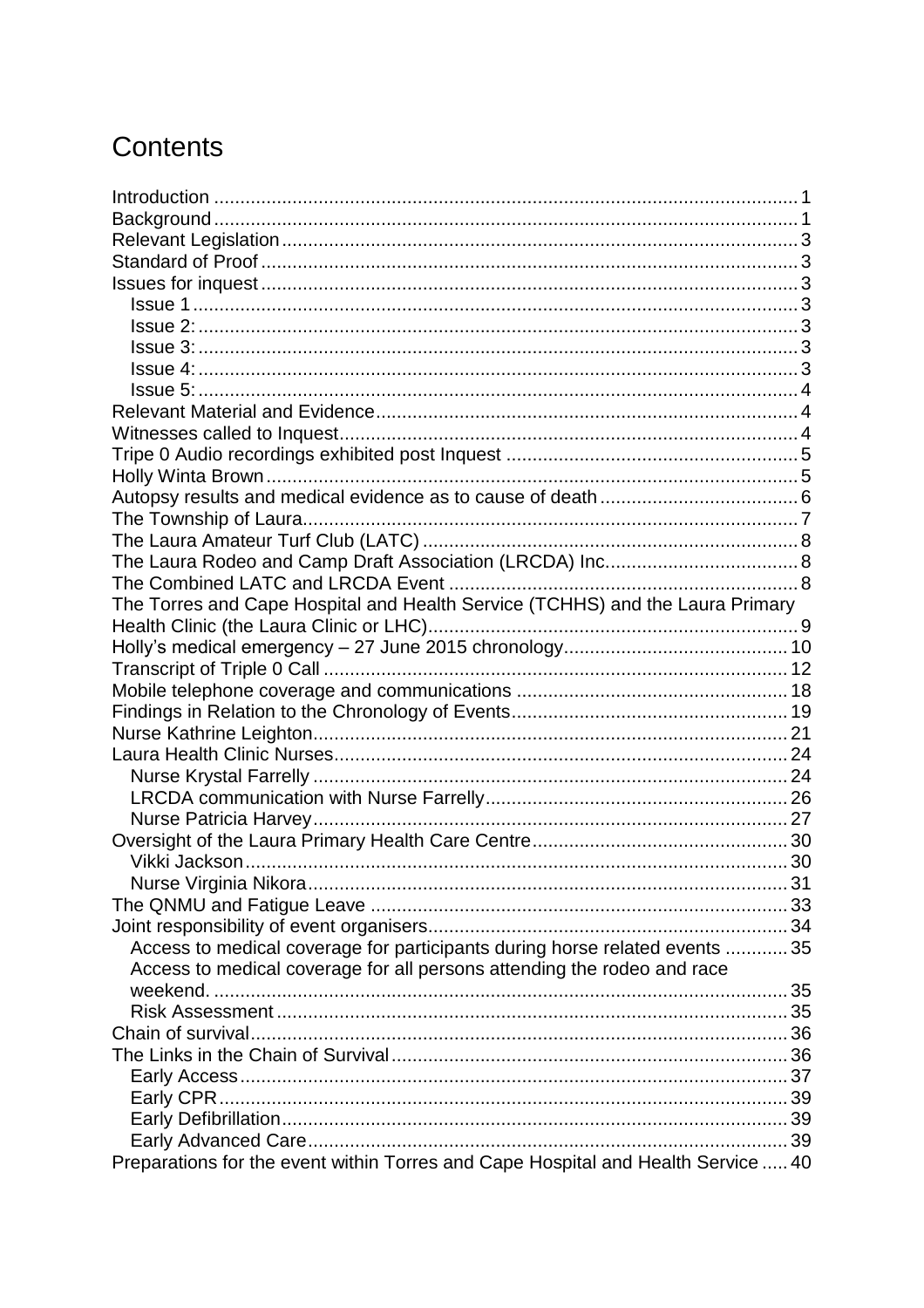| Initial refusal to provide a nursing presence during the 2015 Laura Horse Sports |  |
|----------------------------------------------------------------------------------|--|
| Evidence regarding the subsequent decision to engage a third nurse for the       |  |
|                                                                                  |  |
| Evidence of Mr Pressley, Ms Wardlaw and Mr Fenton as to their understanding of   |  |
|                                                                                  |  |
| Failure to prepare a 2015 Laura Horse Sports and Rodeo Weekend Preparedness      |  |
|                                                                                  |  |
| Confusion on the part of TCHHS staff as to the presence of QAS at the campdraft  |  |
|                                                                                  |  |
|                                                                                  |  |
|                                                                                  |  |
|                                                                                  |  |
|                                                                                  |  |
|                                                                                  |  |
| COMMONWEALTH GOVERNMENT BLACKSPOT PROGRAM  57                                    |  |
|                                                                                  |  |
|                                                                                  |  |
| Root Cause Analysis - Torres and Cape Hospital Health Service59                  |  |
|                                                                                  |  |
|                                                                                  |  |
|                                                                                  |  |
|                                                                                  |  |
| My further comments relating to the lack of preparedness by the TCHHS 61         |  |
| Holly's Law - submissions on behalf of Warren and Eleanor Brown prepared by      |  |
|                                                                                  |  |
|                                                                                  |  |
|                                                                                  |  |
|                                                                                  |  |
|                                                                                  |  |
|                                                                                  |  |
|                                                                                  |  |
|                                                                                  |  |
|                                                                                  |  |
|                                                                                  |  |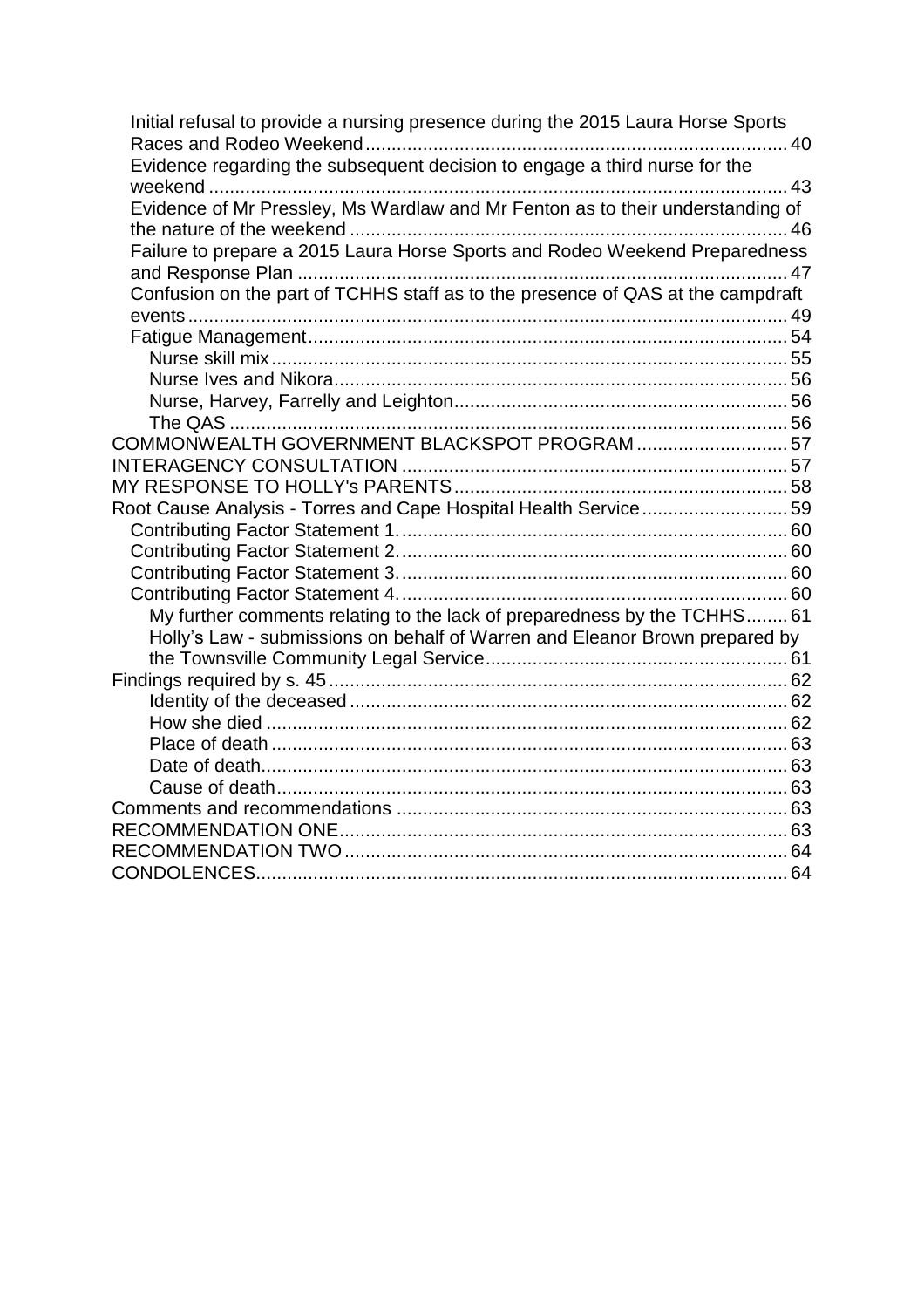# <span id="page-4-0"></span>**Introduction**

1. Section 45 of the *Coroners Act 2003* provides that when an inquest is held, the coroner's written findings must be given to the family of the person in relation to whom the inquest has been held, each of the persons or organisations granted leave to appear at the inquest, and to officials with responsibility over any areas the subject of recommendations. These are my findings in relation to the death of Holly Winta Brown. They will be distributed in accordance with the requirements of the Act and posted on the website of the Coroners Court of Queensland.

# <span id="page-4-1"></span>**Background**

- 2. Holly Winta Brown was aged seventeen years when she attended the annual Laura Rodeo and Races weekend with her family including her parents and her brother, and family friends. Holly was an accomplished young horsewoman and participated in the camp drafting event that weekend. She camped at the event grounds (the Laura Races and Rodeo grounds) with her family.
- 3. On the evening of 26 June 2015 Holly attended a nearby campsite and socialised with her friends. Her parents, Warren and Eleanor Brown collected her at around 2:00am (27 June) and returned to the family campsite. When Holly woke that morning she told her father she was not well and that she had a sore back. Her father rubbed her back, gave her panadol and suggested she lay back down in her swag. Holly ate breakfast, vomited and went back to rest in her swag. Holly told her mother she had chest pain. When Holly's father checked on her at approximately 8.30am, or soon after, Holly could not be roused, her breathing was shallow, and she was unresponsive.
- 4. Warren Brown called for help and commenced cardiopulmonary resuscitation (CPR). Ms Janae Ives, a nearby off-duty nurse attending the weekend event, was alerted to the scene. By coincidence, Ms Ives was an experienced clinical nurse employed as a triage emergency department nurse at the Cairns Hospital. The Cairns Hospital is a tertiary level 5 hospital (a hospital that provides comprehensive trauma care and stabilisation of all trauma patients until transfer)<sup>1</sup>.
- 5. Ms Ives played a critical and primary role in the medical response provided to Holly. She remained at Holly's side and found herself unexpectedly co-ordinating the medical response. I refer in these findings to 'Ms Ives' (although she is a nurse by profession) to distinguish that she was not on duty that day.
- 6. Ms Ives arrived at the Brown's campsite, (she will say by 9.00am) she saw that Holly was unresponsive, and she was present when soon after her arrival, Holly went into cardiac arrest (at around 9.10am). Ms Ives took control of the scene and the CPR. She co-ordinated the emergency response and remained with Holly as events unfolded.

l <sup>1</sup> Department of Health (Queensland) Emergency Services Module Overview CSCF v3.2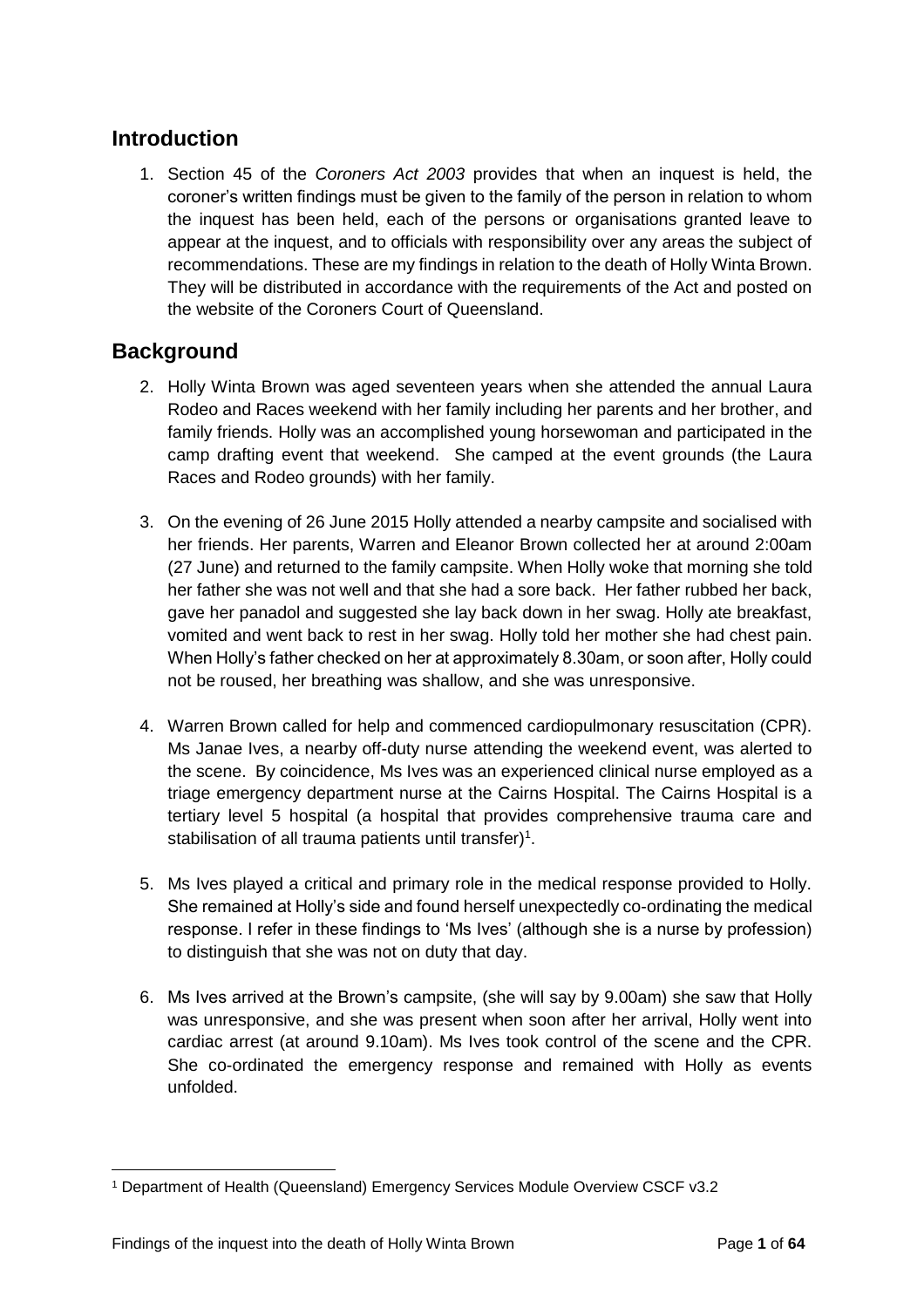- 7. Ms Ives was valiant in her efforts to revive Holly. She remained by Holly's side during an ordeal that lasted in excess of two hours.
- 8. Ms Ives was an impressive witness at the inquest. It was apparent that she was deeply affected by the circumstances surrounding Holly's death. During the inquest Warren and Elle Brown conveyed their gratitude to Ms Ives for her efforts to save their daughter
- 9. A nearby camper, Mrs Joan Berzinski arrived at the scene and placed the first Triple 0 call at around 9.40am. Mrs Berzinski was known to the Browns, her daughter and Holly were friends.
- 10. The Triple 0 Operations Centre activated an emergency response. The Queensland Ambulance arrived by road under a 'code 1' lights and sirens and the Queensland Emergency Careflight helicopter was deployed from Cairns.
- 11. Efforts to resuscitate Holly continued whilst waiting for the emergency services to arrive. Nurses from the local Laura Primary Health Clinic (LPHC), who were at that time on fatigue leave after working a double shift, arrived in the clinic troop carrier (a recovery vehicle) with a 'Thomas Pack' and a modest amount of equipment and supplies (adrenaline; a travel automatic emergency defibrillator-AED and an oxyviva).
- 12. Holly achieved a return of spontaneous circulation (ROSC) however it was clear that she was not responding and was in a critical condition. The resuscitation efforts and interventions provided to her at the scene were **insufficient to revive her.**
- 13. The Queensland Ambulance Service paramedics arrived within 1 hour and 20 minutes of being deployed via the Triple 0 operations centre, by then, almost 2 hours after Holly's cardiac arrest.
- 14. In evidence at the inquest the unfolding scene was described as chaotic. The Triple 0 audio recording bears out the sense of the confusion and concern at the scene. The audio recording captures the unreliable mobile phone connection, and the distress experienced by those on the ground involved in the efforts to resuscitate Holly.
- 15. The Queensland Ambulance Service arrived on-site at approximately 11.00am and the Careflight emergency helicopter arrived at approximately 11.15am, some two hours after Holly's cardiac arrest. By then all attempts to revive Holly were futile.
- 16. Holly was pronounced deceased at 11.44am by the Careflight escort doctor, Dr Dunn.
- 17. The whole shocking tragedy took place in front of Holly's parents Warren and Elle Brown. They did not leave Holly's side. Mr Brown played an active role in protracted resuscitation attempts to save Holly's life. He did everything within his control to save his daughter.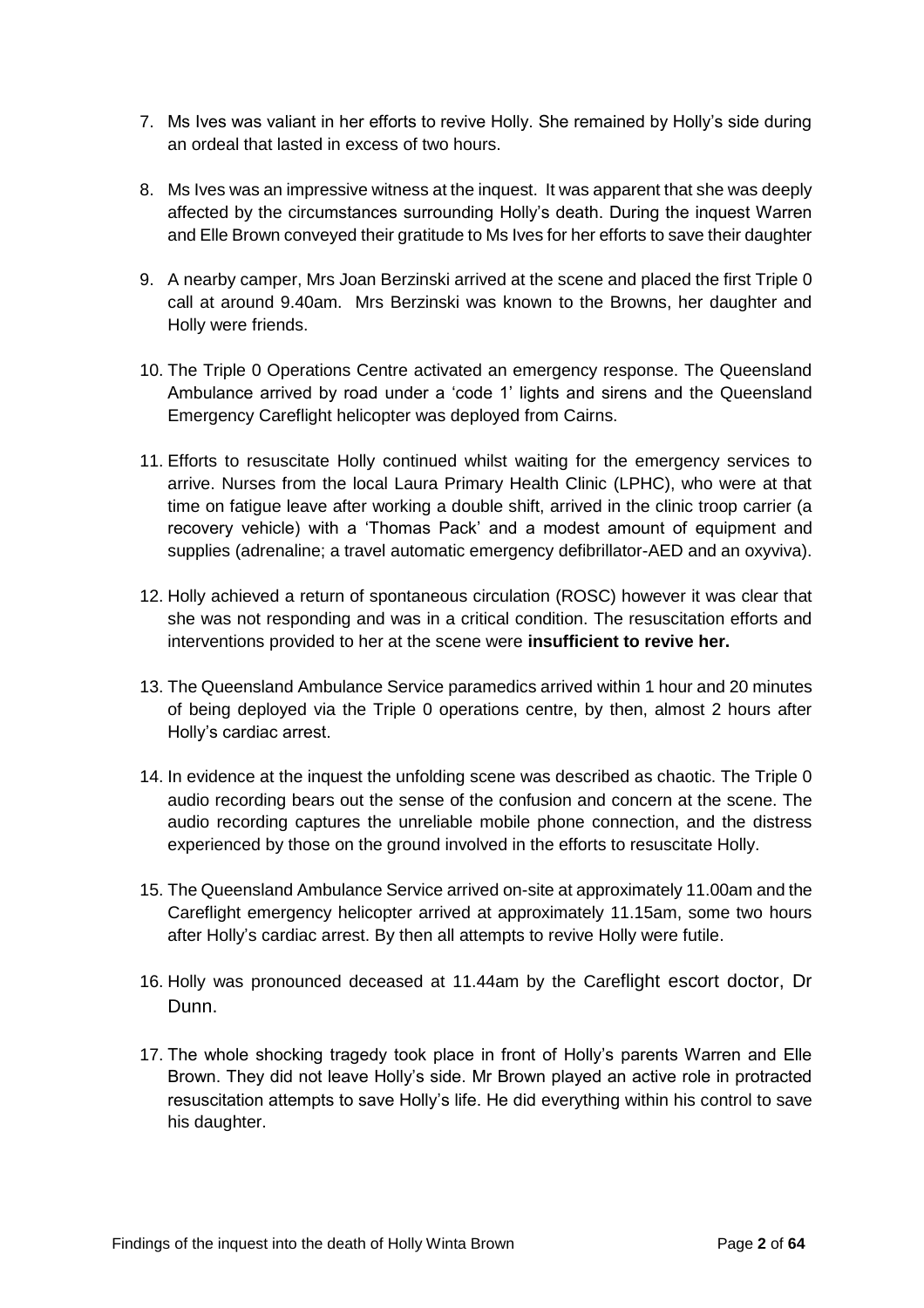- 18. It is now known that Holly suffered an arrhythmia as a result of undiagnosed heart scarring, possibly due to (childhood) rheumatic fever. Holly's condition was rare.
- 19. Basic resources such as an automated external defibrillator (AED) and adrenaline were not available on site for at least 45- 50 minutes after Holly's cardiac arrest. In the circumstances, Holly's chances of survival were almost nil without immediate access to advanced emergency care and treatment and resources.
- 20. The purpose of this inquest was to examine the adequacy of the medical response provided to Holly and what, if anything, could be done to prevent similar deaths from occurring in the future.

#### <span id="page-6-0"></span>**Relevant Legislation**

- 21. Pursuant to s45(5) of the *Coroners Act* 2003 a Coroner must not include in the findings any statement that a person is, or may be:
	- a) guilty of an offence; or
	- b) civilly liable for something.
- 22. The focus of an inquest is to discover what happened, not to ascribe guilt or attribute blame or apportion liability. The purpose is to inform the family and the public of how the death occurred with a view to reducing the likelihood of similar deaths.

#### <span id="page-6-1"></span>**Standard of Proof**

23. Any findings of the relevant facts are made on the balance of probabilities, that is, the civil standard of proof.

#### <span id="page-6-2"></span>**Issues for inquest**

<span id="page-6-3"></span>24. The following issues formed the basis of the inquiry.

*Issue 1***:** The findings required by section 45(2) *Coroners Act* 2003, namely the identity of the deceased (Holly Winta Brown), when, where and how she died and what caused her death;

<span id="page-6-4"></span>*Issue 2:* The assessment of health, safety and medical risks and emergencies for the 2015 Laura Horse Sports Races and Rodeo weekend, with reference to:

- i. How, is any, such assessment was formulated and by whom;
- ii. The basis for that assessment;
- iii. What risks were identified;
- iv. How responsibility for the management of, and response to such risk was apportioned

<span id="page-6-5"></span>*Issue 3:* The obligations (whether contractual, regulatory, statutory or otherwise) on relevant stakeholders to ensure public safety at events such as the Laura Sports Races and Rodeo

<span id="page-6-6"></span>*Issue 4:* The response to the medical emergency that resulted in the death of Holly Winta Brown at the Laura Horse Sports Races and Rodeo on 27 June 2015,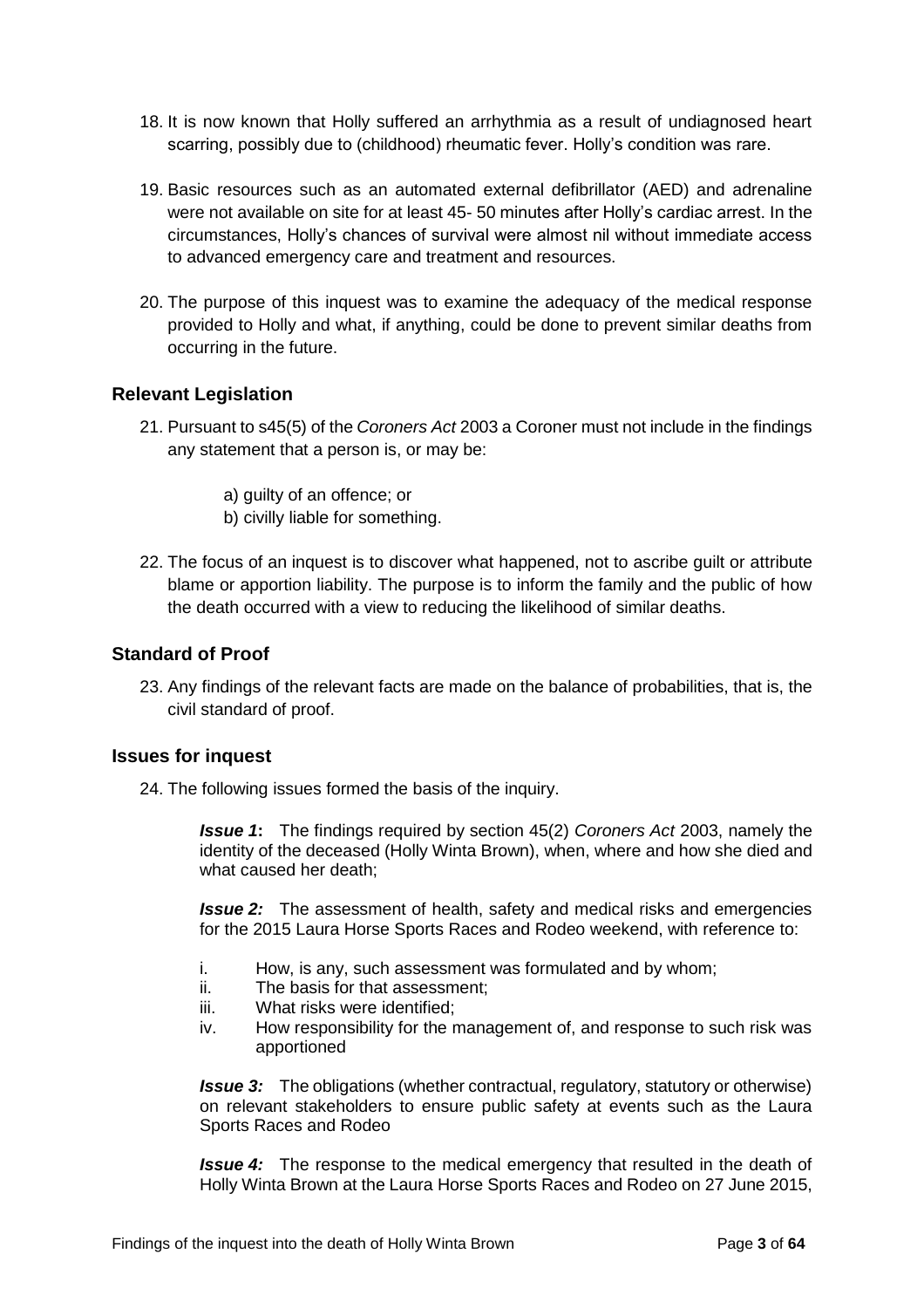with reference to medical interventions, treatment, care and equipment and response times.

*Issue 5:* Whether there are any matters about which preventative recommendations might be made pursuant to section 46 of the *Coroners Act* 2003

## <span id="page-7-1"></span><span id="page-7-0"></span>**Relevant Material and Evidence**

25. In the preparation of these inquest findings I have considered and had regard to:

- i. the coronial brief of evidence;
- ii. the oral evidence of twenty three (23) witnesses during the five day inquest held in the Coroners Court of Queensland at Cairns;
- iii. comprehensive written submissions provided by all those with leave to appear;
- iv. the transcript of proceedings.
- 26. The Inquest traversed a number of matters that were important for context but ultimately did not bear on the issues for my consideration. Whilst I have had regard to the considerable amount of material and evidence before me, I refer only to the evidence relevant to the Issues for Inquest, and that provides the basis for my findings and recommendations.

## <span id="page-7-2"></span>**Witnesses called to Inquest**

27. Not all witnesses who provided statements were called to give evidence in person. Twenty three witnesses were called to give evidence at the five (5) day Inquest as follows:

| <b>Warren Terrence Brown</b><br>Dr Paull Botterill<br>Dr Lesley John Griffiths<br>Jenae Marie Ives<br>Katherine Margaret Leighton | Holly's father<br>Senior Staff Specialist Forensic Pathologist<br><b>Forensic Medical Officer</b><br>off duty Nurse<br>Nurse - Laura Primary Health Clinic |
|-----------------------------------------------------------------------------------------------------------------------------------|------------------------------------------------------------------------------------------------------------------------------------------------------------|
| Patricia Dawn Harvey                                                                                                              | Nurse - Laura Primary Health Clinic                                                                                                                        |
| Lyn Wardlaw                                                                                                                       | Executive Director (TCHHS) Nursing<br>and                                                                                                                  |
|                                                                                                                                   | Midwifery                                                                                                                                                  |
| <b>Krystal Farrelly</b>                                                                                                           | <b>Nurse</b>                                                                                                                                               |
| Virginia Louise Nikora                                                                                                            | <b>Nurse</b>                                                                                                                                               |
| Jennifer Sorensen                                                                                                                 | <b>Secretary LATC</b>                                                                                                                                      |
| <b>Debra Gostelow</b>                                                                                                             | Secretary LDRCA Inc                                                                                                                                        |
| Pete Douglas Fenton                                                                                                               | Director of Nursing (TCHHS)                                                                                                                                |
| Vikki Michelle Jackson                                                                                                            | Director of Nursing and Midwifery                                                                                                                          |
| Ian Maurice Pressley                                                                                                              | Executive General Manager - Southern Cape<br>York                                                                                                          |
| <b>Terry Raymond Mehan</b>                                                                                                        | Senior Health Administrator                                                                                                                                |
| Leigh Andrew Broad                                                                                                                | <b>Nurse</b>                                                                                                                                               |
| <b>Timothy Cronin</b>                                                                                                             | Chief executive Officer (Cook Shire Council)                                                                                                               |
| Dr Mark Little                                                                                                                    | <b>Specialist</b>                                                                                                                                          |
| Peter John Aitken                                                                                                                 | <b>Qld Dept Health Senior Director</b>                                                                                                                     |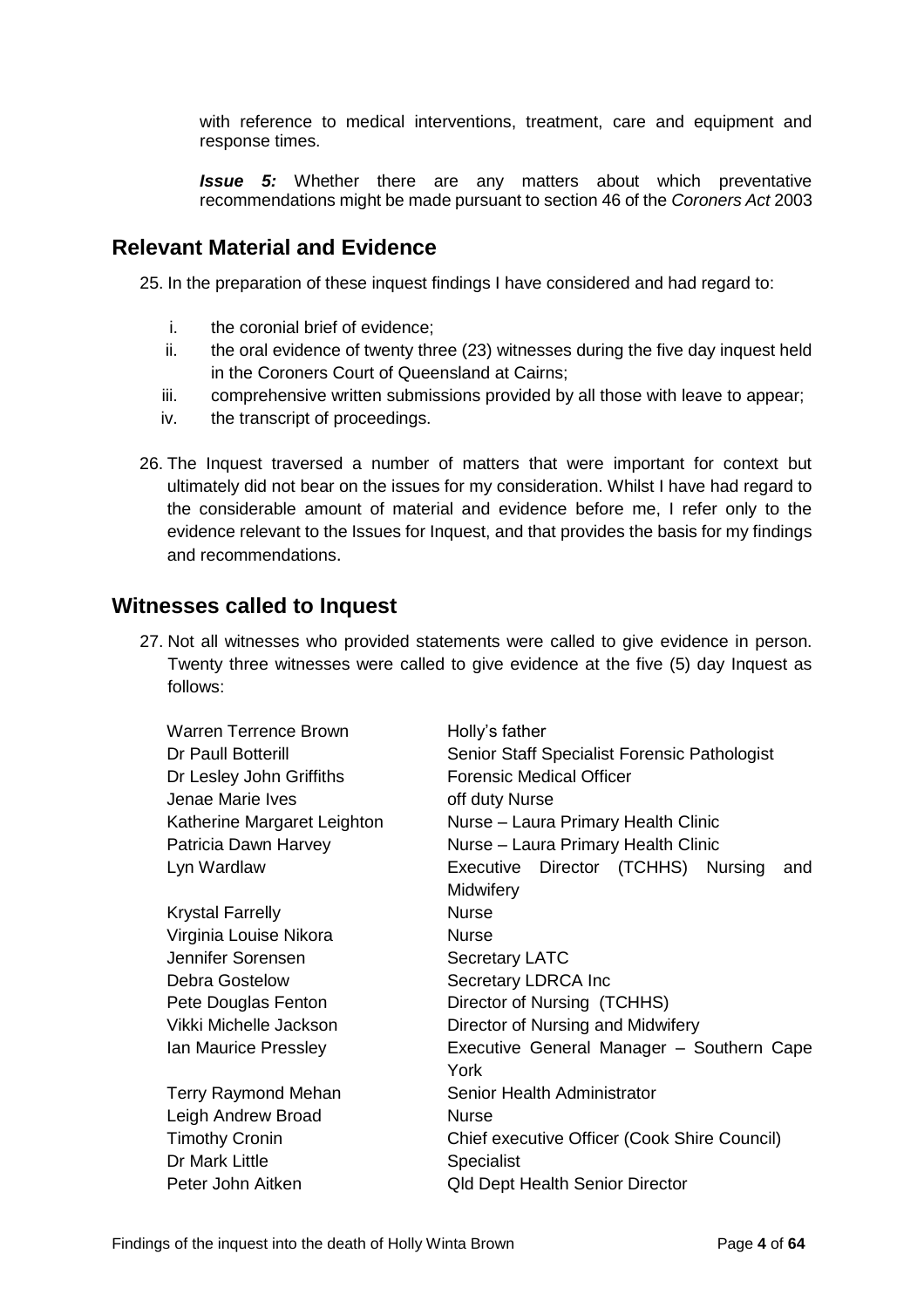Paul Robert Chivers **Risk management Consultant** Warren Martin **National Communist Communist Cueensland Ambulance** Michael John Metcalfe **Deputy Commissioner QAS** Timothy Dunne Qld Govt Manager Local Government and Regional Services.

# <span id="page-8-0"></span>**Tripe 0 Audio recordings exhibited post Inquest**

- 28. At the close of the inquest and during the preparation of these findings I issued a further Form 25 Request for Information, to the Queensland Ambulance Service for the audio recording of the two Triple 0 calls made on the day of Holly's death.
- 29. The audio recording and a formal transcript of those recordings (prepared by Auscript), were provided to the parties and written submissions were invited. The final submission received by the Office of Northern Coroner on 25 March 2019. Whilst this process has delayed the delivery of findings, the audio version of the calls are invaluable and provide the best available understanding of the chronology of events during the medical emergency, and resolved some of the questions unanswered at inquest (although not all).

# **Approach to Inquest**

30. I have approached these findings with the following advice in mind "*If the aim of the coronial process is conceptualised as risk reduction and behaviour change, there is much to be said for the focus to be on issues other than individual blameworthiness. Personal deficiencies in the discharge of responsibility occur within an institutional and systemic context*". 2

# <span id="page-8-1"></span>**Holly Winta Brown**

- 31. Holly Winta Brown was aged seventeen at the time of her death in 2015. She was and remains, the much loved daughter of Warren and Elle Brown and younger sister to William. The Brown family are from the Julatten District in far north Queensland. They are hardworking people and respected in the community, and by all who know them.
- 32. Holly attended Year 12 at Mossman State High School, it is apparent from her school records and the information available to me that she was a bright student, a happy girl, who loved school, her family, and her horses. Holly was an accomplished horsewoman. She aspired to become a vet. She was an active, sporty and vivacious girl raised within a loving family unit in a small and close knit community. At the conclusion of the inquest Mr and Mrs Brown were invited to speak about Holly and to share their memories of her. Holly's parents chose to play a slide show depicting photographs and videos of Holly, concluding with images of Holly competing in a gymkhana event.

*<sup>2</sup> Minimising the Counter-Therapeutic effects of Coronial Investigations: In Search of Balance*. Ian FrecKelton QC; QUT Law Review. Volume 16 Issue 3 pp: 4-29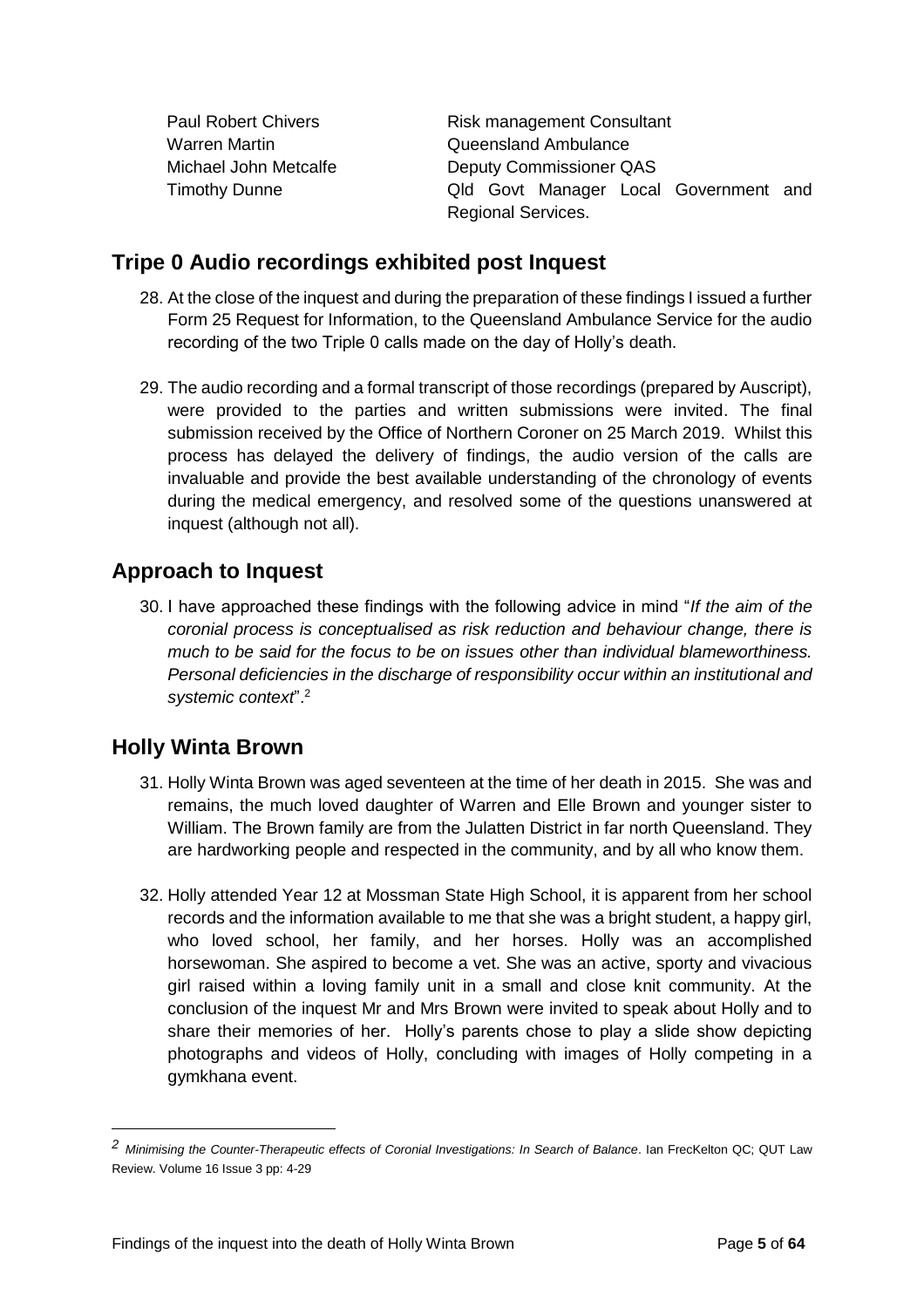- 33. All present in court that day were left with the enduring image of Holly's delight, joy and vitality as she cleared various jumps and obstacles on horseback at full tilt. Holly's father told the inquest that the church overflowed at her funeral and that it was standing room only. Holly clearly touched the lives of many during her short life.
- 34. Holly's parents appeared at the inquest and represented themselves and Holly's interests over the course of the five day inquest. I was greatly assisted by Mr and Mrs Brown's participation in these proceedings. Mrs Brown was an excellent advocate, she was well prepared and often asked questions of witnesses that crystallised the relevant issues in an instant. I will later refer to Mr and Mrs Brown's submissions regarding their proposals for the implementation of 'Holly's Law'.

# <span id="page-9-0"></span>**Autopsy results and medical evidence as to cause of death**

- 35. The most probable cause of Holly's death was arrhythmia as a consequence of myocardial scarring, most likely from past rheumatic fever.
- 36. An external and full internal autopsy including a full toxicology screening was performed by senior staff specialist forensic pathologist Dr Paull Botterill on the 30<sup>th</sup> of June 2015, three days after Holly's death.
- 37. At the time of conducting the autopsy the cause of death was not clear. Dr Botterill considered possibilities such as respiratory infection, an irregularity of heart rhythm and drug toxicity.<sup>3</sup>
- 38. The results of the toxicology testing was negative for alcohol and drugs. Extra drug testing was ordered specifically for Gamma-Hydroxybutyric Acid, "bath salts" and synthetic cannabinoids. The toxicology certificate of analysis noted a result of 14 mg/kg of Gamma-Hydroxybutyric Acid. It was noted on this certificate that this level of Gamma-Hydroxybutyric Acid is within normal range found in post-mortem samples.<sup>4</sup> Dr Griffiths confirmed that the levels are affected by the amount of time between death and autopsy.<sup>5</sup> Both Dr Botterill and Dr Griffiths were satisfied that the level of Gamma-Hydroxybutyric Acid was within normal post-mortem range and confirmed this in oral evidence.<sup>6</sup>
- 39. Microscopic examination showed heart scarring and inflammation some of which could be contributed to protracted resuscitation, however there was localised heart muscle and scarring and inflammation.<sup>7</sup> Dr Botterill confirmed in his oral evidence when asked by the Coroner that the scarring was pre-existing and pre-dated the day of her death. $8$ After excluding all the possibilities Dr Botterill was of the opinion that Holly died from an arrhythmia likely caused by heart muscle scarring (myocardial scarring) which was

<sup>3</sup> Ex A1, p. 8.

<sup>4</sup> Ex A.2.

 $5$  T1-37, 1-2.

<sup>6</sup> T1-26, 22- 29 & T1-37, 15-17.

<sup>7</sup> Ex A.1, p. 8.

 $8$  T1 – 31, 34-36.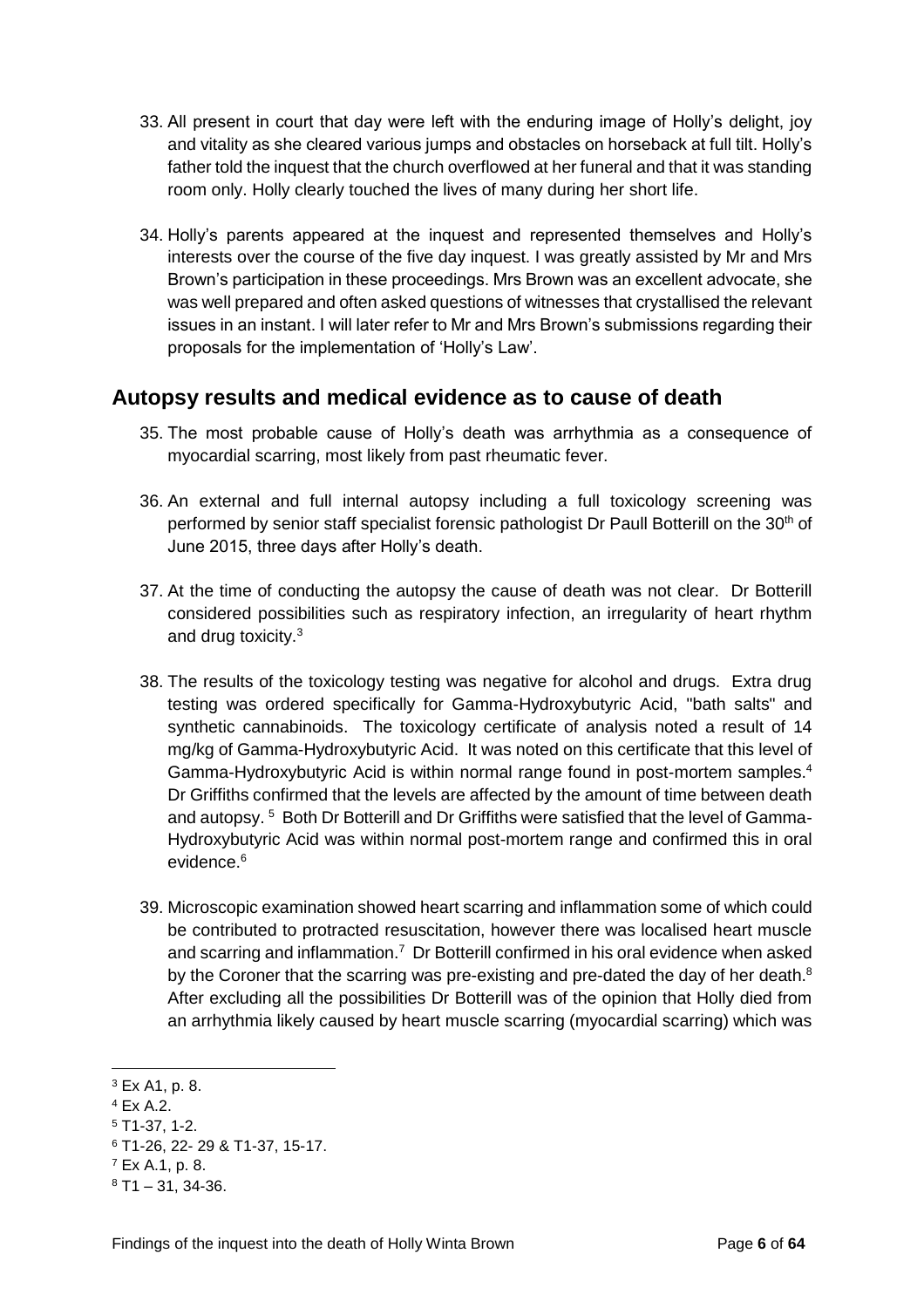possibly caused by past rheumatic fever. Dr Botterill explained in his oral evidence<sup>9</sup> that an arrhythmia cannot be detected at the post mortem state and that is why he recorded the cause of death as the direct cause of death 1 a) of his report was myocardial scarring and 1 b) of his report underlying condition was past myocarditis possibly rheumatic fever. <sup>10</sup> Dr Botterill confirmed in oral evidence that this was still his opinion as to cause of death.<sup>11</sup>

- 40. Dr Griffiths was sent the medical records of Holly from her general practitioner that dated back to 1998. After reviewing the records Dr Griffiths was of the opinion that the many entries between 2003 and 2006 where Holly presented to her GP with a sore throat and either with or without a fever could have been hidden streptococcal infections which is the body's immune response to the fever. Dr Griffiths noted that on occasions these were dealt with by prescribing antibiotics, however as Dr Griffiths explained in his oral evidence it is appropriate for general practitioners to not always reach always prescribe antibiotics.<sup>12</sup> In any event, Dr Griffiths stated that even if prescribed with an antibiotic such as penicillin she could still have developed the myocardial scarring which can take up to a decade to manifest.<sup>13</sup>
- 41. Neither alcohol or drugs contributed to the fatal cardiac arrhythmia that lead to Holly's death. <sup>14</sup>

# <span id="page-10-0"></span>**The Township of Laura**

- 42. Laura is a small town with a population of approximately 80 people. It is located in the Cook Shire within Cape York Peninsula. It is located approximately 300 kilometres north of Cairns and approximately 140 kilometres west of Cooktown. The Laura Rodeo and Campdraft and the Laura Races are held on the same weekend each year, falling on either the third or fourth weekend of June, at the Laura Rodeo and Racecourse Reserve grounds ("the grounds"), Peninsula Development Road Laura, approximately 3 kilometres from the township of Laura.
- 43. The population of the Laura township swells from a fixed population of approximately 80 people to approximately 2000 or more people for the weekend events, with many of the participants and spectators camping on site at the grounds.
- 44. The event is an institution and an important annual event in North Queensland, it has gained in popularity over many decades and families from around Cape York and further afield gather to enjoy the occasion each year. Many family groups have personalised, regular camping sites in and around the grounds. Until Holly's death in 2015 the event had run without a major incident.

<sup>9</sup> T1-27, 18-28.

<sup>10</sup> Ex A.1, p. 9.

<sup>11</sup> T1-27, 1-17.

<sup>12</sup> T1-35, 25-28.

<sup>13</sup> T1-36, 1-8

<sup>14</sup> T1-28, 38-47 & T1-37, 19-28.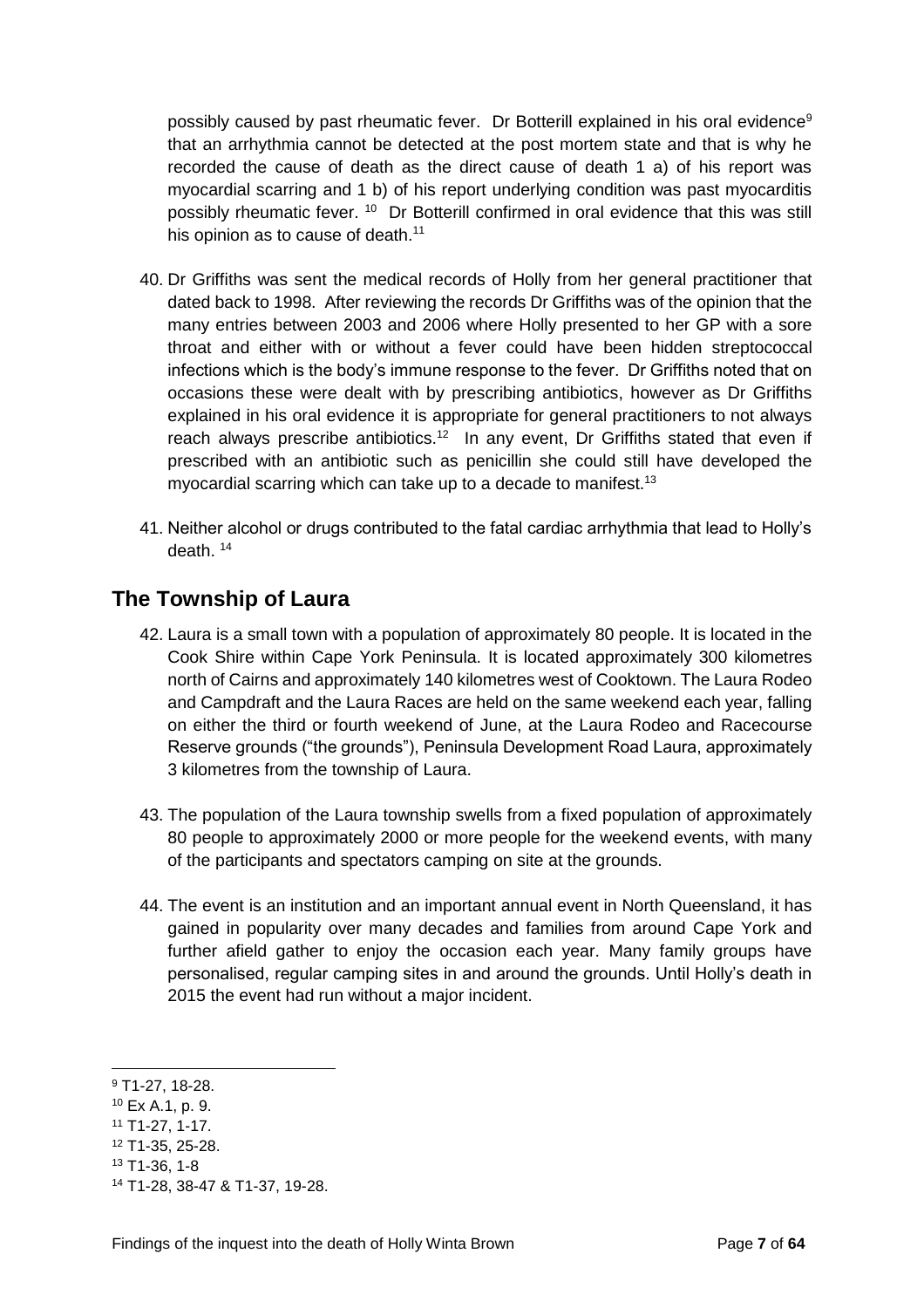# <span id="page-11-0"></span>**The Laura Amateur Turf Club (LATC)**

45. The LATC has operated for 120 years. It is a not-for-profit association operated by a volunteer committee, with limited funds. At the time of inquest Mrs Jennifer Sorenson was the Secretary of the Association and she appeared on behalf of the LATC at inquest without legal representation.

# <span id="page-11-1"></span>**The Laura Rodeo and Camp Draft Association (LRCDA) Inc.**

- 46. The Laura Rodeo and Camp Draft Association is a not-for-profit organisation operated by a volunteer committee also with limited funds. The primary person tasked with the event organisation in 2015 was Mrs Deborah Gostelow who was then the Secretary of the Association. The LRCDA engaged legal representation for the inquest. The LDRCA have organised the event for 40 years.
- 47. In 2015 Mrs Gostelow was responsible for event preparations including "*the medical coverage issue with the clinic*".<sup>15</sup> The following is extracted from Mrs Gostelow's statement:

"*In summary, after some discussions, the clinic agreed that it would provide the medical services as it had done for previous years… 1-2 nurses at the event with the clinic ambulance. It was my expectation that this is what the clinic would provide at the site at the times agreed for the 2015 event*".

# <span id="page-11-2"></span>**The Combined LATC and LRCDA Event**

- 48. On the weekend on 26 and 27 June 2015 approximately 2000 people attended the Laura Rodeo, Races and Horse Sport events. Laura also hosted the Laura Dance Festival in 2015 the weekend prior to the combined race / rodeo event. The Dance Festival is organised and funded separately. The Dance Festival is a biennial event and many people stay on as they did in June 2015, to enjoy the rodeo and races the following weekend. Some estimates put the increase in numbers attending over the course of the dual event week every second year at 5000 or so.
- 49. Each of the two committees organise their separate events. The rodeo (bullriding) and camp draft events are organised by the Laura Rodeo and Campdraft Association (LRCDA). The horse racing events are organised by the Laura Amateur Turf Club (LATC).
- 50. The events attract many spectators and participants and events include a camp draft, horse sports (including events designed for younger people such as barrel racing and a gymkhana), a rodeo (bullriding and calf scruffing), and a bush horse race meet sanctioned by Racing Queensland.
- 51. At the commencement of inquest there remained uncertainty as to how many people actually attended and / or camped at the combined campdraft rodeo and races event in 2015. In a statement provided prior to the commencement of the 2018 inquest Mrs

l <sup>15</sup> Exhibit E4 page 8 para 40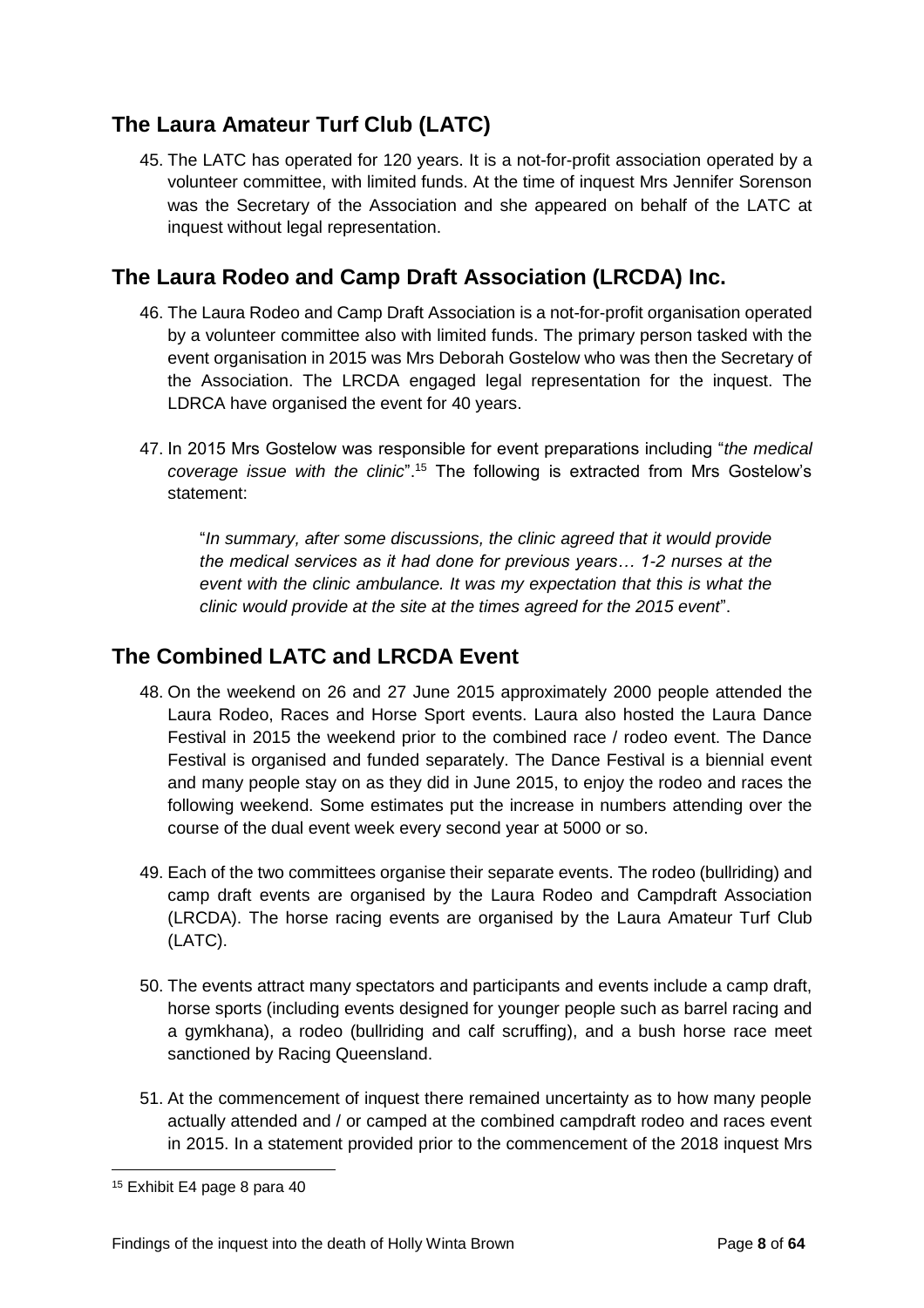Gostelow indicated based on tickets sold that the crowd is unlikely to have exceeded 3000 people and that at any particular point in time over the weekend numbers may have been less.<sup>16</sup>

- 52. A further calculation was provided and a submission on behalf of the LRCDA was accepted at inquest, that approximately 2000 people attended over the course of the weekend for the 2015 year.
- 53. It is possible the number exceeded 2000, and the imprecise figures based on manual calculations of ticket sales (with each committee separately selling tickets for discrete particular events) raise a concern for regarding the accuracy of data available for future event planning and assessment of risk.

# <span id="page-12-0"></span>**The Torres and Cape Hospital and Health Service (TCHHS) and the Laura Primary Health Clinic (the Laura Clinic or LHC)**

- 54. The Torres and Cape Health Service is responsible for the Laura Primary Health Clinic. The LHC provides primary clinical care and primary healthcare services to the community of Laura and provides Level 2 emergency care.
- 55. Level 2 emergency care per the Health Queensland service description<sup>17</sup> is as follows:
	- 24-hour access to RN/s and triage of all presentations;
	- capable of providing treatment for minor injuries and illnesses;
	- limited treatment of acute illnesses and injuries;
	- provides basic resuscitation and limited stabilisation, including short term assisted ventilation prior to transfer to higher level service.
- 56. In 2015 two full time nurses were assigned to the Laura Primary Health Clinic. Their function was to provide primary clinic care and healthcare to the community of Laura, a community with a static population of 80 people. The clinic was resourced to provide an emergency first responder service to the local community (within the limitations of a level 2 primary health clinic).
- 57. The TCHHS engaged one additional contracted agency nurse to provide first aid at the 2015 event, and to backup the QAS.
- 58. At the outset, and for reasons set out below I **find** that the Torres and Cape Hospital and Health Service had a responsibility to, and did not, adequately plan for the temporary increase in population of between 2000-3000 people during the 2015 rodeo and race event (referred to as a 'mass event' as attendance exceeds 1000 people). In the absence of advance assessment and planning, the Laura clinic became the first emergency responder service to a population of 2000-3000 people.

<sup>16</sup> Exhibit E4 page 4 para 22 and 23

<sup>17</sup> Department of Health Emergency Services Module Overview CSCF v3.2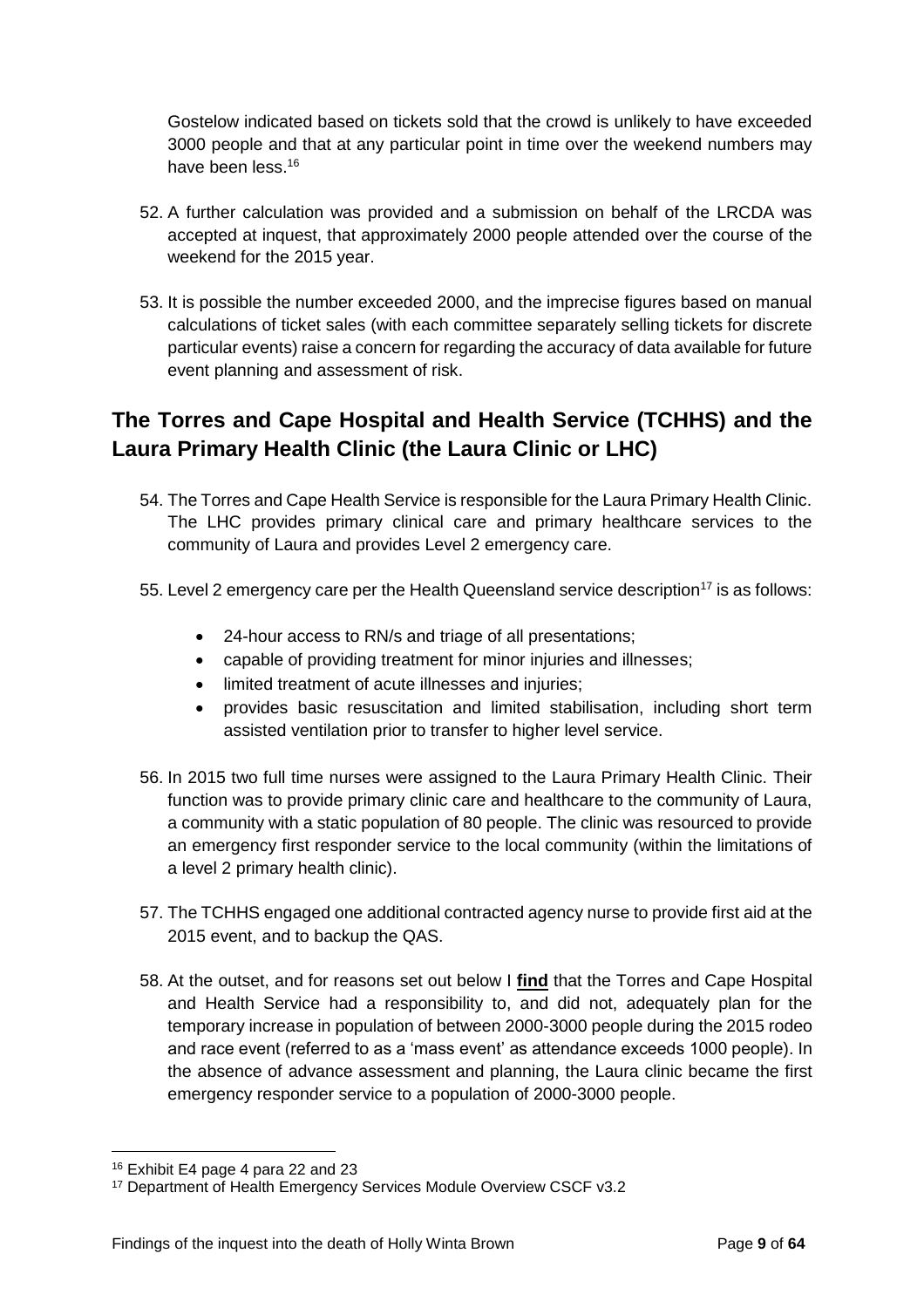- 59. I **find** that in 2015 the Laura Primary Health Clinic was not sufficiently equipped, resourced or prepared to provide a first emergency responder service for unplanned medical emergencies at a mass gathering event.
- 60. I **find** that the emergency medical response provided to Holly Winta Brown at the 2015 Laura Rodeo and Race weekend was inadequate.
- 61. I **find** that the inadequate response to the medical emergency was a result of an absence of formal direction, guidance and policy establishing appropriate protocols and pathways for all stakeholders in relation to roles and responsibilities for event planning and risk assessment in the context of a mass gathering.
- 62. I **find** that the lack of clear policy and guidelines within the Queensland Health, the Torres and Cape Hospital and Health Service, and / or standardised procedures generally in Queensland, for mass public event planning, mitigated against coordinated interagency planning.
- 63. It is appropriate and necessary that pathways for approvals and permits that include planing for an emergency medical response, and based on contemporary risk assessment methodology, be established between the LATC and the LRCDA and local government with input from the Torres and Cape Hospital and Health Service and the Qld Ambulance Service. It is essential that event organisers play an active role in the event planning as a whole and not just for the discrete events for which they are organising. They can only do this with an informed understanding of planning for mass public events so that they can develop the risk assessment tools that will ensure safe mass gatherings into the future,
- 64. I intend to make a recommendation that will establish the framework for this interagency approach and trust that much needed reform will result.

# <span id="page-13-0"></span>**Holly's medical emergency – 27 June 2015 chronology**

- 65. Mr Warren Brown's evidence at the hearing and his statement was that Holly woke at around 6am<sup>18</sup>. Holly had a cup of tea and upon Mr Brown returning from the shower block he noticed that Holly was vomiting.<sup>19</sup> Holly said that her back was sore and she then laid down on a camp stretcher. Mr Brown rubbed Holly's back and she reported a shooting pain down her spine.
- 66. Around 7am Holly took the panadol provided by her father. She tried to rest but got up at one point to speak to her mother and uncle and reported a pain in the chest. At around 8.30am or soon after Mr Brown went to check on Holly and found she could not be roused. She was limp and her pulse felt weak. Mr Brown started CPR and Mrs Brown attended to the resuscitation.
- 67. Mr Brown called to others nearby to get an ambulance. He recalled that people were trying to call the Laura Clinic via mobile telephone but were unable to get through. The

<sup>18</sup> Exhibit B5 para 14

<sup>19</sup> Exhibit B5 para 21 / 22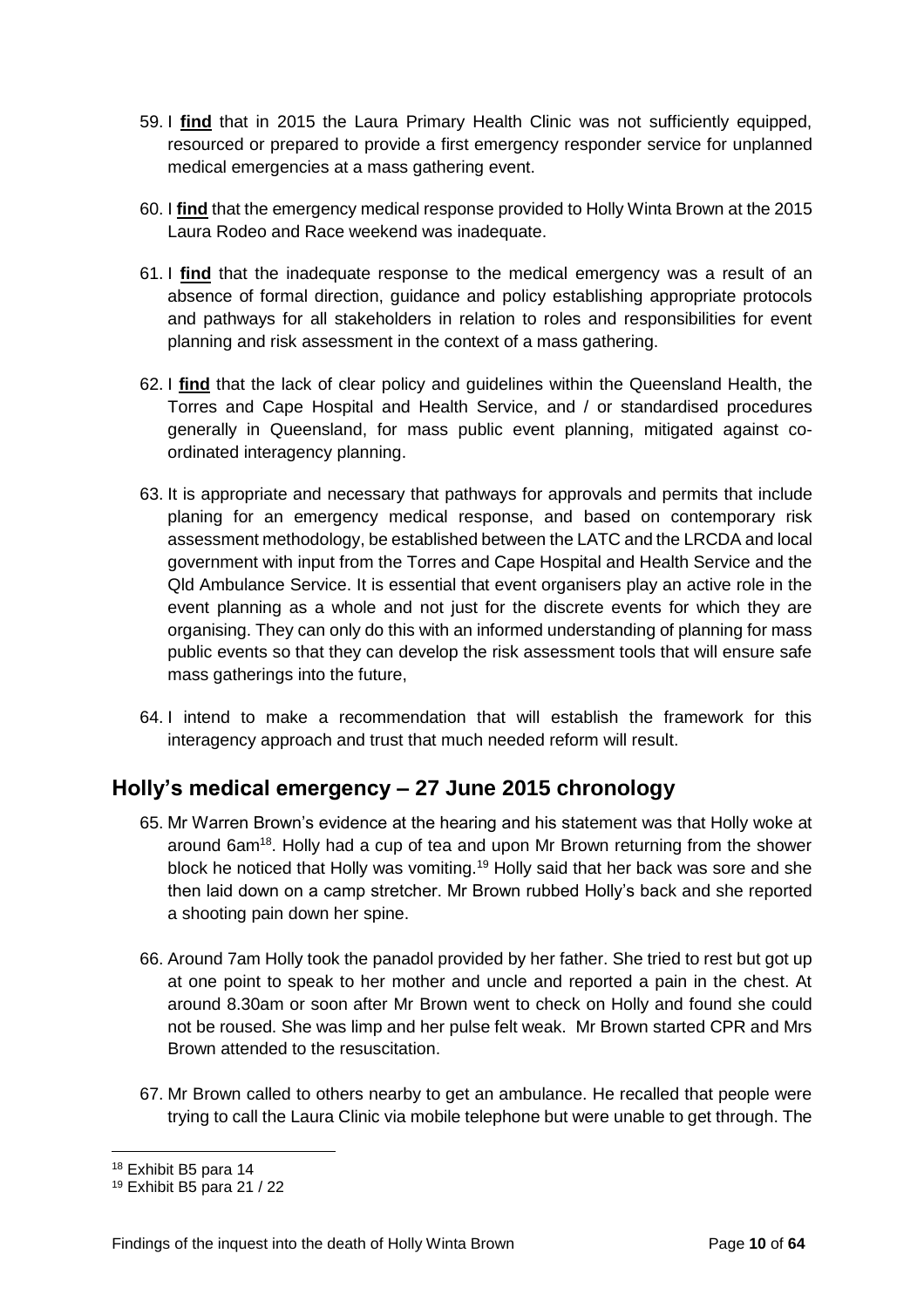Lansky family who were camped next to the Browns were also trying to obtain help. Miss Judith Guiney, camping in the group with the Brown family and others, was asked by Mr Brown to find a paramedic urgently as Holly was not breathing.

- 68. Members of Miss Guiney's party set off on quad bikes to the rodeo arena and race course to alert the ambulance to the emergency. As there were horse sports events in progress that morning it was anticipated that paramedics would be available. They returned with news that there were no paramedics (QAS) onsite and an announcement was made over the PA for medical assistance. It was also described that other campers took off on foot shouting for anyone at the grounds with medical training. There were reports of people also setting off on horseback to seek out medical assistance.
- 69. The picture is one of pandemonium and chaos. Campers commenced dismantling structures to allow access to emergency services. The closest ambulance (already enroute to the event) was 1 hour and 20 minutes away from the scene at the time the unit was first notified.
- 70. Miss Guiney set off to locate the first aid nurse posted at the grounds that morning. She attended the first aid hut and saw that it was open but not staffed. Miss Guiney says she called out for 5 minutes and was approached by a woman (Nurse Leighton) who said that she 'was the only first aid nurse'. Miss Guiney gave evidence that Nurse Leighton appeared to have no urgency to make her way to the scene, and no equipment or supplies with her.
- 71. Nurse Katherine Leighton was an agency nurse, contracted by the Torres and Cape Health Service (TCHHS) to assist the Laura Primary Health Clinic for the duration of the event. She arrived at the Laura Horse Sports and Rodeo grounds around 6.30am in her capacity as a 'first aider'. She located herself ringside. She stated, "*I was located ringside at the Rodeo and Horse Sports Area, at the site designated for me the previous day*."
- 72. Nurse Leighton says that she was in proximity to the first aid station (hut) where she was required to be and that she did not appreciate at the time by what was conveyed to her that the incident to which she had been called was a medical emergency.
- 73. Miss Guiney returned to the Brown's campsite with Nurse Leighton. Miss Guiney saw a young woman (Janae Ives) approach the scene and advise that she was an emergency nurse. Ms Ives appeared to take control.
- 74. Miss Guiney then went to comfort Holly's brother and friends. When she returned to the scene, she noticed a medical bag on scene and heard 'verbal frustration' that some of the equipment was not functioning properly.
- 75. Ms Ives, the off-duty nurse from the Cairns Hospital Emergency Department recalls being called by her father at 8.56am (she noted the time on her mobile phone) to assist Holly who was then unresponsive. During the inquest Ms Ives said she is certain about the time as she noted it on her mobile phone when her father called her to assist. She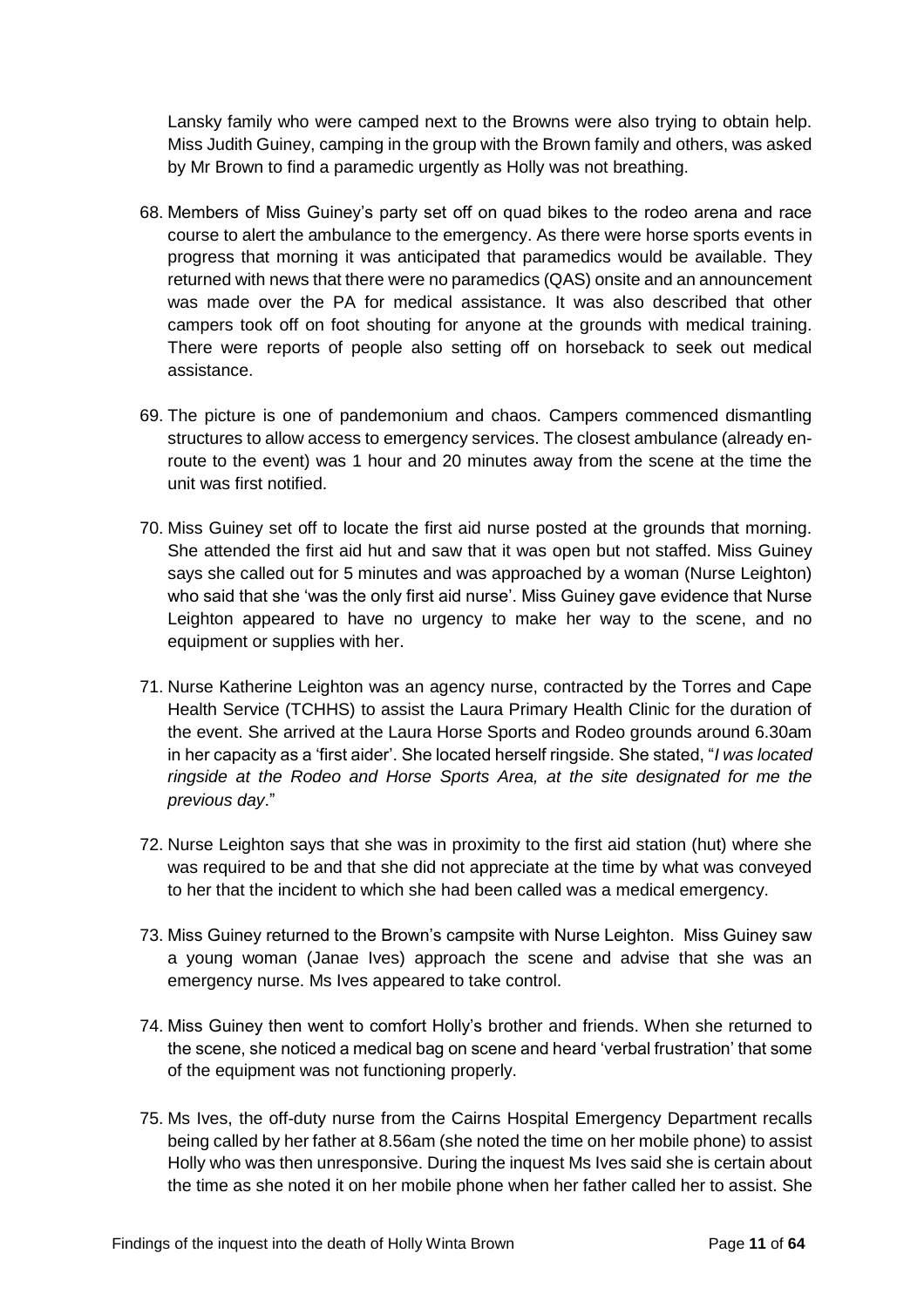told the inquest in oral evidence that the other times in her later statements were estimates as she didn't then have her phone to cross check when preparing her statement.

- 76. Ms Ives recalls examining Holly who was laying on a swag. Ms Ives observed that Holly appeared pale and sweaty, she had a patent airway, shallow breathing, a weak radial pulse, her eyes were closed but her pupils were equal and reacting to light. She was incontinent of urine. Ms Ives assessed Holly as having a Glasgow Coma Score (as assessment of consciousness) of 7 out of 15.
- 77. Ms Ives recalled that Holly arrested at approximately 9.10am. She says she commenced CPR at this point. She recalled that around this time there was no medical team on site and at some stage she was informed that the QAS were forty-five minutes away. She recalls being informed that a helicopter was aware of the situation and on another flight.
- 78. Ms Ives' evidence is that at 9.35am CPR was continuing to be performed by bystanders and she asked Queensland Police Service (QPS) officers at the scene to transport her to the Laura Clinic so that she could obtain equipment. En-route to the clinic Ms Ives saw the clinic nurses (in the LHC troop carrier) arrive at the grounds so she returned to the scene with the QPS officers without attending the clinic.
- 79. The chronology of events and the time of the commencement of the emergency became a significant issue for the inquest. Even with the assistance of all the evidence, it has been hard to situate an exact. accurate chronology of events.

# <span id="page-15-0"></span>**Transcript of Triple 0 Call**

80. I set out below a call log derived from cross referencing the two Triple 0 audio calls with the Auscript transcript of the calls, and the QAS operations centre incident detail report (a snapshot of the events and the actions by operations centre staff to record relevant events and to deploy resources).

## **JB Joan Berzinski**

**PM – paramedic (Taryn)**

## **KL – Katherine Leighton (Laura clinic 'first aid' Nurse)**

**OP – call operator** 

| 9.38 | Joan Berzinski places a Triple 0 call (summarised below). |
|------|-----------------------------------------------------------|
|      | Queensland Ambulance. What is the town or suburb of the   |
|      | emergency?                                                |

- JB: Laura it's the Laura Rodeo grounds. We're down the back in the camping area.
- OP: Tell me exactly what happened
- 9.40 JB: We've got a young girl that's laying on the ground not really conscious
	- OP: Tell me exactly what happened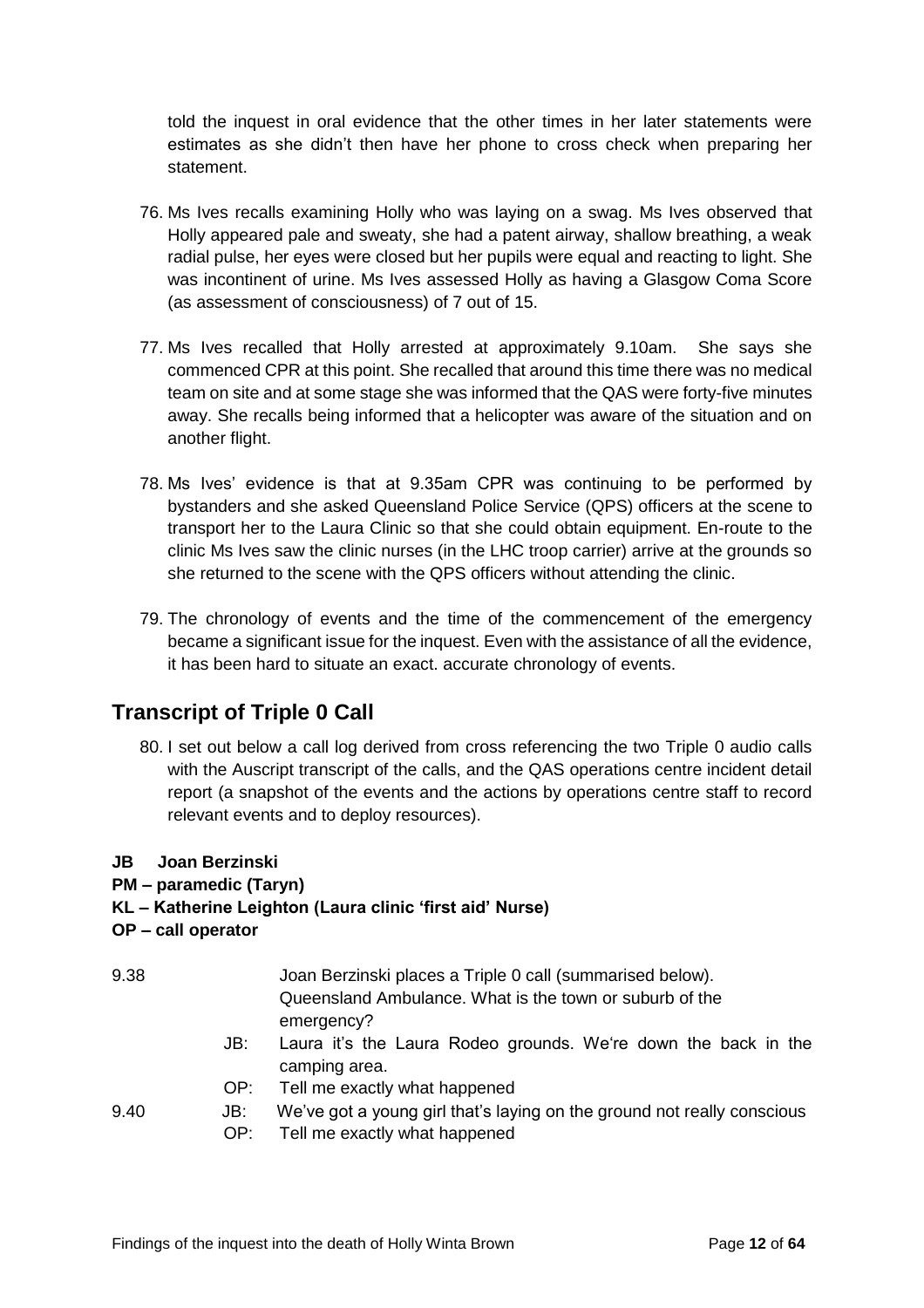- JB: She's been up, had breakfast, she's spewed a few times. Now she's just gone unconscious.. she went back to sleep and she's not waking up.
- OP: Is she breathing
- JB: She's breathing but her eyes are slightly open…there's no she isn't They're doing CPR on her at the moment
- 9.40.27 OP: They are? Okay. So she's not breathing at the moment. Okay all right.

We're organising the paramedics.

- JB: Isn't somebody a nurse, we have a nurse here, but
- OP: CPR In progress. That's fine. I'm getting that information out. Okay. Sookay. Is there a defibrillator available?
- JB: No we need something
- OP: Yeah that's fine.. we've organised paramedics to help her. Just stay on the line. I'll tell you exactly what to do next. Okay so you want to ask the nurse does she need any support with, any verbal support with CPR instructions?
- JB: (speaking to nurse) , No
- OP: No. That's fine. Okay I'm just going to stay on the line. We've got help on its way and just, if the nurse gets tired, if somebody else can jump I and just take over.
- JB: She's a triage one.

- 9.41.41 OP: Yeah okay. A triage nurse. Yeah. All right. Okay and yeah. Just if
	- she gets tired at all… is there anybody able to go to the front
		- JB: I think Gordon has gone out, gone out to the front to meet the ambulance? Yeah
		- JB: Is the ambulance on its way?
		- OP: Yeah we're organising that now. We do have an ambulance on it's way, but we're trying to get the Laura first responders – the clinic to come and give you some help straightaway as well. Now, I've been told that it's Craig road in Laura is the rodeo grounds.
		- JB: Possibly I don't know we are not from here we've just come up for the rodeo.
		- OP: So the patient actually got up this morning and had breakfast
- 9.43.06 JB: Yeah she's vomited a few times and she went back to sleep and now she's like
	- OP: Yeah vomited a few times Okay how long has CPR been in progress
	- JB: It's just started happening now.
	- OP: All right just when we started talking?
- 9.43.12 JB: Yeah they started just before I rang you. They started…
	- OP: Well just tell them to keep it up, keep performing the CPR. Have somebody take over as required, just to keep it effective, and just keep letting them know we're on our way. We're sending help now.
	- OP: and the nurse that's there, is she a local or a visitor there
	- JB: I'm not sure.. is this lady a local do you know, or is she a visitor, are you a local, or  $-$  yeah she's a local
	- OP: Sorry she's a local?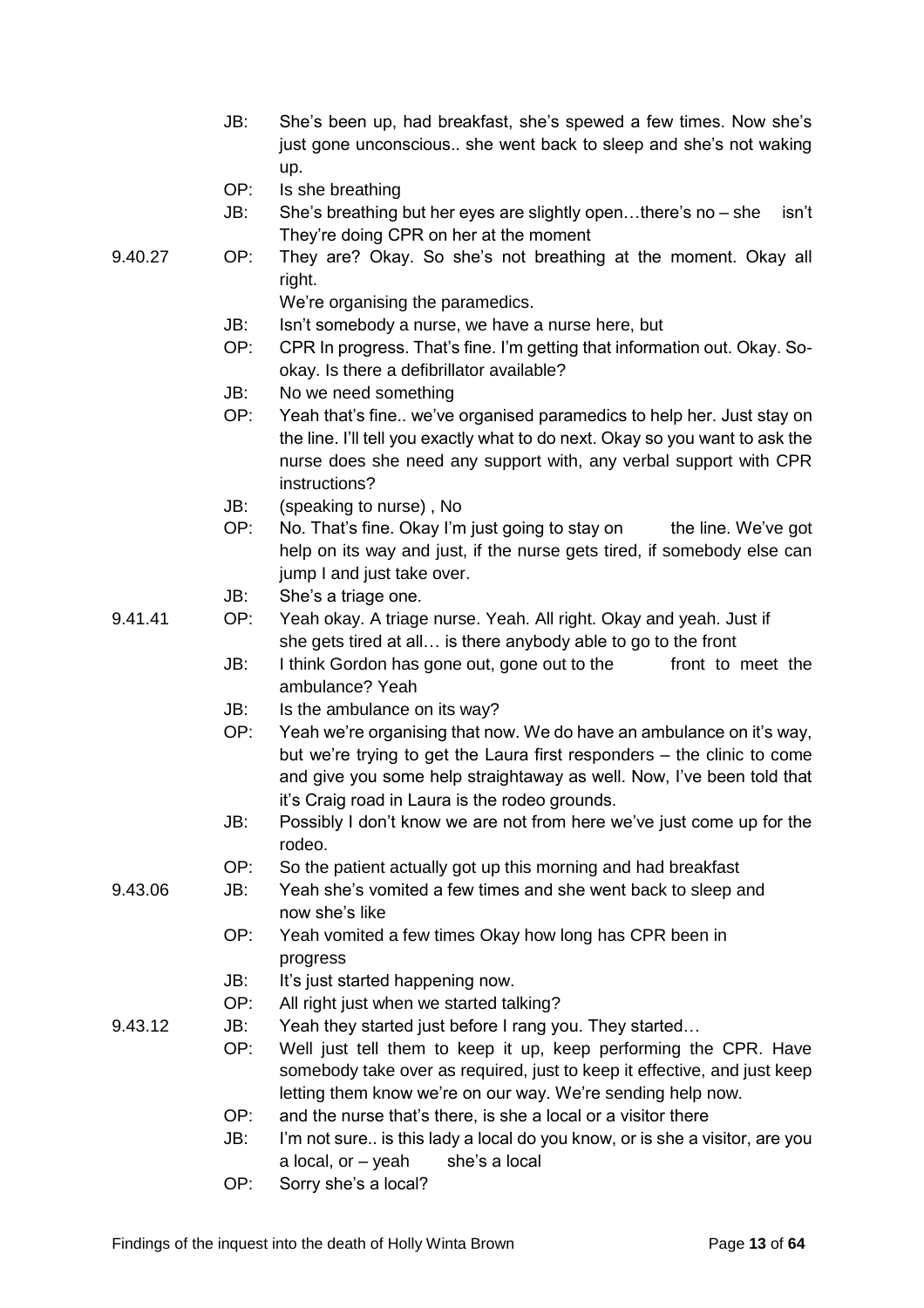|         | JB: | She's a local                                                                                                                                                                   |
|---------|-----|---------------------------------------------------------------------------------------------------------------------------------------------------------------------------------|
| 9.44.15 | OP: | Just, we're trying to work out all the people that are available at<br>the moment                                                                                               |
|         | OP: | Yeah so local nurse ok all right ok well just tell them to keep going Okay                                                                                                      |
|         |     | and we're coming as soon as we can                                                                                                                                              |
|         | OP: | Ok is the local nurse able to advise, is she the actual clinic nurse on<br>duty at the moment?                                                                                  |
|         | JB: | Are you the clinic nurse on duty at the moment? Yes.                                                                                                                            |
| 9.45.08 | OP: | She is. Okay. That's fine. We're trying to get the police as well.                                                                                                              |
|         | JB: | Yeah there's an ambulance on it's way Gordon but we need to know,<br>show them where to come in.                                                                                |
|         | OP: | Tell them to keep going we're getting someone there as quickly as we<br>can. So what's happening there now?                                                                     |
|         | JB: | Is she breathing? She's not - they're doing mouth to mouth now. They<br>because but they've just rolled her back and<br>had her on her side<br>doing mouth to mouth and CPR now |
|         |     | She doesn't appear to be responding at all CPR but they're all working<br>on her                                                                                                |
|         |     | My husband was going to go to the front gate.                                                                                                                                   |
|         | OP: | We've got Alan from the general store as well he's on his way<br>out                                                                                                            |
| 9.47.47 | JB: | We've got a student paramedic just arrive now                                                                                                                                   |
|         | OP: | Is he local?                                                                                                                                                                    |
|         | JB: | I don't think so                                                                                                                                                                |
|         | JB: | They've got her back on her side.                                                                                                                                               |
|         | OP: | Okay is she breathing                                                                                                                                                           |
| 9.48.29 | JB: | Is she breathing guys? No. She's stopped again. She's stopping and<br>starting                                                                                                  |
|         |     | They're CPR-ing. They're full on pumping her chest                                                                                                                              |
|         | OP: | Just tell them to keep going we're getting there<br>as soon as we c                                                                                                             |
|         | JB: | You need to hurry. It's not good, are they actually on their<br>way?                                                                                                            |
|         | OP: | Absolutely. Yes. From the start when we first worked out what                                                                                                                   |
|         |     | was happening, we got resources going and what we're trying to                                                                                                                  |
|         |     | do is get as many resources and as closer resources, the closest                                                                                                                |
|         |     | resources to you there in Laura. So we're doing everything we                                                                                                                   |
|         |     | can. Are you able to find out is that paramedic Andy Stemler?                                                                                                                   |
|         | JB: | I'll put her on                                                                                                                                                                 |
| 9.51.37 | OP: | Yeah, hi. The phone is going in and out there. Sorry. Who am I<br>speaking to?                                                                                                  |
|         | T:  | My name's Taryn. I'm a student paramedic. Breathing rate is two<br>breaths per minute. No other medical conditions, so it's not<br>to support life. They need to Code 1         |
|         | OP: | Yeah. We're definitely. Just please understand you're really in a<br>remote area. We're getting as many resources and trying to get<br>as close resources as we possibly can.   |

We are coming. We are looking at helicopters, everything, okay.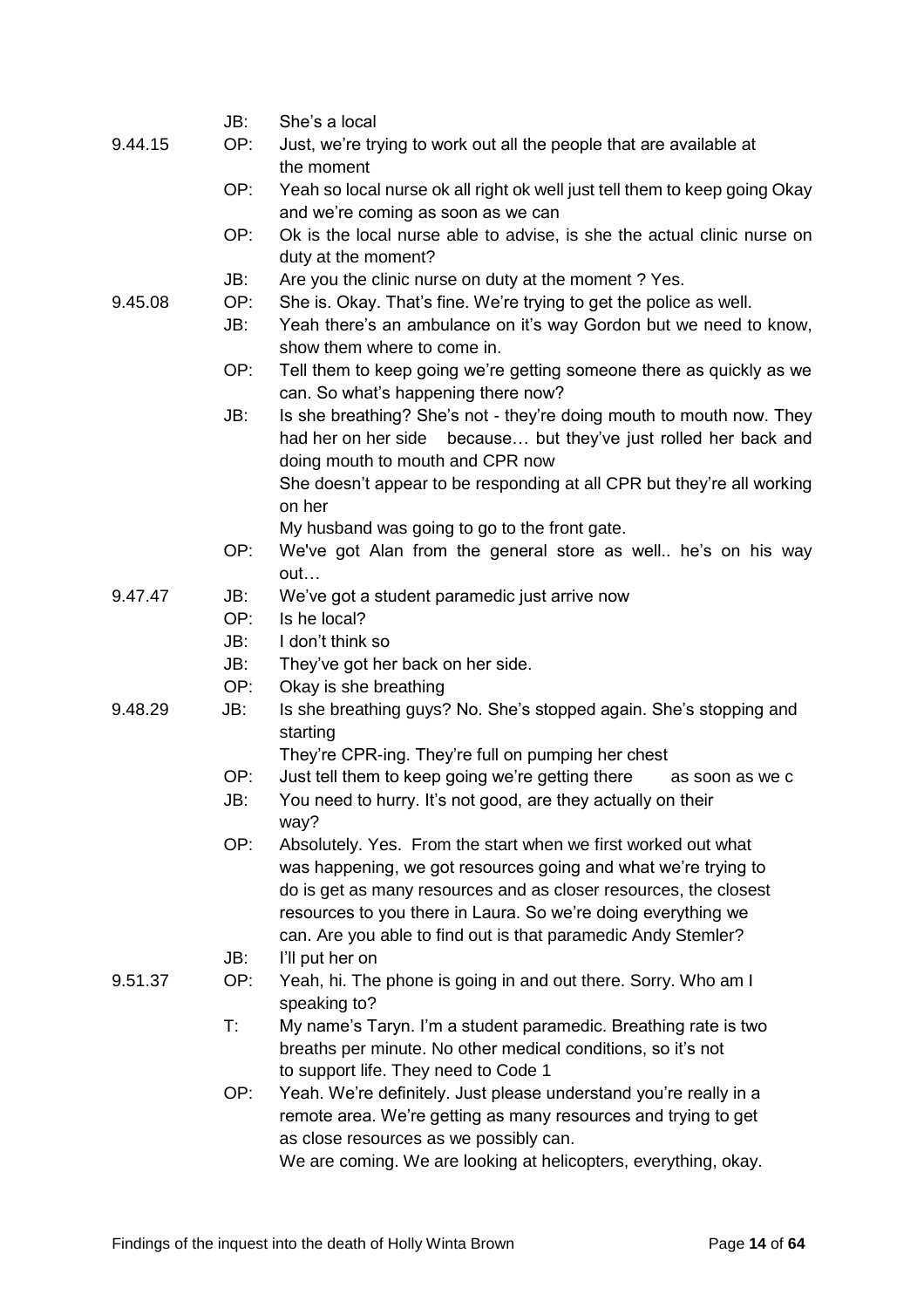- OP: Who am I talking to? Sorry, you're I'm very, very sorry. It dropped out as you said your name, the lines not very good. Okay all right Karen or Sharon? I'm sorry , but it's really Taryn Excellent. Okay. I'm so sorry. The line is not very good. Well, Taryn, I'll just let you know the… has been activated.
- OP: Ok this line is terrible. Just give me a second line I swap it over
- T: She's not breathing properly
- OP: Okay That's fine and is the clinic nurse still administering CPR .. okay all right I'm so sorry this line is just terrible. I'm getting every second word that you say
- T: Yeah so the clinical clinical nurse is doing it
- OP: Yes. All right and she's doing the CPR ? Yeah I'll just stay on the line if there's somebody there that wants to just stay in contact here. Oh great.

#### 9.53.31 **LINE DROPPED OUT CALL DISCONNECTED**

#### **Second Triple 0 call (Nurse Leighton)**

- OP: What is the town or the suburb of the emergency? Laura at the rodeo grounds Okay. And this is where the CPR is being performed on .
- KL: This is correct.. we've got CPR being performed on an 18 year old girl. She was non- responsive [inaudible] causing this airways [inaudible] CPR is being [inaudible] as we speak
- OP: All right I just want to reassure you we've got the helicopter has been tasked.. so we're and we're contacting all the local resources that we can possibly send to assist
- KL: Well I know the … I know the ambulance is coming from the clinic we really need a helicopter…. You can't give me..
- OP: I'm speaking with >
- KL: You're speaking with Katherine. I am actually one of the nurses at the Laura Clinic
- OP: Clinic ? okay allright
- KL: I'm just down here for first aid, so I don't have anything..
- OP: No. That's fine Okay thank you Katherine. OkayI can let you know yeah we've got.. no time has been given. Is there a landing zone that we can prepare
- KL: There is a landing zone. The landing zone would be in the middle there – in the middle of the racetrack
- OP: and do you happen to have the GPS coordinates or able to obtain them
- KL: GPS coordinates, do we have GPS co-ordinates
- OP: Yeah ok that's fine. Okay I just want to reassure you, we are doing everything in our power
- KL: I'm speaking to the ambulance Triple 0 now. I'm Katherine. Thank you, we're getting GPS
- KL: Yeah the helicopters being sent They just want GPS co-ordinates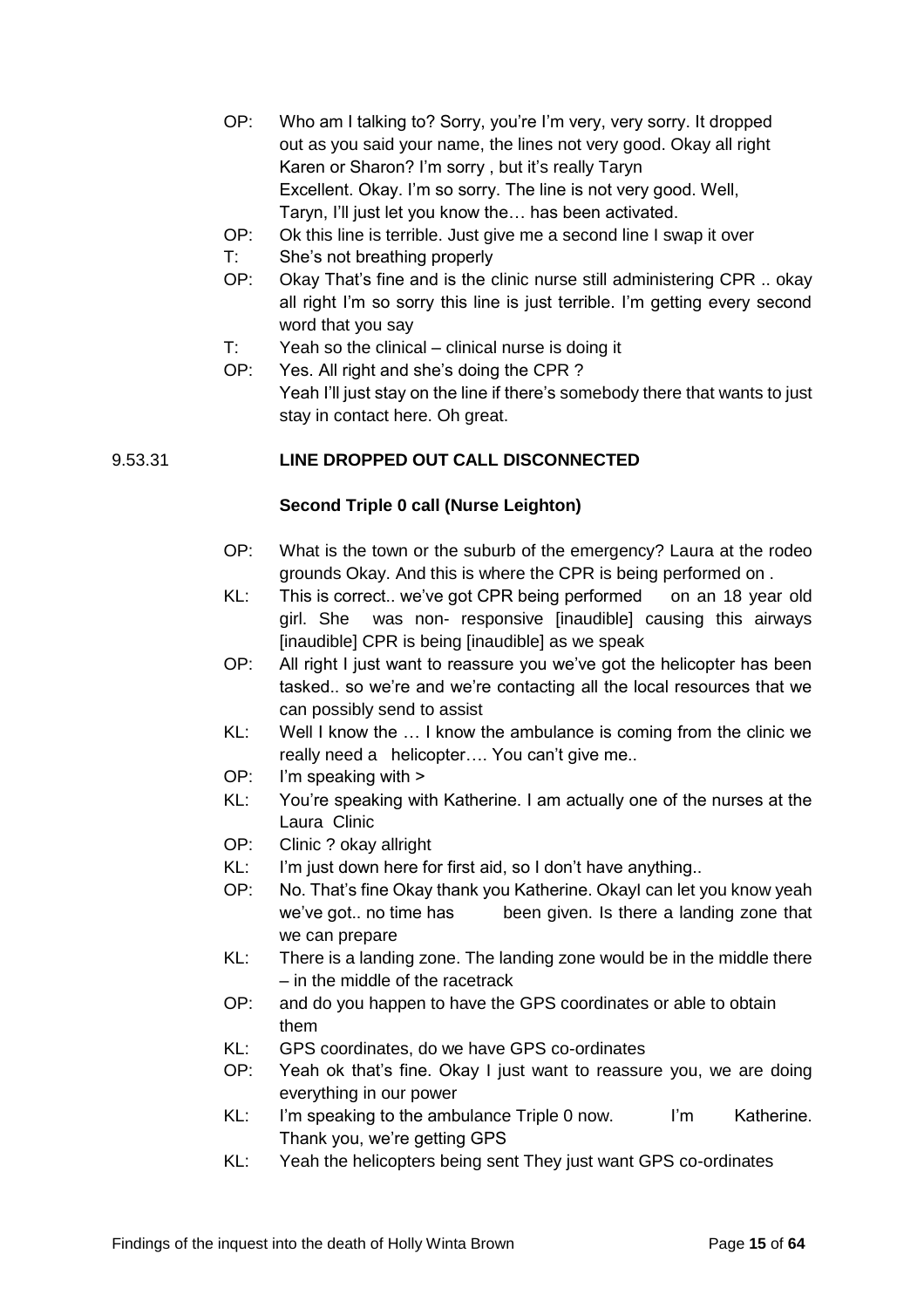- OP: And just reading my notes, we've got the police coming out and they'll assist with the landing zone, as well there
- KL: Okay so the ambulance is coming out too..
- OP: The ambulances yep and we've also contacted..
- KL: Where's the ambulance?

Yeah, we've contacted the firey's as well, so we're seeing if there's any extra resources there we can access

KL/OP: we can't find the local nurse

- KL: I am the local nurse
- OP Sorry

Yeah

- KL: and I rang [inaudible] still said she was getting [inaudible] coming straight with the ambulance Nurse.. so that's why..
- OP: All right. Okay so is CPR still in progress at this time?
- KL: CPR is still in progress. They're waiting for the GPS co-ordinates
- OP: Yes thank you very much Katherine
- KL: First aid kit
- OP: Okay
- KL: The ambulance is coming. They will have that 20 they've got Is there anything like that / we don't know sorry
- KL: ??Over there I reckon Racecourse. Yes I'm the nurse, but other paramedic people have taken over that CPR and the breathing. She is very unresponsive and not looking good.
- OP: Yeah
- KL: Look we've got GPS coordinates happening. First aid kit or anything?
- KL: No the ambulance is bringing one.. Okay I've just got first aid for.. it's all I've got.
- OP: Okay, Katherine I'm ready for those coordinates
- KL: Yeah no I'm waiting for the co-ordinates

## COORDINATES GIVEN

KL: We've got a lot of panicking people here.. I haven't got the equipment I need [inaudible] what I'm doing

9.59.22 OP: I understand So all I can do Katherine ..just be reassured we are doing everything in our power to get you the support that you need as quickly as possible. Okay?

- OP: Can I just check, I've got the phone number from the original caller.. is there an alternate phone number that I can call the scene again if we need to
- KL: I've got the first on call phone for the Laura Clinic, so that would be your .. First on call
	- Just the clinic
- OP: For the Laura clinic
- KL: Yep
- OP: Ring that and it didn't come through earlier. Is there a sat phone on screen at all?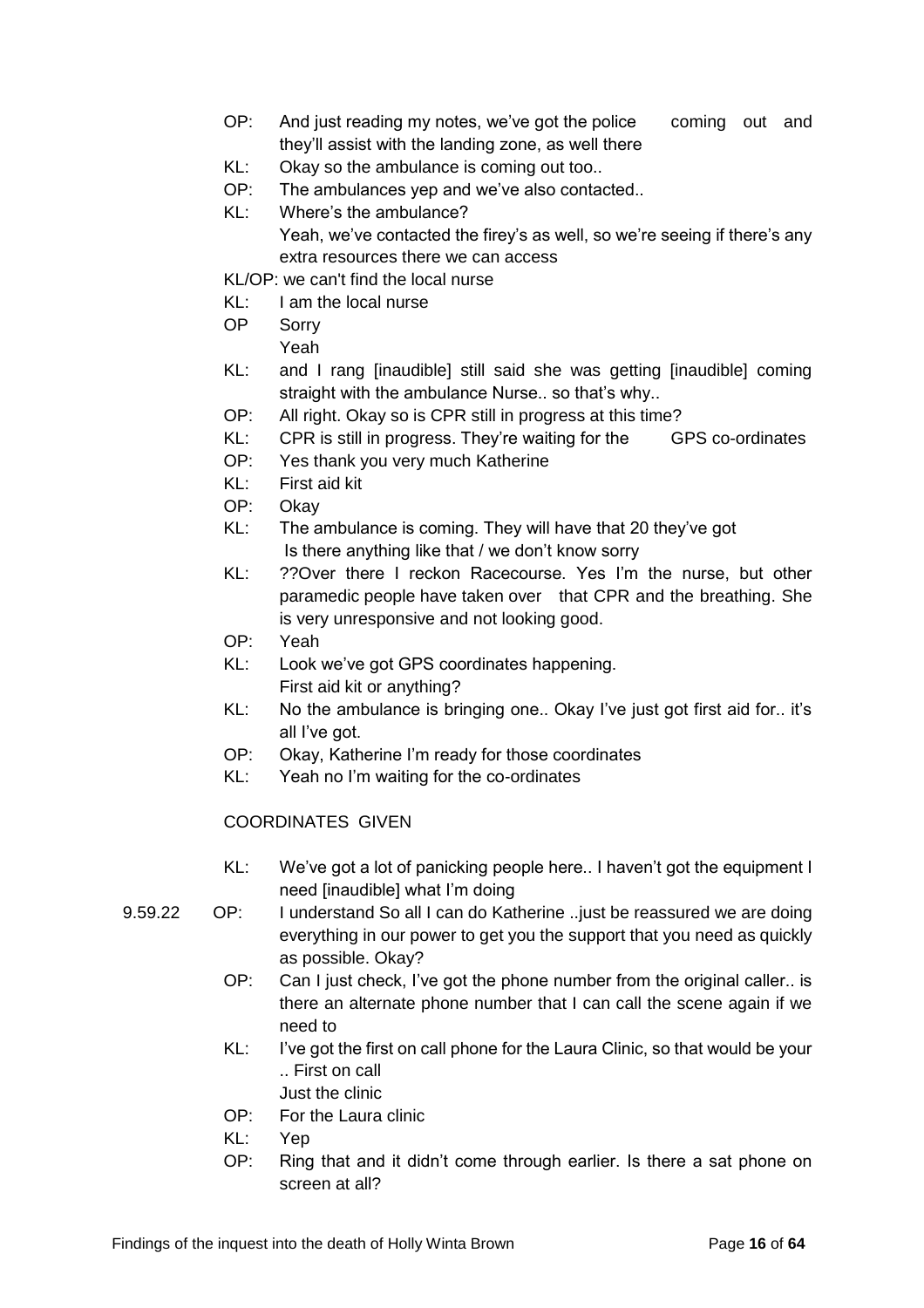- KL: A sat phone. We've got the police on scene.
- OP: Okay. Police are now on scene
- KL: No we haven't got a sat phone
- OP: No. That's fine. I just thought I would ask the question. Okay all right Thank you Katherine
- OP: So police are on the scene. No not
- $KL:$  No other just this is our ambulance.
- OP: Ok so the clinic ambulance is now there?
- KL: Clinic ambulances out here have got everything they need in the back
- OP: Excellent
- KL: Well we've got a few more things than we had before.
- OP: All right now Katherine do they have a defibrillator on board that ambulance?
- $K\Gamma$ : No we don't have a defibrillator
- OP: No?
- KL: Do we?
- KL: We've got , yes
- OP: That's fine. Okay
- KL: This is the only [Inaudible] now, just calm down girls.
- OP: Yeah we are doing everything in our power

- 10.02.24 KL: I know. I know. I know. There's [inaudible] AED has come in. Let's just [inaudible] okay. We've got AED on site now
	- OP: You do? There is an AED on site? All right that's great.
	- KL: We've got the drugs. Have you got the drugs still [inaudible ] have you got the adrenaline
		- This doesn't have adrenaline in it
	- KL: Operator
	- OP: I'm right here
	- KL: [inaudible]
	- OP: Do you need to be released to go an help
	- KL: go with them, what key?
		- ? we need keys to get in to the
	- KL: Ok we've got oxygen happening now, we've got the AED
	- OP: okay. And so is the are they returning to the clinic to pick up the adrenaline?
	- KL: we've got quite a bit of stuff here. Okay, all right, I'm staying on the phone.
	- OP: Okay
	- OP: So Katherine are they returning to the clinic to pick up the adrenaline?
	- KL: somebody yes ? I will get this adrenaline up
		- So do we have adrenaline? Yes we do have adrenaline
	- OP: Ok all right and CPR is still in progress?
	- KL: we've got CPR being maintained. We've got the defibrillator on. We've got someone doing [inaudible] we'll be able to put the adrenaline in that

We've got [inaudible] being oxygen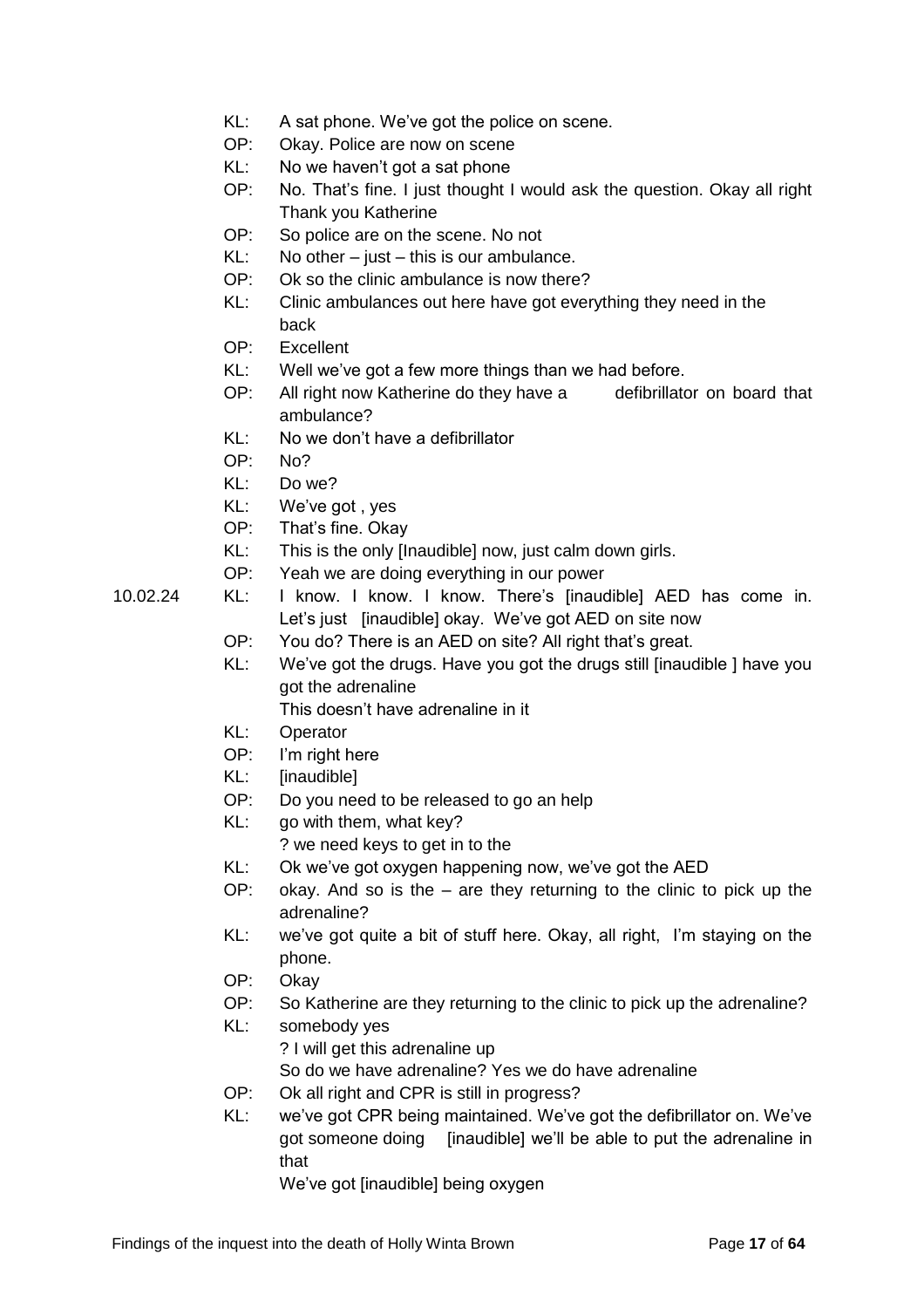- OP: yeah all right has she got a good airway now?
- KL: Her airway's not too great.
- OP: No okay does she have a medical history that you're aware of?
- KL: Nothing aware of.
- OP: Yeah is she there with her family, the patient or is she there on her own?
- KL: Who's doing a needle
- KL: No she's [inaudible] rodeo.
- OP: Okay she's with the rodeo?
- KL: She's with a group at the rodeo
- OP: Okay. Sorry. Yeah Okay.
- KL: So that's one milligram. We're giving her one milligram of adrenaline.
- OP: Okay what's happening there now?
- 10.06.27 KL: Shocking the patient
	- OP: Okay. What's happening there now? Are we back to administering the pump?
	- KL: nine- 10.05 Adrenaline is… Got an airway airway 10.07 – 10.07 let's put 10.07 Adrenaline Airways Defib. Shock. No shock advised [inaudible] yeah yeah. All right I'm
	- OP: All right Katherine
	- KL: 10.08
	- KL: all right
	- OP: Okay Katherine
	- KL: Katherine if the clinic ambulance has arrived and you've got all hands on deck working on her, what I will do is let you go.
	- KL: No we haven't got the QAS ambulance, we've only got the clinic
	- OP: The clinic ambulance? Yes, that's fine. Is there any further support that I can give you over the phone at this time
	- KL: No there isn't, you can… Thank you Bye Call back on triple 0

# <span id="page-21-0"></span>**Mobile telephone coverage and communications**

81. There was sufficient evidence in the inquest to satisfy me that mobile phone coverage was of the poorest quality. Evidence of this need only be found in the Triple 0 calls firstly made by Mrs Berzinski with that call dropping out. The quality of the second call was equally poor. Despite having the audio formally transcribed by the official court transcription service, there is literally much lost in the translation (as the reader will note from the gaps in the above) because the quality of the phone connection was so poor. Critical information was lost or misunderstood. The operator required skill and patience to glean the relevant information from the callers (she herself says "*this line*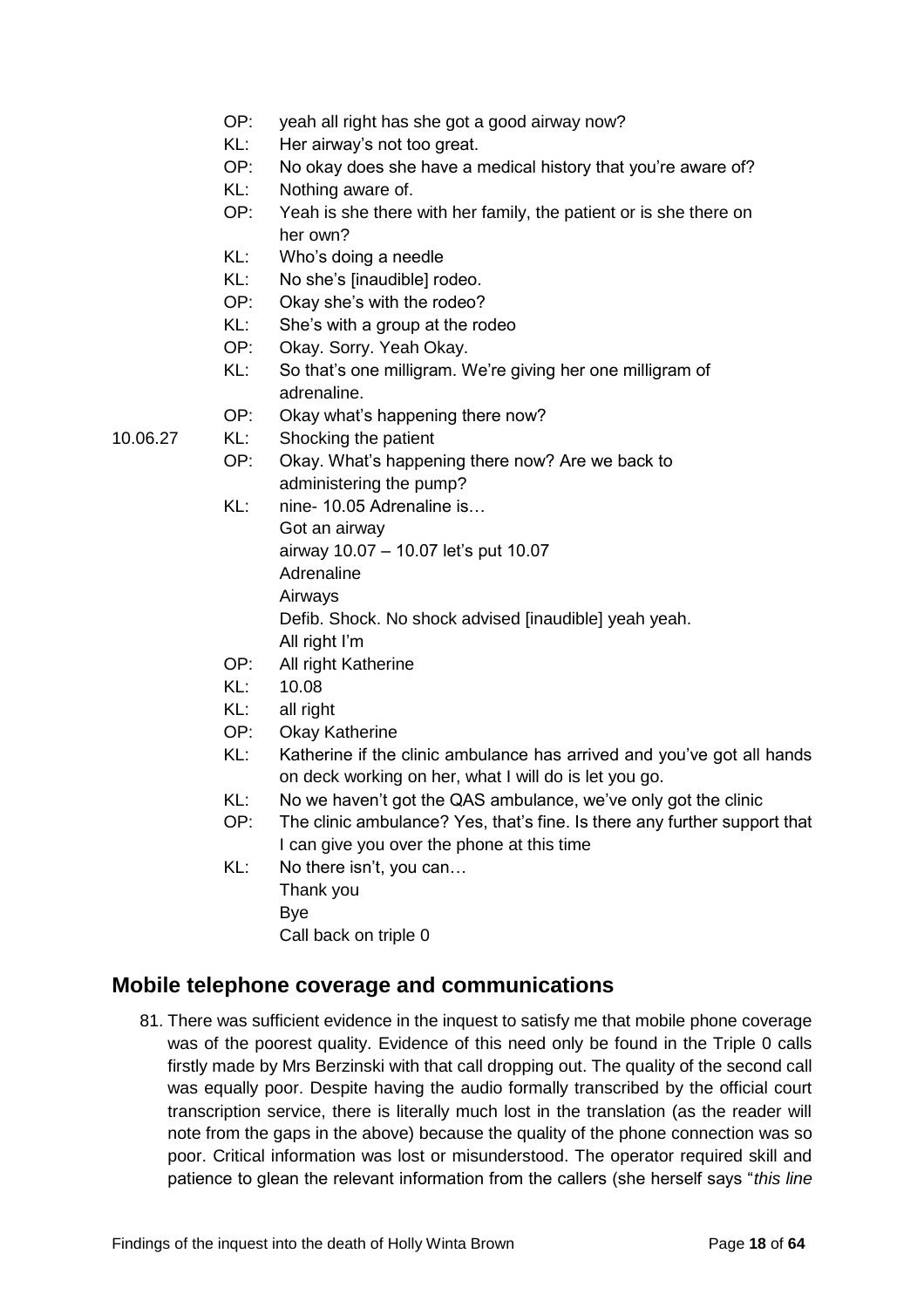*is terrible*"). The phone reception impeded both Mrs Berzinski and Nurse Leighton from the benefit of clear communication with the operator.

# <span id="page-22-0"></span>**Findings in Relation to the Chronology of Events**

- 82. On balance I **find** that the most accurate chronology available to me on the evidence is as follows:
	- a) Holly was noted to be non-responsive by her parents sometime between 8.30am and 9.00am;
	- b) Holly's father and nearby family friends commenced CPR and called for assistance;
	- c) Janae Ives was alerted to the emergency at around 9.00am; she attended and saw Mr Brown, and others, performing CPR; she completed her own assessment and took a brief history from Holly's parents;
	- d) At around 9.10am Holly, in Ms Ives presence, went into cardiac arrest. Ms Ives commenced CPR and called for assistance.
	- e) At 9.38am (first logged keystroke) the first Triple 0 call was made by Joan Berzinski;
	- f) At 9.40am. Mrs Berzinski told the call centre operator that CPR had been in progress since just prior to her call;
	- g) Nurse Leighton (the first aid nurse) arrived on scene at or around 9.54am;
	- h) The Laura clinic nurses (Harvey and Farrelly) arrived on site in the clinic troop carrier at 10.00am (with an AED; adrenaline and oxygen);
	- i) Between 10.02am and 10.06am a travel AED was applied and registered a non shockable rhythm; oxygen was administered; adrenaline was administered;
	- j) The QAS crew arrived at the grounds at around 11.00am;
	- k) The Careflight helicopter and doctor arrived on scene at 11.15am.
- 83. I was required to reconcile Ms Ives recollection as to the time Holly went into cardiac arrest (around 9.10am), and the time provided by Mrs Berzinksi to the Triple 0 operator (at 9.38am).
- 84. I also took into account the QAS electronic ambulance report form (EARF) which noted:

*"cardiac arrest – witnessed by other 27 June 2015 9.30 & outcome no spontaneous circulation"*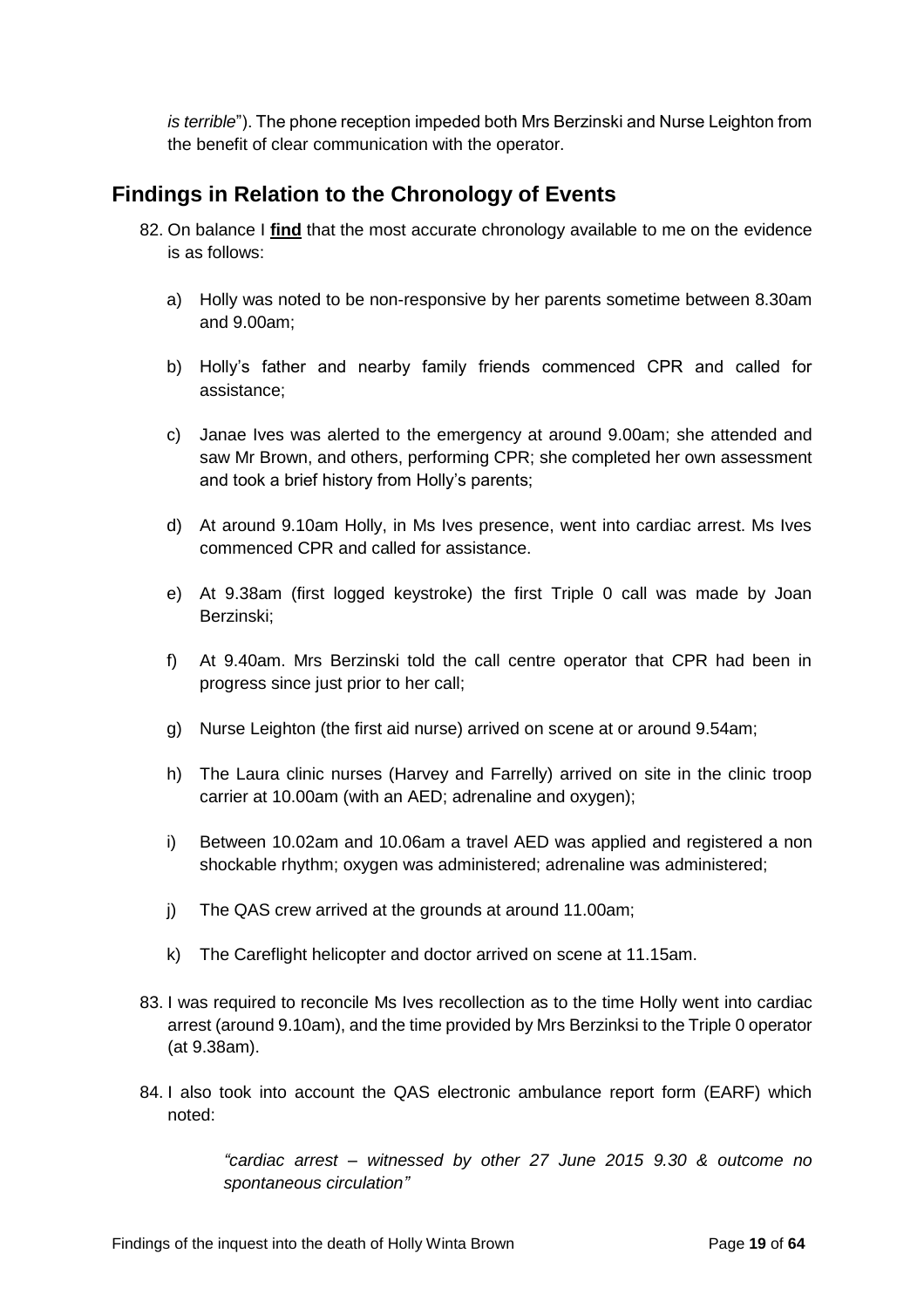- 85. I do not know if the reference to 9.30 on the EARF is a carry over from the information provided by Mrs Berzinski to the operator (that CPR commenced just prior to the commencement of Mrs Berzinski's triple 0 call or by way on an independent handover (by a nurse) when the QAS arrived.
- 86. Two possibilities arise, the cardiac arrest:
	- i. the cardiac arrest occurred at 9.10am as stated by Ms Ives and therefore the first Triple 0 call was placed almost 30 minutes after cardiac arrest (Mrs Berzinski had only just arrived on the scene herself and in the confusion she may not have realised that CPR had been in place for a longer period or had conveyed incorrect information provided by someone at the scene); or:
	- ii. the cardiac arrest occurred just prior Mrs Berzinski's first Triple 0 call (between 9.35am and 9.40am), as she reported to the operator, and therefore Ms Ives recollection of the time is inaccurate.
- 87. Ms Ives further evidence is that she had been working on Holly for about 'one hour prior to the first shot adrenaline being administered'. Ms Ives observed Holly go into cardiac arrest at or around 9.10am. The Triple 0 call corroborates the first shot of adrenaline was administered sometime around 10.06am, therefore Ms Ives recollection of Holly arresting at around 9.10am can be accepted as accurate.
- 88. On the balance of probabilities, I find in favour of scenario 73 i. above, and I accept the evidence of Ms Ives, that Holly went into cardiac arrest at approximately 9.10am, (and therefore 30 minutes prior to the first Triple 0 call).
- 89. I attribute the delay in (any person) making a Triple 0 call to the confusion at the scene and an apprehension by those present, including Mr Brown, Holly's father, that an ambulance was already on site (thereby delaying the need to call Triple 0 immediately).
- 90. I make no criticism whatsoever of Mrs Berzinski's recollection of events, she conveyed the most accurate picture based on her observations and knowledge to the Triple 0 operator at the time.
- 91. I am also satisfied when the Triple 0 operator asked "*is the local nurse able to advise, is she the actual clinic nurse on duty at the moment*"? Mrs Berzinski asked Janae Ives "*Are you the clinic nurse on duty at the moment*". Mrs Berzinski then replied to the operator, "*Yes*".
- 92. The (Laura) clinic nurses (Farrelly and Harvey) were not on the scene at the time. Ms Ives was in fact a 'clinical' nurse in her professional life and I find that when asked by Mrs Berzinski, she may have misunderstood the question and responded accordingly. A student paramedic 'Taryn' (also off duty and attending the event as a spectator) confirmed with the operator (when referring to Ms Ives performing CPR), "*the clinical nurse is doing it*".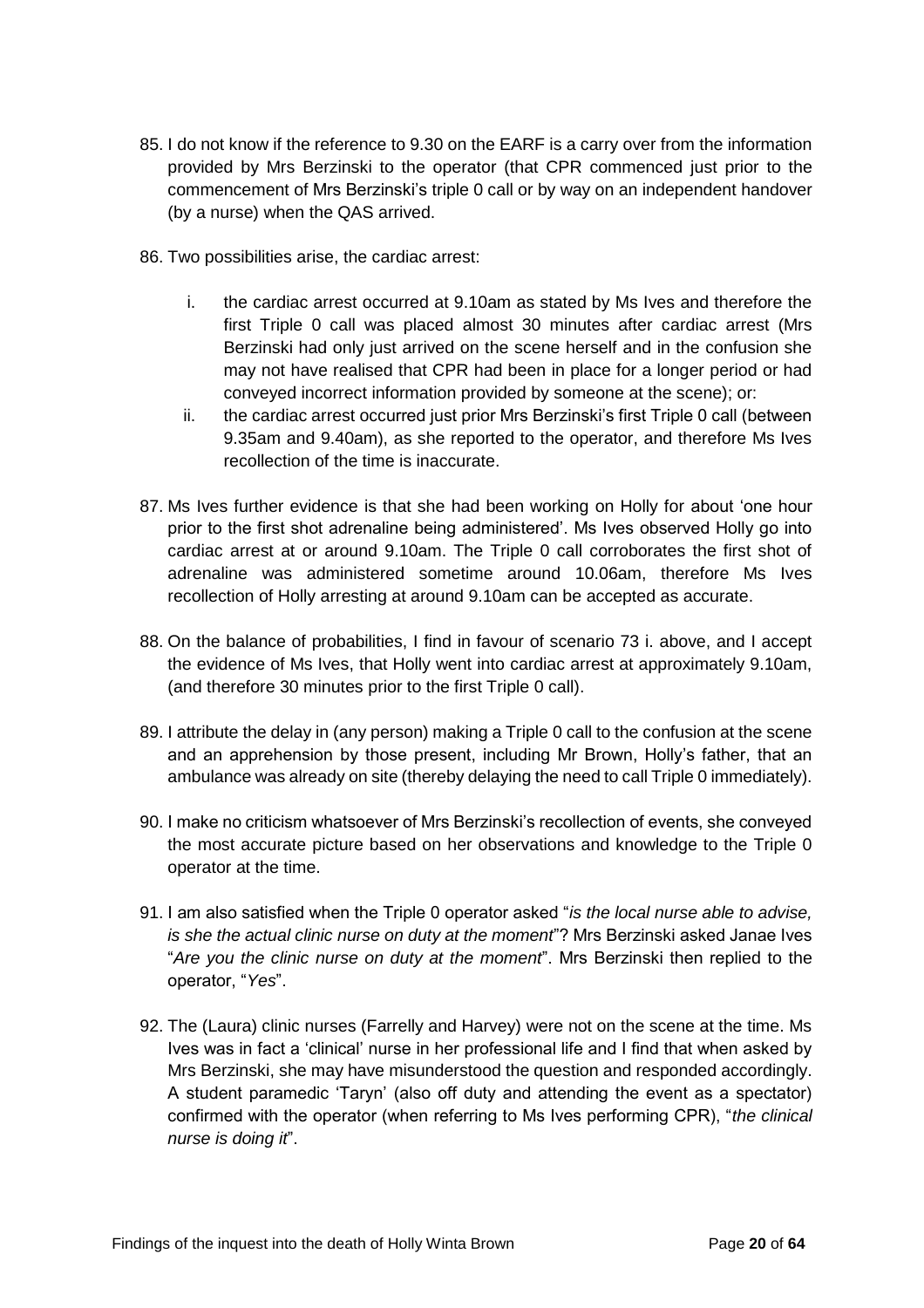- 93. Having reconciled the issues of (a) the probable time of Holly's cardiac arrest and (b) the issue of a 'clinic nurse' (not) being on site, I **find**:
	- (i) The Laura Clinic nurses and troop carrier arrived within 20 minutes of the first Triple 0 call, although the trigger for their deployment to the grounds was due to direct communication from Ms Gostelow to Nurse Farelly's private mobile phone (not via Triple 0 call centre);
	- (ii) Holly arrest occurred fifty minutes prior to the arrival of the clinic nurses;
	- (iii) A Queensland Ambulance was assigned to the job at 9.41am and proceeded code one under lights and sirens, arriving on site at 11.02am. QAS were further delayed upon arrival because entry into the grounds was made difficult (there was only one access) and no one was present to meet or escort the QAS to Holly.

## <span id="page-24-0"></span>**Nurse Kathrine Leighton**

- 94. At around 9.54am Nurse Katherine Leighton, attended the grounds in the capacity of a 'first-aid nurse' and to back up the Queensland Ambulance if required. Nurse Leighton made the second call Triple 0 call at 9.54am. She remained on the line until the triple 0 operator terminated the call (upon the arrival of the Laura Primary Health Clinic troop carrier) at around 10.06am.
- 95. During her 12 minute Triple 0 call Nurse Leighton impressed on the operator that a serious emergency was underway. She advised the operator that she had contacted the Laura clinic nurses and knew the clinic ambulance was on its way, but that a helicopter was needed on site. Nurse Leighton also conveyed that there was a landing zone in the middle of the racetrack and she obtained GPS co-ordinates during the call to provide to the operator.
- 96. Nurse Leighton also conveyed that "*other paramedic people*" (a reference to off duty student paramedics attending the event in a private capacity) 'have taken over CPR and the breathing' and that "*she is very unresponsive and not looking good*".
- 97. I formed the impression from the audio of the Triple 0 call that Nurse Leighton was professional in her demeanour, she was concerned, and seized of an understanding of the seriousness of the matter. She was frustrated at the lack of resources available to her, she was willing and able to facilitate all that was asked of her by the operator including obtaining GPS co-ordinates for the helicopter.
- 98. She told the operator, "*we've got a lot of panicking people here……..I haven't got the equipment I need.*"
- 99. Nurse Leighton also confirmed that she had the first on-call phone for the Laura Clinic and that she was the point of contact at the scene. Nurse Leighton conveyed that there was no satellite phone at the scene. At 10.02am Nurse Leighton told the operator that the clinic ambulance was on site and that they would have everything they needed in the back. There then appeared to be some confusion at the scene about whether or not a defibrillator and adrenaline was available when the clinic nurses arrived in the ambulance.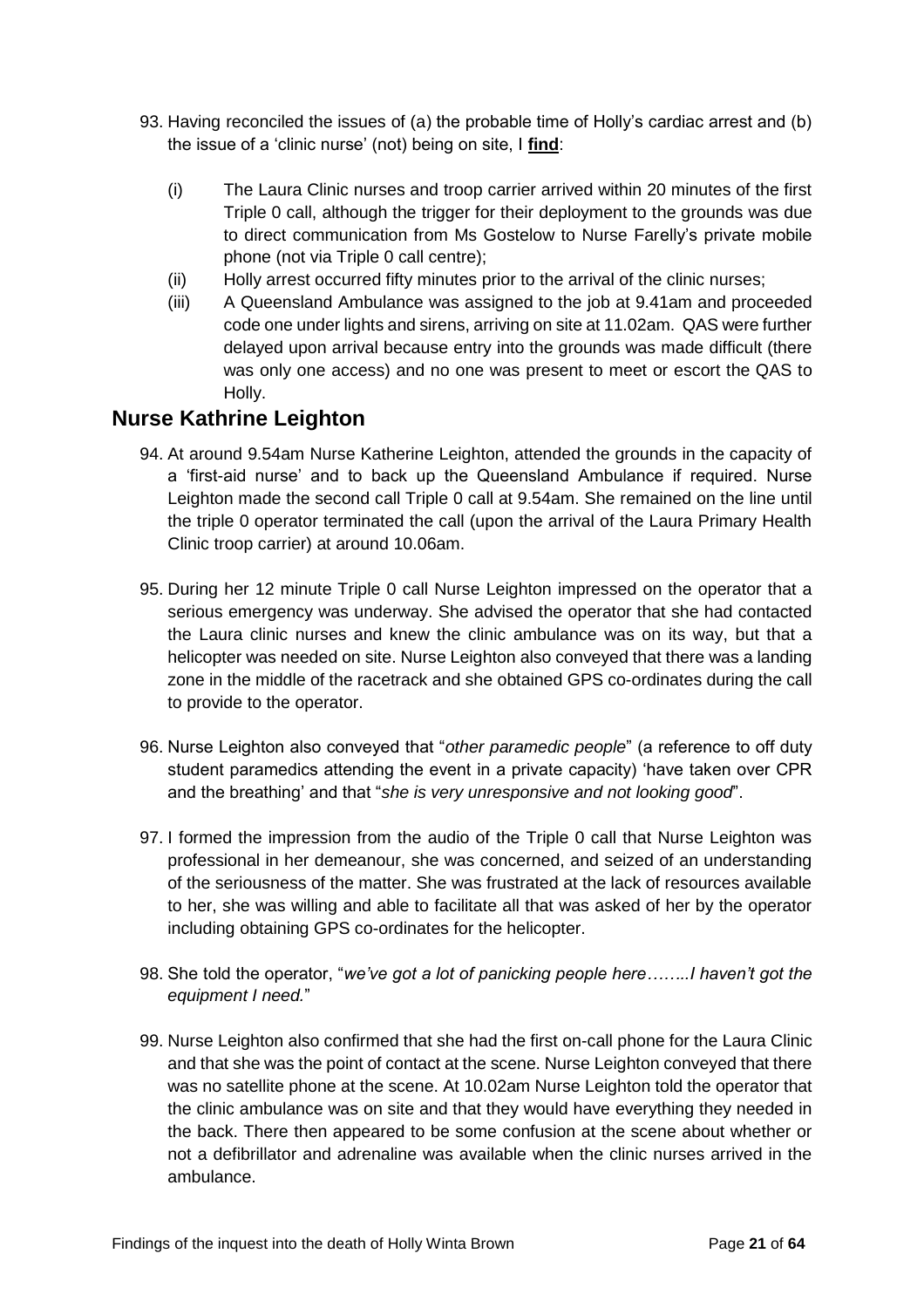- 100. At 10.02am Nurse Leighton can be heard saying (who I accept were Nurses Farrelly and Harvey from the Laura Clinic), "*Just calm down girls.*"
- 101. Nurse Leighton can then be heard having a discussion about a key to get 'back in' (to the Laura Clinic to get more supplies). Nurse Leighton conveyed to the operator that there was 'oxygen and an AED'.
- 102. Nurse Leighton also conveyed to the operator that there was a person returning to the clinic to pick up adrenaline. She then quickly indicated that the adrenaline had been located. "*We've got CPR being maintained. We've got the defibrillator on. We've got someone doing (inaudible) we'll be able to put the adrenaline in that. We've got (inaudible) being oxygen, her airway is not too great, we're giving her 1mg of adrenaline.*" At 10.06am Nurse Leighton advised that Holly was being shocked, "*Adrenaline, airways, defib, shock, no shock advised*."
- 103. Soon thereafter the Triple 0 operator suggested terminating the call because the ambulance was on site. Nurse Leighton indicated "*we haven't got the QAS we've only got the clinic*" The QAS incident detail report notes 1<sup>st</sup> Unit (I now understand this to be a reference to the Laura Clinic vehicle) arrived 10.06.38 (hrs). The operator replied "*the clinic ambulance, yes that's fine*" and after confirming no more support could be delivered over the telephone the operator terminated the call.
- 104. Nurse Leighton has been a registered nurse since 1977, and worked as a remote area nurse for ten years. She was on assignment to the TCHHS via a nursing agency ( a service that provides nurses to rural and remote communities) for a one week period to cover the Laura Rodeo and Race weekend.
- 105. Nurse Leighton at inquest gave evidence that she had been assigned to the event as a first aid nurse only, and then, only as back up to the Queensland Ambulance Service. The only equipment to which she had access on site at the grounds was a basic first aid kit. Her role, essentially as she understood it, was to attend to minor injuries and to assist the Queensland Ambulance Service if called upon to do so. She could also call the Laura clinic for assistance if required.
- 106. It is apparent from the Triple 0 call during the 12 minutes that she was assisting the operator that Nurse Leighton was aware and concerned at the lack of equipment available to her, noting that she was first on-site. She also expressed an appropriate professional appreciation of the medical emergency unfolding. During that call it was apparent that Nurse Leighton was competent and clearly conveyed the required information. She also attempted to calm the nurses from the clinic when they arrived on-site and saw the extent of the emergency underway.
- 107. I refer to the statement of Katherine Leighton<sup>20</sup> wherein she states,

l <sup>20</sup> Exhibit G 7.1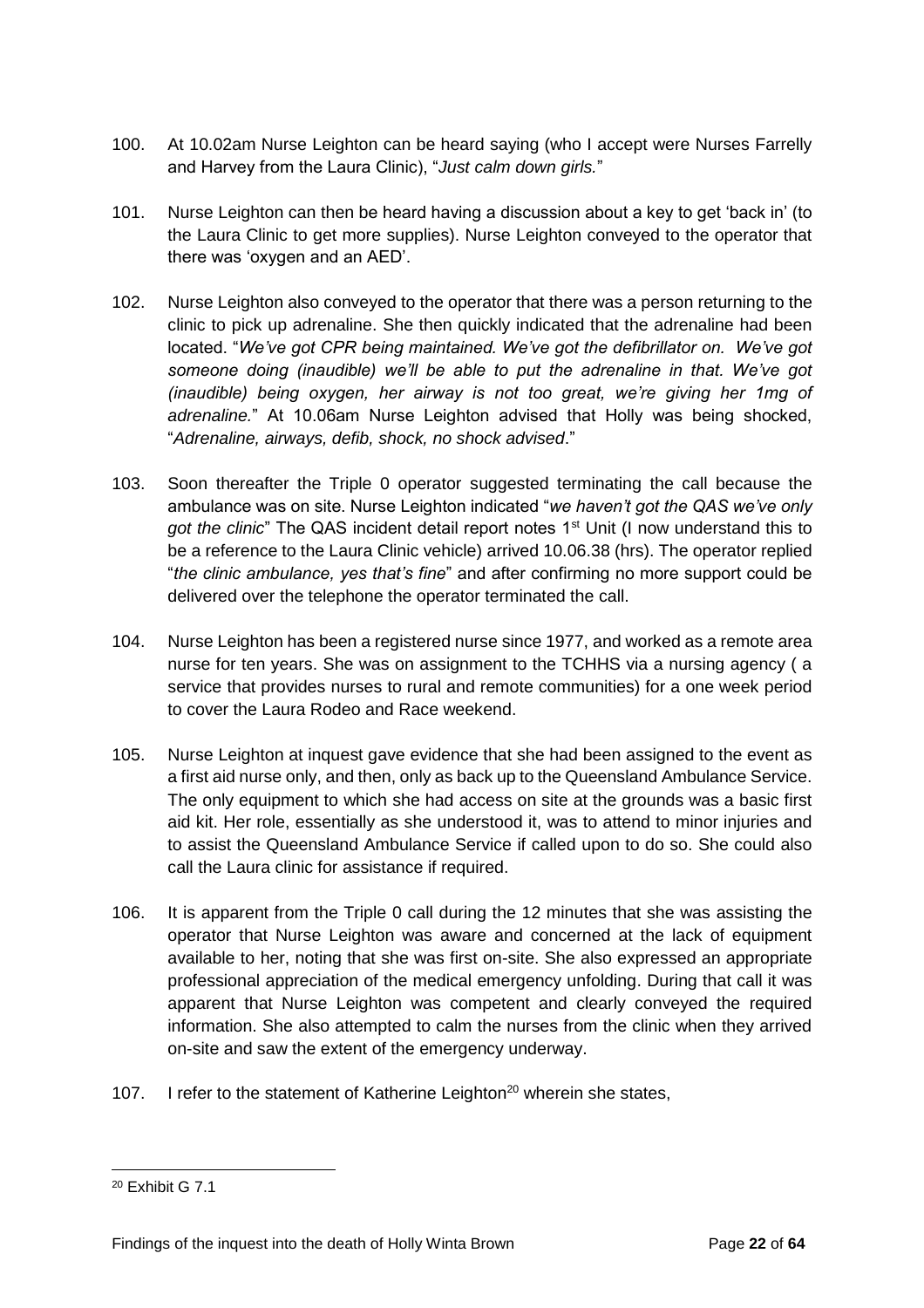"*I was instructed to provide first aid only from Vikki Jackson as the Director of Nursing and Patricia Harvey as the Health Centre Manager. The conversations were between Vikki Jackson and Patricia Harvey. Further support in the event of a medical emergency was available through phone contact with nurses at the LPHCC"*.

108. Nurse Leighton sought further advice from the Director of Nursing as to the expectations of the team and stated that she received no further direction.

> "*It was ongoing from when I arrived and I wanted further clarification through conversations with the Health Centre Manager. I also had a conversation with the nursing agency I was employed through*."

> "*My understanding was the reason I was employed was to support the QAS and offer first aid support when the QAS was not in attendance*."

> "*I can't recall exactly who or when I requested information that LPHCC nurses were not to provide services unless requested*."

> "*I can't recall exactly when I was informed we were not to provide services at the grounds unless requested or when that changed to then providing first aid services at the venue*."

109. Nurse Leighton stated<sup>21</sup> when she attended the grounds on Friday afternoon she then realised the QAS were not present for the afternoon horse events and was informed by an organiser that events were organised by different groups with QAS attending the higher risk events.

> "*I was not aware until my arrival on Saturday morning (*27 June*) that QAS would not be at this event*."

> "*I was not aware, nor did I realise that I was the only medical person on site until I got there*."

> "*I thought my role was to provide initial first aid. I formed this opinion through my belief in what I was employed for and reaffirmed through the nurses discussion at the LPHCC*."

"*I did not know that my role was to cover all public needs*."

"*I was prepared for basic first aid care only*."

"*The plan was to phone for back up which was nearby at the Health Clinic*."

"*There were no instructions relating to the communication method with either the public or the organisers. No communication devices were provided*."

<sup>21</sup> Paragraph 18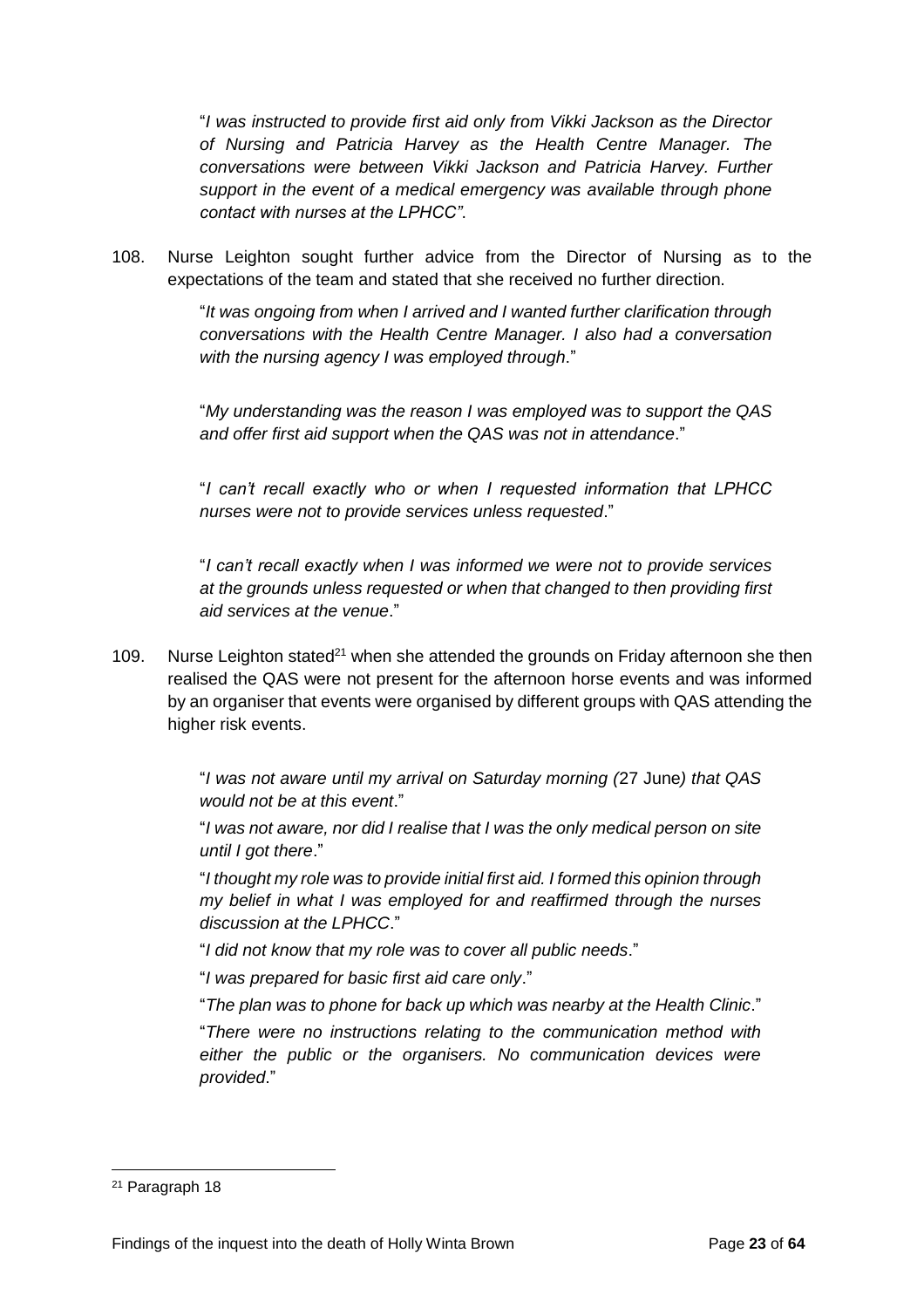- 110. Nurse Katherine Leighton was not properly briefed or prepared as to the nature and extent of the role and expectations required of her on 27 June 2015 or for the event as a whole.
- 111. Nurse Katherine Leighton completely exposed as the employed 'medical person' at the grounds on 27 June and it is troubling in the extreme that Nurse Leighton was not aware until she attended the grounds on that Saturday morning that she was the only medical person on site and that QAS were not scheduled to attend the morning event.
- 112. Further compounding Nurse Leighton's vulnerability, despite the fact that the nurses then on fatigue leave were 'second on call', Nurse Leighton had no adequate onsite backup available to her whatsoever. Nurses Farelly and Harvey had by that time been on duty for almost 24 hours and were entitled to fatigue leave – and yet were placed in the position of having to be on call at all on the morning of 27 June (as backup). Nurse Leighton was unable to meaningfully assist a medical emergency given her designated role and lack of resources.
- 113. Upon her arrival at the scene of Holly's emergency Nurse Leighton immediately knew that the situation was critical and she knew she had absolutely no equipment or resources to advance the care already being administered by Janae Ives and student paramedics with the assistance of bystanders.
- 114. For these reasons I find any characterisation of Nurse Leighton as being professionally inadequate to be without merit. She was not provided with any professional scaffolding whatsoever by the TCHHS such that she could adequately respond to a medical emergency, the magnitude of Holly's.

## <span id="page-27-0"></span>**Laura Health Clinic Nurses**

## <span id="page-27-1"></span>*Nurse Krystal Farrelly*

- 115. At the relevant time Krystal Farrelly was employed at the Laura Primary Health Care Clinic as a registered nurse. It is apparent from Nurse Farrelly's statement and her evidence at inquest that she was aware of conflicting emails and communication between Vikki Jackson and Trish Harvey (wherein it was discussed that nurses were not to attend the rodeo event and were to work normal shifts), and the emails and communication between Mr Fenton and Mr Shattock (where nurses were to attend the events).
- 116. Nurse Farrelly was aware that Nurse Leighton was expected to attend the grounds on Friday and Saturday as a first aider and to provide relief for the clinic nurses. Nurse Farrelly became aware on the morning of 27 June 2015 that Nurse Leighton was expected to be the only medically trained person attending the grounds. Nurse Farrelly also gave evidence as to the protocols, that the first on-call was not to attend a serious medical event on her own, instead she was to contact the second on-call nurse so they could attend the emergency together.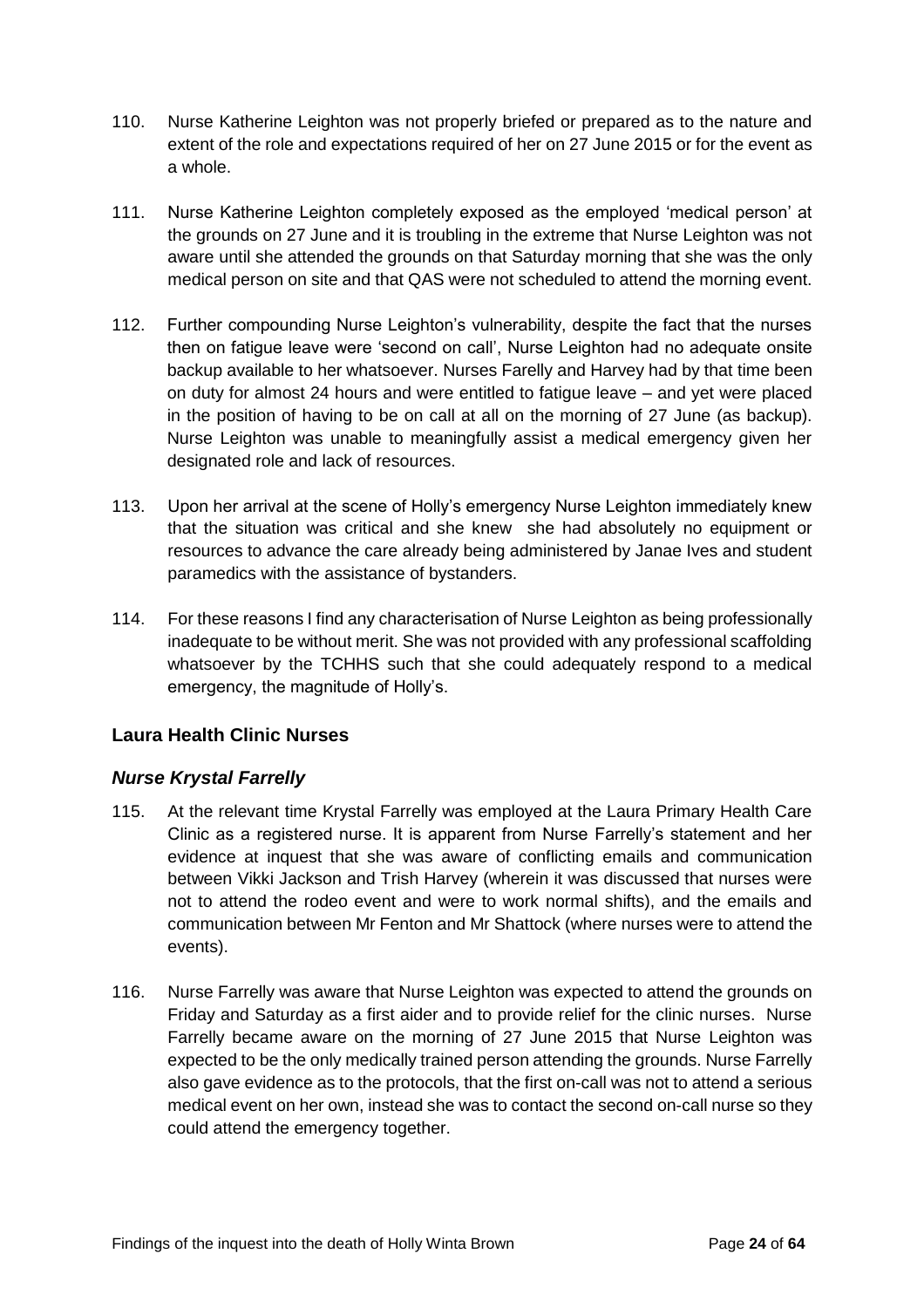117. Nurse Farrelly and Nurse Harvey were both on fatigue leave at the time of Holly's emergency. They had, after their day shift, both (as a pair), completed two return trips from the Laura Primary Health Clinic to Cooktown to convey unwell and injured patients to the Cooktown Hospital:

> **Trip One** Nurses Farrelly and Harvey conveyed an unwell patient from the Laura Health Care Clinic to Cooktown at approximately 6.30pm the evening before and returned home at about 11.00pm on 26 June 2015.

> **Trip two** Nurse Farrelly and Harvey were called to a further incident at 1.30am (27 June) which required both nurses to convey a patient with a possible spinal injury from Laura Primary Health Clinic to Cooktown and they returned to Laura at approximately 6.30am.

- 118. At the conclusion of their day shift on 26 June, Nurse Harvey and Farrelly were then required to undertake two return conveyances (Laura – Cooktown) by road during the night, a total of 600 kilometres within 12 hours. As they had attended two call-outs in the one night and worked the day shift prior, they determined it was not in the best interests for them to attend the grounds for the events scheduled on 27 June and assigned Nurse Leighton as the first aider at the site.
- 119. Nurse Farrelly stated that during the five weeks she worked at the Laura Primary Health Clinic she had just three days off (when her mother admitted to a Brisbane hospital).
- 120. Nurse Farrelly was employed at the Laura Clinic from 1 June 2015 to 13 July 2015 and during that period she indicated that there were numerous emails and phone calls between Vikki Jackson, Julie Ross (the acting Director of Nursing), James Shattock (Agency recruitment for Queensland Health), herself, and Nurse Harvey, and the nursing agency to address the issues of fatigue.
- 121. Nurse Farrelly made a decision to cease her three month contract at Laura after only 5 weeks due to the issues that had arisen at the clinic.
- 122. She deposed:

*"a minimal fatigue structure, minimal breaks whilst on fatigue as calls to the Queensland Ambulance Service communications department would still be diverted to the (her) on call phone resulting in broken fatigue*.

*Two nurses were required to attend call outs and as there were only ever two nurses posted at the clinic there was never a chance to have fatigue or a day off.* 

*A lack of support by Queensland Health in regards to equipment access and safety including multiple issues with the stretcher and equipment and no lights or sirens to attend emergencies and no life packs in the vehicles*.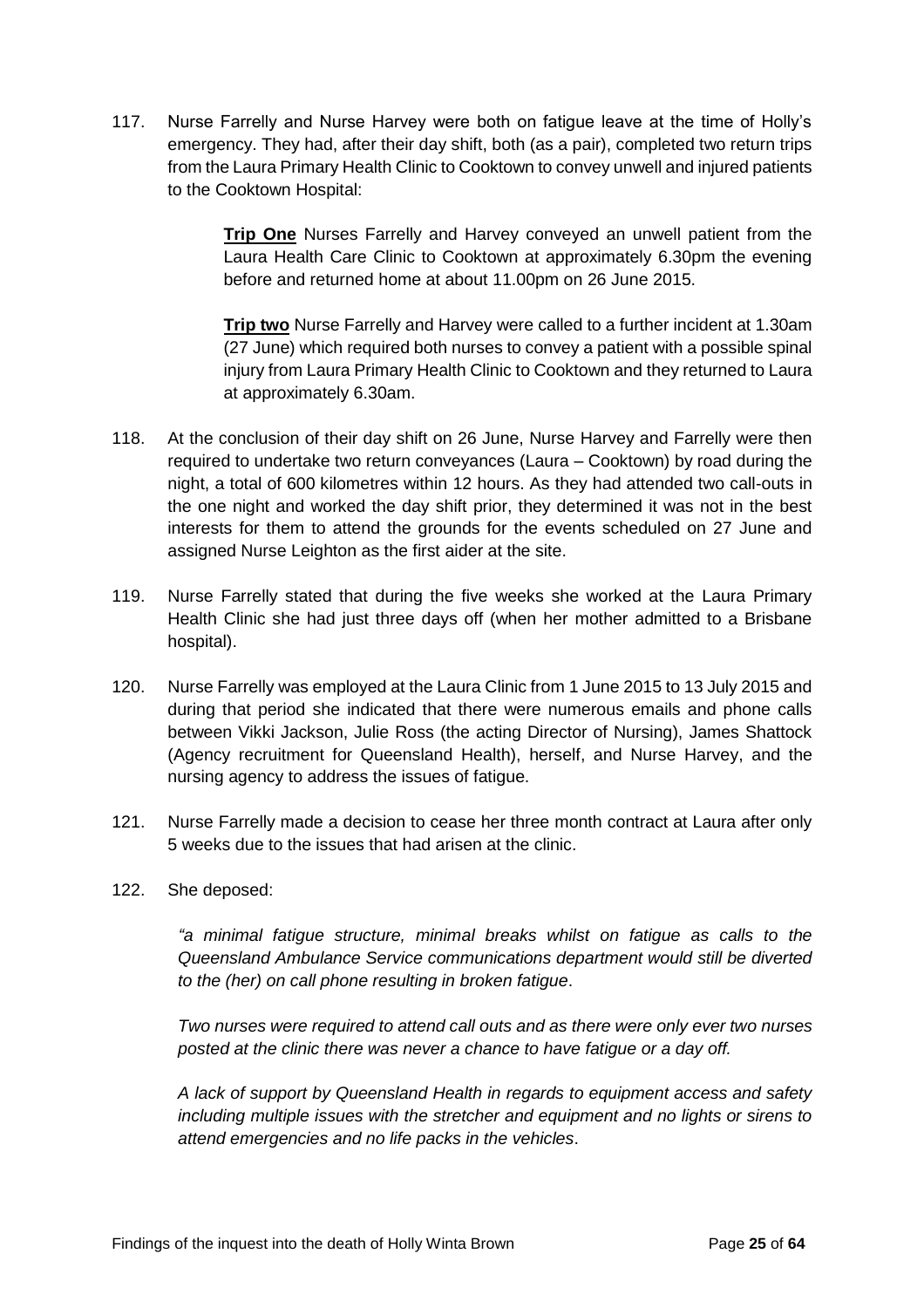*In her first week at the clinic nurses were expected to attend call outs on their own, including a suicide by hanging where the clinical nurse was going to attend the incident on her own. Nurse Farrelly suggested she attend with her."*

- 123. After Holly's death, Nurse Farrelly (when she realised Nurse Harvey would be leaving) expected that the clinic would then revert to one nurse when Nurse Harvey between the changeover of clinical nurses.
- 124. Nurse Farrelly stated that, "*The role and expectations of the registered nurse/clinical nurse role is far beyond reasonable in regards to workload. As this was my first remote placement, I felt very overwhelmed as an RN. I was not comfortable to attend call outs on my own and had addressed this with my clinical nurse in the first week, however it was not until the change of clinical nurses that it was addressed. It was never outlined in my contract that I would be working/on call 24/7 including weekends"*.
- 125. In preparation for the 2015 event Mrs Gostelow of the LRCDA contacted a private service (Townsville First Aid) for first aid / paramedic attendance at various events throughout the weekend. Mrs Gostelow also posted a request for assistance on Facebook and Nurse Farrelly responded. The exchange follows:<sup>22</sup>

## <span id="page-29-0"></span>*LRCDA communication with Nurse Farrelly*

On 5/6/2015: (KF: Krystal Farelly. DG: Debra Gostelow)

- KF- This is in relation to the post for a medic for the camp draft, I work at Laura Clinic, as an RN. I may be help you out on the Saturday morning depending if I'm on call or not. I will let you know.
- DG- Thank you Krystal please let me know as soon as you can
- KF- Will do

On 17/6/2015:

- DG- Hi Krystal, did you find out if you can help us out Saturday
- KF- Sure have n yes I can, won't be a problem Have you got a first aid kit etc What time to you need me??
- DG- we start at 6.30am and finish about 12 or 12.30. We only have a store bought first aid kit? We can pay the clinic for anything we need if that works. You can't do Friday can you? We'll pay for your time of course.
- KF- That should be fine. Sorry I'm rostered on at the clinic on Friday otherwise I would. Hope that helps though.
- DG- Thank you so much you're gold.
- KF- Not a problem, I'll be around Saturday where will I go when I am there
- DG- Come to the tea stall (canteen). Maybe send me your mobile so we can stay in touch. Mine is………….. if you have any questions. You don't know anyone who can do Friday morning?
- KF- No, sorry. We're all rostered at the clinic on Friday but they are meant to be getting extra QAS to attend for the rodeo so I'm told. My contact is…..

l <sup>22</sup> Appendix 5 statement of Krystal Farrelly 4 December 2017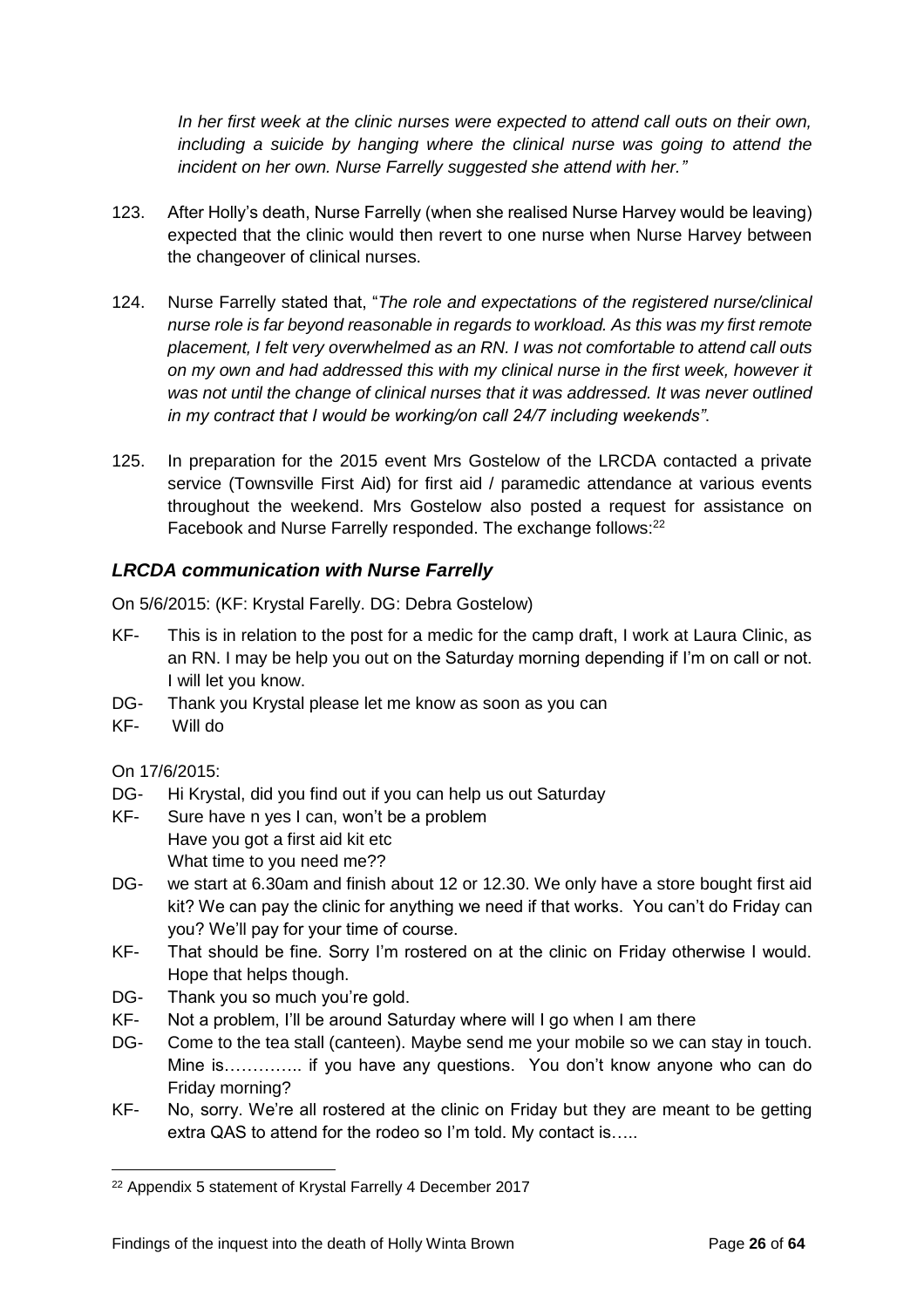Sorry but who am I talking with?

- KF- But if there are any problems on Friday you can call the clinic on Friday we can attend if we need to and your concerned, or send them in.
- DG- Sorry, Krystal its Debbie Gostelow, I'm the secretary and yes I have QAS for Saturday night and Sunday but it's very expensive for the club. Is there a manager for the clinic.
- KF- Yes you could speak to Peter Fenton he works mainly from Wujul Wujul clinic so you could contact him from there. I'm happy to go Friday if I get the okay from him. But I am unsure if he will.
- DG- Maybe it's best to sort out price now, what would you like for that period of time? I have no clue what you guy's are paid and we'll pay extra for your early start.
- KF- I will give you a call.
- DG- Ok I'll ring Peter tomorrow thanks.
- 126. It is apparent from this exchange that arrangements for an on site medical presence at the grounds for Saturday 27 June was not in place as recently as 10 days prior to the event. It is also apparent that the LRCDA considered the cost of engaging QAS 'was very expensive for the club' and were trying to find alternate means to cover some LRCDA events.
- 127. The lack of an inter agency preparedness plan in 2015 resulted in last minute arrangements by the organisers.

#### <span id="page-30-0"></span>*Nurse Patricia Harvey*

- 128. Nurse Harvey was the in charge clinical nurse consultant (CNC) at the Laura Clinic at the relevant time. Nurse Harvey is a registered nurse and had experience as a fulltime acute, emergency nurse for a health service.
- 129. Nurse Harvey's evidence was that she and Nurse Farrelly were involved in two conveyances of patients from Laura to Cooktown return on 26 and 27 June 2015 after which they both returned to the Laura Clinic at 6.30am on Saturday morning, 27 June. They were both tired and felt it was best not to attend the event at the grounds due to fatigue so they assigned Nurse Katherine Leighton to attend the event as a first aider that morning on the understanding that Nurse Leighton would call the clinic nurses if backup was required. Nurse Harvey understood from discussions with the Director of Nursing Julie Ross that one nurse was to attend the rodeo as a first aider.
- 130. Nurse Harvey stated that their first advice regarding Holly's emergency was when Nurse Farrelly received a phone call on her private mobile number from the LDRCDA organiser Deb Gostelow at 0949 hours asking if they had been contacted about a cardiac arrest at the rodeo grounds. Nurse Harvey heard Nurse Farrelly knocking at her door and then saw her reversing the clinic ambulance and then jumped into the ambulance with her and they left for the rodeo grounds immediately.
- 131. Nurse Farrelly told Nurse Harvey that she had tried to call her private number but Nurse Harvey had her private mobile phone off to rest as she does not use it for the clinic. Nurse Harvey checked her phone and did not see that there was a call made to her work mobile from Nurse Leighton at the rodeo grounds.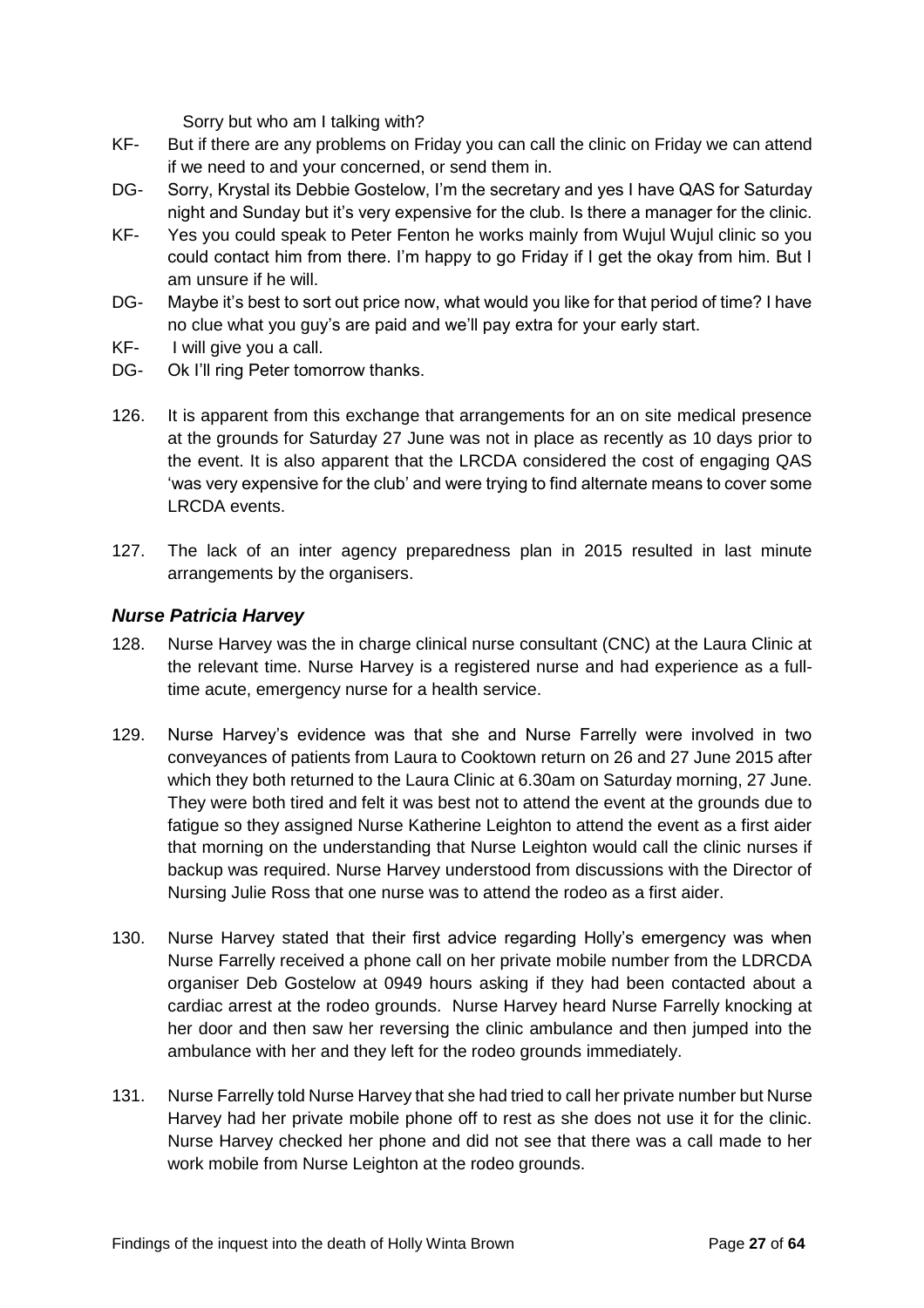- 132. Upon arriving at the rodeo grounds the nurses in the clinic ambulance encountered large volumes of traffic and people walking up the road, most appeared unwilling to move in a hurry at the entry gates and that caused a delay in reaching Holly despite the fact that they were sounding the vehicle horn and people could see it was an ambulance troop vehicle. There was a further delay because the nurses could not locate the exact area that Holly was in as they had not been given exact directions over the phone.
- 133. Nurse Harvey stated she raised issues of fatigue and the requirements of staff at the Laura Primary Health Clinic on several occasions with Queensland Health including numerous emails and phone calls between Vikki Jackson, Julie Ross, James Shattock (the agency recruitment point of contact for Queensland Health) and the nurses.
- 134. Nurse Harvey ceased her one month contract at the Laura Primary Health Clinic after Holly's death and stated that the problems and reasons which contributed to to Holly's medical emergency were as follows:
	- a) "*With only two nurses at the clinic at all times there is nil fatigue management structure in place at the Laura Primary Health Clinic. There is no way that you are able to have proper time off and not be on-call. At the beginning of my placement nurses that were first on-call were to attend on their own whether it was in clinic or out in the community. As I had already been to a couple of callouts on my own in the community at night I knew the circumstances of a callout felt unsafe for staff and clients. I proceeded to change the call-out procedure for the safety of staff and clients that if call-out was not in clinic then two people had to attend the call-out*".
	- b) "*It was within my discretion as CNC to have the second on-call nurse go with the first on-call nurse for safety reasons. This system also worked well in providing support to the first on-call nurse if during a call-out a patient was needed to be transferred by ambulance as you needed one person to monitor the patient and another person to drive. If the first on-call nurse was called in the early hours there was to be a minimum of an 8 hour break between call out time and start of work at the clinic. If there was less than 8 hours break the first on-call nurse would not attend the clinic until the 8 hour break was had. If however, both nurses were called out to the clinic, the clinic would then need to be closed until the 8 hour break was taken to comply with fatigue rules. This would leave the town without a clinic. This did not occur as we still received calls interrupting our break in service which therefore resulted in broken fatigue relief*".
	- c) *I felt there was a lack of support by Queensland Health in regards to equipment and access and safety. Multiple times there were issue with the patient vehicle stretcher, equipment. Along with the fact the vehicle contained no flashing lights or sirens to attend an emergency quickly. There were also no life packs in the vehicle*.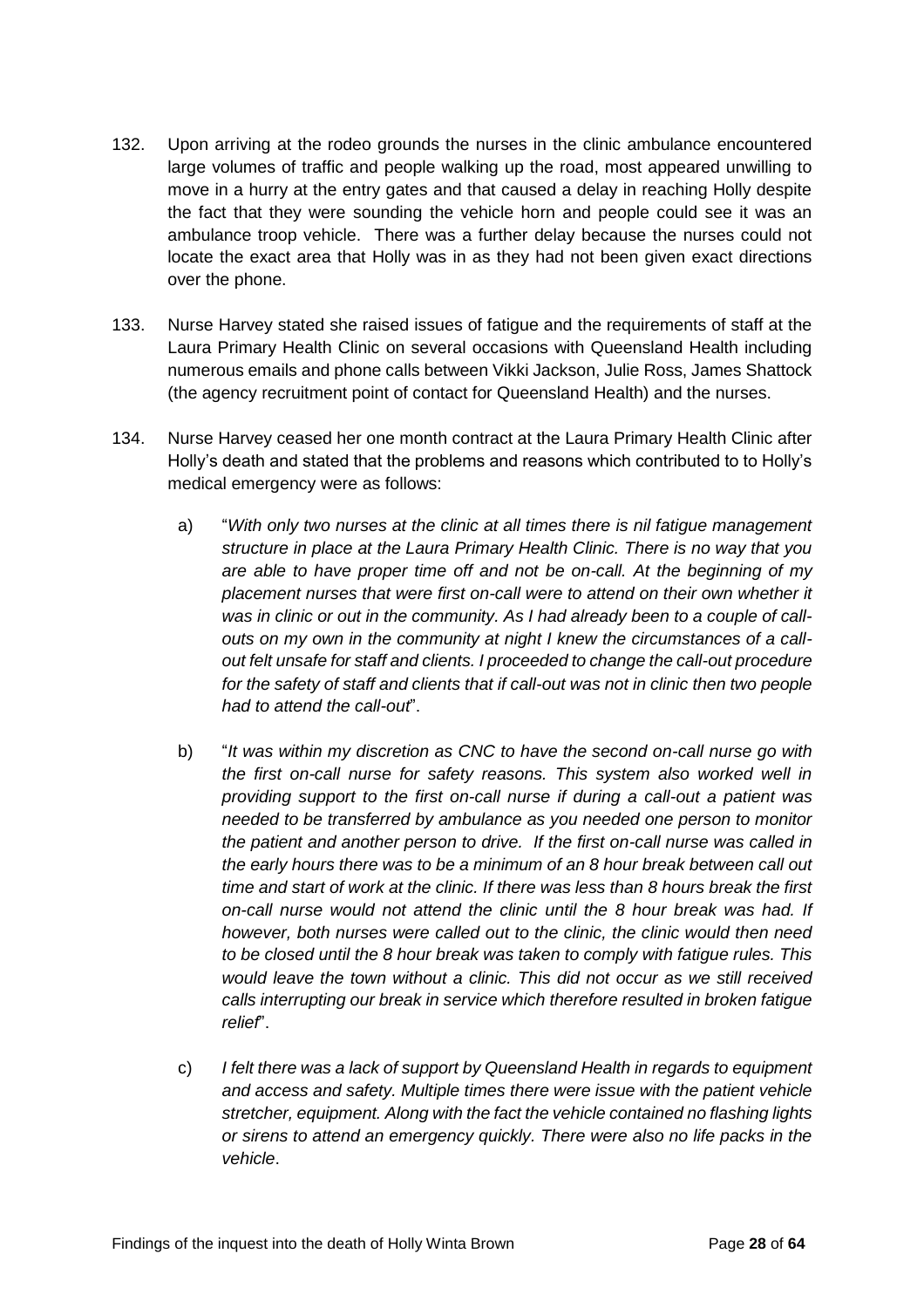- *d) I felt that the role and expectation of the CNC/RN far beyond reasonable in regards to workload. It was never outlined in my contract that I would be working on-call 24/7 including weekends. It did state that I would be doing on-call duties but not that I would not have days off and be able to leave the community, to be able to go shopping or to have lunch in Cooktown or stay away for the night. In the one month (four weeks) that I was in the position of CNC I only had one day off, otherwise I was either at work or on-call.*
- e) *If our other callouts had taken longer we would not have been able to attend the incident at all and there would have been no-one to attend except Katherine*  Leighton who was rostered as the first aider for the rodeo. Therefore the *CNC/RN were well above the fatigue level to perform duties within a safe level for themselves and the community but responded regardless to the best of our ability under the circumstances*.
- 135. Nurse Harvey deposed to receiving confusing instructions from management personnel and explained in her Form 25 response to the Coroner as follows:

"*The instructions from several management personnel was confusing, that we had a third nurse hired for the rodeo which was Katherine Leighton. This was informed by email on 16 May 2015. Then on the 23rd of May 2015 an email from Pete Fenton informing myself that the third nurse would be present at the rodeo on the Friday and Saturday mornings till midday, to assist first aid when the Queensland Ambulance Service was not in attendance. We were to maintain our current roster and normal clinic hours. Then on 24/5/2015 an email was sent from Vikki Jackson stating that she was still waiting on contact from QAS and states that at this stage she has the support of the Executive Director of Nursing and Midwifery (EDONM), not to have staff at the grounds and to do our normal shifts. Then on 25/5/15 an email Vikki Jackson stating that Katherine was specially contracted to support the QAS at the grounds, to offer first aid when QAS was not in attendance, and that we were to maintain our normal current roster and clinical hours. We also had a meeting with Vikki Jackson and Julie Ross at the Laura Clinic in attendance with myself and Nurse Krystal Farrelly trying to make sure what was put in place for the rodeo.* 

*I was aware on 27/5/2015 Nurse Leighton would be the only medical person employed to be at the Laura Horse Festival and Rodeo event scheduled for that morning. We also put in place if Nurse Leighton required any further assistance that she had an on-call telephone and to ring the second on-call telephone which I had and did not receive any calls or texts that morning. I am also aware that she had Nurse Farrelly's personal mobile number to call if assistance was needed.* 

*I was of the understanding that Nurse Leighton was there for first aid assistance and if needed to call for emergency assistance if required. I am almost certain we organised a backpack of first aid equipment as that is all Nurse Leighton was contracted for.*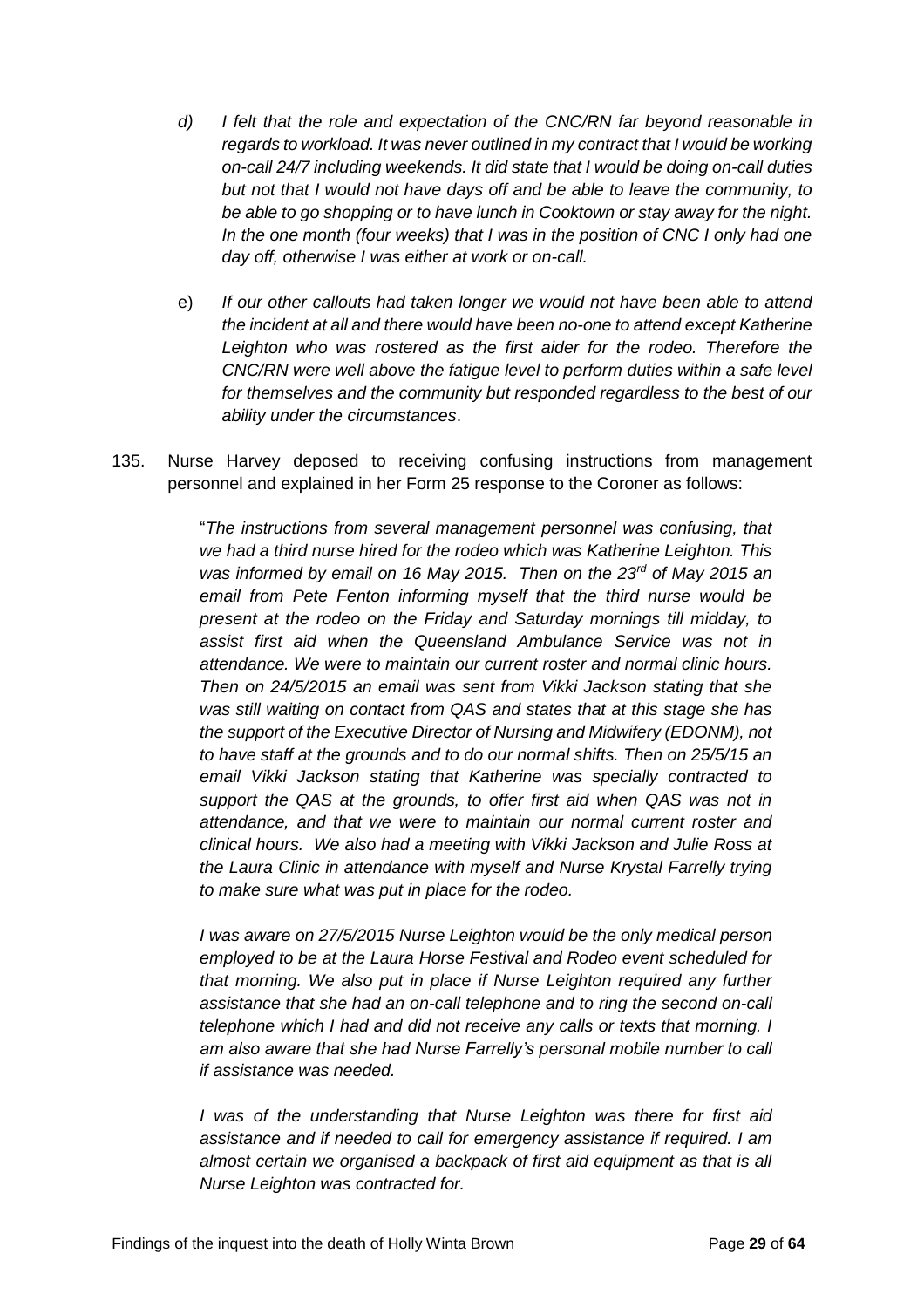*Several times it was brought up by myself with management at Queensland Health the issues of staff fatigue and the requirement of more staff at Laura PHC. The issues were raised between and including Vikki Jackson DON, Julie Ross Acting DON and Pete Fenton who was in the process of going on leave."* 

- 136. I note that negotiations within the TCHHS and the Laura Clinic regarding resourcing the event were occurring up to 4 weeks prior to the commencement of the event, indicative of the lack of a considered planning well in advance.
- 137. Nurse Harvey was entitled to fatigue leave without interruption. She and Nurse Harvey should have been properly covered by qualified nursing personnel on the ground in Laura that day in these circumstances. There was no adequate contingency plan for nurses on fatigue leave that weekend. There was certainly no contingency plan in place for two nurses being on fatigue leave at the same time. The nurses on the ground in Laura were trying to manage as best they could without any support from the TCHHS.
- 138. As a result of fatigue and a lack of staffing the many hundreds of people at the grounds that weekend and the resident population of Laura had limitations on their access to care.

# <span id="page-33-0"></span>**Oversight of the Laura Primary Health Care Centre**

## <span id="page-33-1"></span>*Vikki Jackson*

- 139. Vikki Jackson was in the temporary role of Director of Nursing (DON), Laura Primary Health Care Centre to cover the 6 day period from 22 June 2015 to 28 June 2015 between the substantive Director of Nursing commencing annual leave, and the Director of Nursing who was appointed to relieve the substantive position commencing on 29 June 2015. (In essence Nurse Jackson was to fill a short term gap as DON at a critical juncture, covering only the week leading up to, and including, the weekend event).
- 140. Ms Jackson deposed to several emails and verbal conversations between relevant persons that contradicted the agreement arrived at between the Executive Director of Nursing and Midwifery and herself. She became aware via email correspondence with James Shattock (nursing workforce) that Nurse Leighton had been specifically contracted to assist the Queensland Ambulance Service. She received an email from Nurse Harvey regarding the equipment needed to support Nurse Leighton and seeking clarification as QAS were requesting the nursing presence between 0600 and 1200 hours Friday and Saturday. Vikki Jackson received a further email from Nurse Harvey about first aid equipment that was needed and not available to Nurse Leighton via QAS. Vikki Jackson informed Nurse Harvey by email of her attempts to contact QAS for clarification of roles and logistics (to which she says QAS by then had not replied).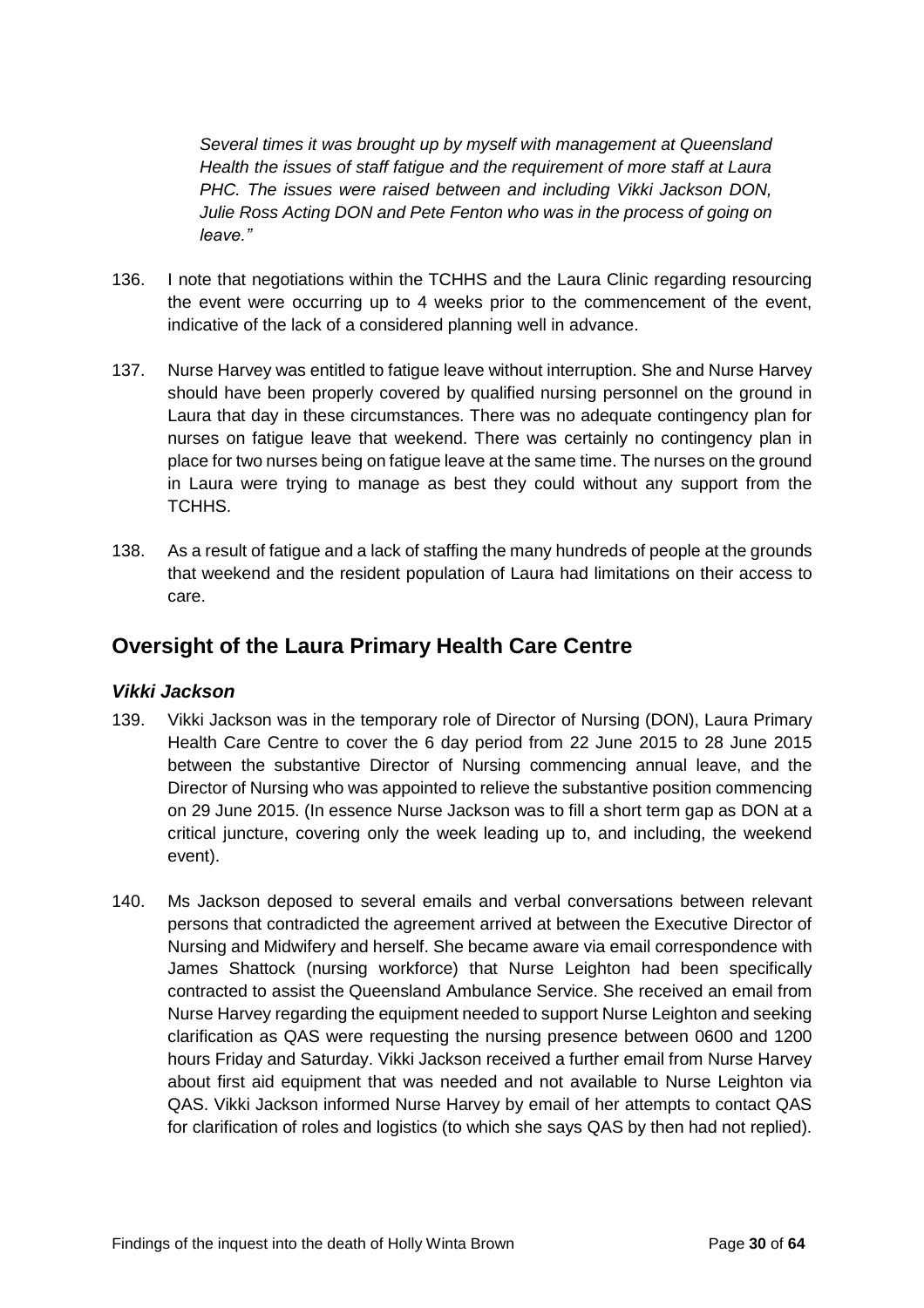- 141. Nurse Jackson also contacted the Executive General Manager over the phone requesting information about the QAS role and the Queensland Health role, the EGM was going to follow up in person with QAS but Ms Jackson says she did not receive a response from the EGM.
- 142. Ms Jackson deposed to having concerns about the planning for the event as she could get no clear direction from the Executives regarding staff placement over the period leading up to the event.

*"Staff seemed not to have a clear pathway or expectation for their roles and appeared to have limited knowledge around orientation or indeed what my role would be or for how long I would be assisting them. As the Director of Nursing and Midwifery covering for that week I felt that I had been provided with misleading information and an inaccurate handover regarding the upcoming organisation of the event. It appeared to me that decisions were made without full disclosure and stakeholder consultation.* 

*Prior to the event I was not aware of any issues regarding staffing levels however I became aware of fatigue issues and problems with equipment after the event."*

143. DON Jackson was in a very difficult position. She was given a temporary (if not fleeting) management role and was caught without clear direction about resourcing the mass public event. She should not have been placed in this position. The lack of leadership and considered planning by the TCHHS well in advance of the event resulted in poor or no communication about critical matters such as resourcing and confusion and resulted in uncertainty between the DON and the nurses on the ground at the Laura Clinic.

## <span id="page-34-0"></span>*Nurse Virginia Nikora*

- 144. At the relevant time Nurse Nikora was employed as the Clinical Nurse Consultant (CNC) at the Laura Primary Health Care Centre employed on a four week on, four week off rotational roster. Nurse Nikora had completed her first four week 'on' roster (part of a temporary trial employment system started by the Torres and Cape Health Service using casual relieving nursing staff). She was sharing the role with a nurse that she said she had not met before from the Northern Territory. At the time of Holly's emergency Nurse Nikora was on four weeks off (her first rostered leave). She attended the weekend event as a spectator with friends.
- 145. On the morning of Saturday 27 June 2015 while at the grounds Nurse Nikora became aware of a situation unfolding nearby. She approached and was told the situation was under control and that there were plenty of nurses already assisting. Not knowing the seriousness of the matter Nurse Nikora left and returned to her campsite.
- 146. Nurse Nikora then saw the Laura Clinic troop carrier arrive at the scene and she returned again to offer assistance. Nurse Nikora recalled as follows: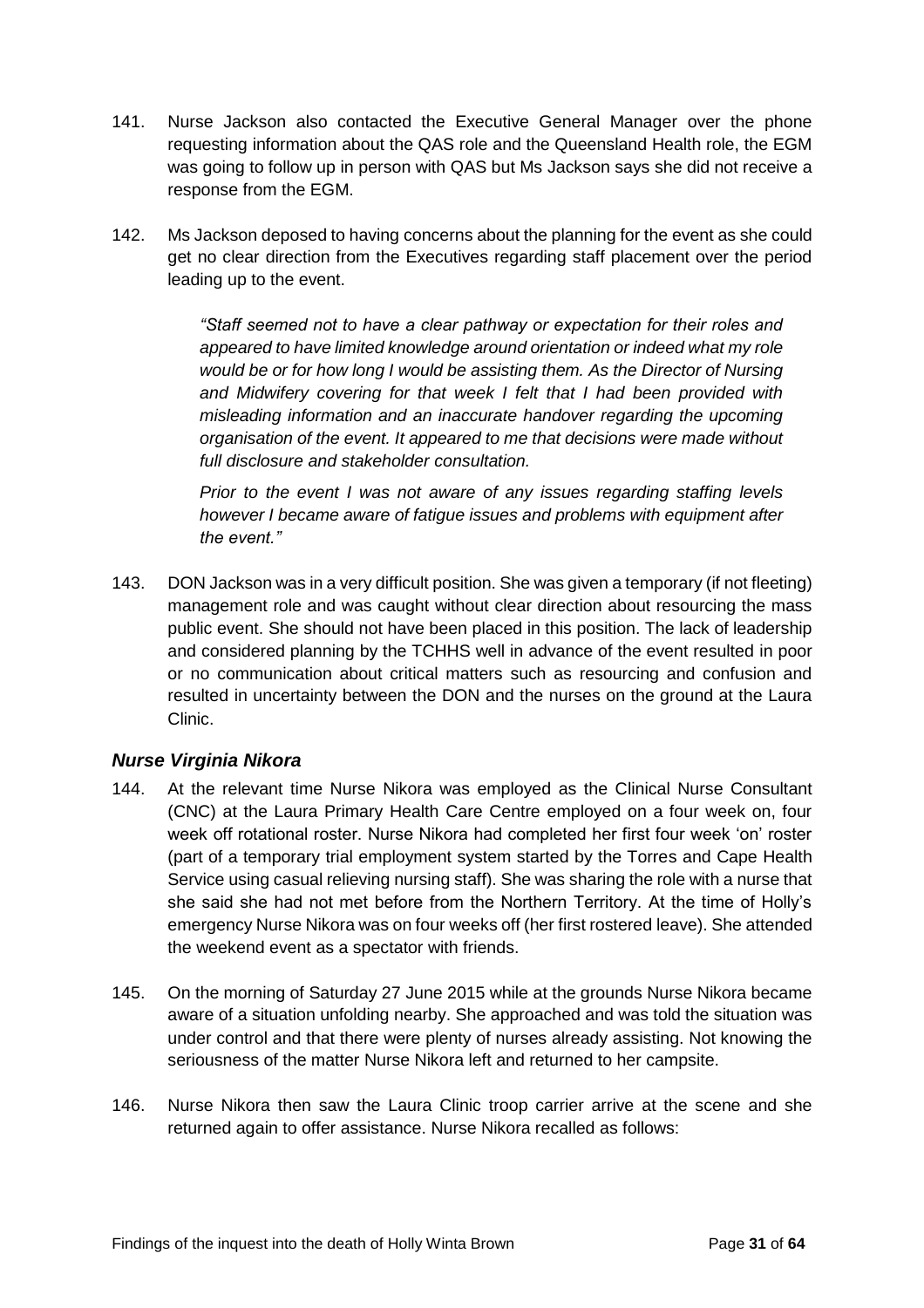*"Holly was supine on the ground surrounded by many people. A man was performing cardiac compressions, a female was on Holly's left side inserting an intravenous cannula, two females were at Holly's head managing airway with a bag/mask and another female unknown to me was on Holly's right side with an AED and appeared to be coordinating the resuscitation. The Laura Clinic retrieval pack was open on the ground to Holly's right side with items spread out on top of and around the pack. Two nurses I know to be employed at the Laura Clinic were observing the event from nearby.* 

*I* observed that Holly was unresponsive/floppy/pale face with blue lips. I *could hear that whilst CPR was being performed there was fluid in the airway and suction was required. The portable oxygen/suction was not visible. I asked the Laura nurses where it was and they replied it was at the clinic. I asked the CNC if she had contacted the Cooktown doctors and she replied no 'There is a lady talking to the QAS and there is a helicopter on the way'.* 

*I advised the CNC to immediately phone the doctor on-call, she did but was struggling to give a handover so I took the phone call with Dr Min Min Mo and gave a history of Holly's presentation and interventions in process and requested further instructions. Dr Mo advised to continue with CPR until QAS arrived.* 

*I asked the CNC for the Clinic keys and police officer offered to drive me to the clinic to get the oxyviva (portable oxygen suction). This took approximately 15 minutes. Upon my return suction was used via the oxyviva and later by a manual hand pump.* 

## **The on-site Medical Response provided to Holly**

- 147. The sequence of events on the evidence is as follows:
	- 1. After Holly's cardiac arrest and with no help in sight at around 9.35am in the absence of equipment or assistance, Ms Ives requested QPS escort her to the Laura Clinic. En-route she passed the Laura Clinic nurses in the troop carrier and returned to Holly without attending the clinic;
	- 2. Nurse Farrelly received a call alerting her to the scene at 9.49am from Ms Gostelow;
	- 3. Nurse Leighton arrived on scene just prior to 9.55am and contacted Triple 0 during which she observed 3-4 persons (now known to be off duty nurses and paramedics) attending to Holly;
	- 4. Ms Ives and Nurse Leighton have no recollection of each other on site;
	- 5. The clinic nurses gathered the travel defibrillator, a Thomas Pack and airway equipment from the troop carrier and were provided a handover by Ms Ives who then advised Holly had been unresponsive for at least 30 minutes;
	- 6. Ms Ives advised that she was advanced life support trained and needed to gain IV access;
	- 7. Nurse Farrelly cannot recall Ms Ives providing a handover;
	- 8. It was obvious from the interaction between Nurse Leighton and Nurses Harvey and Farrelly during the Triple 0 call that Nurse Harvey and Farrelly were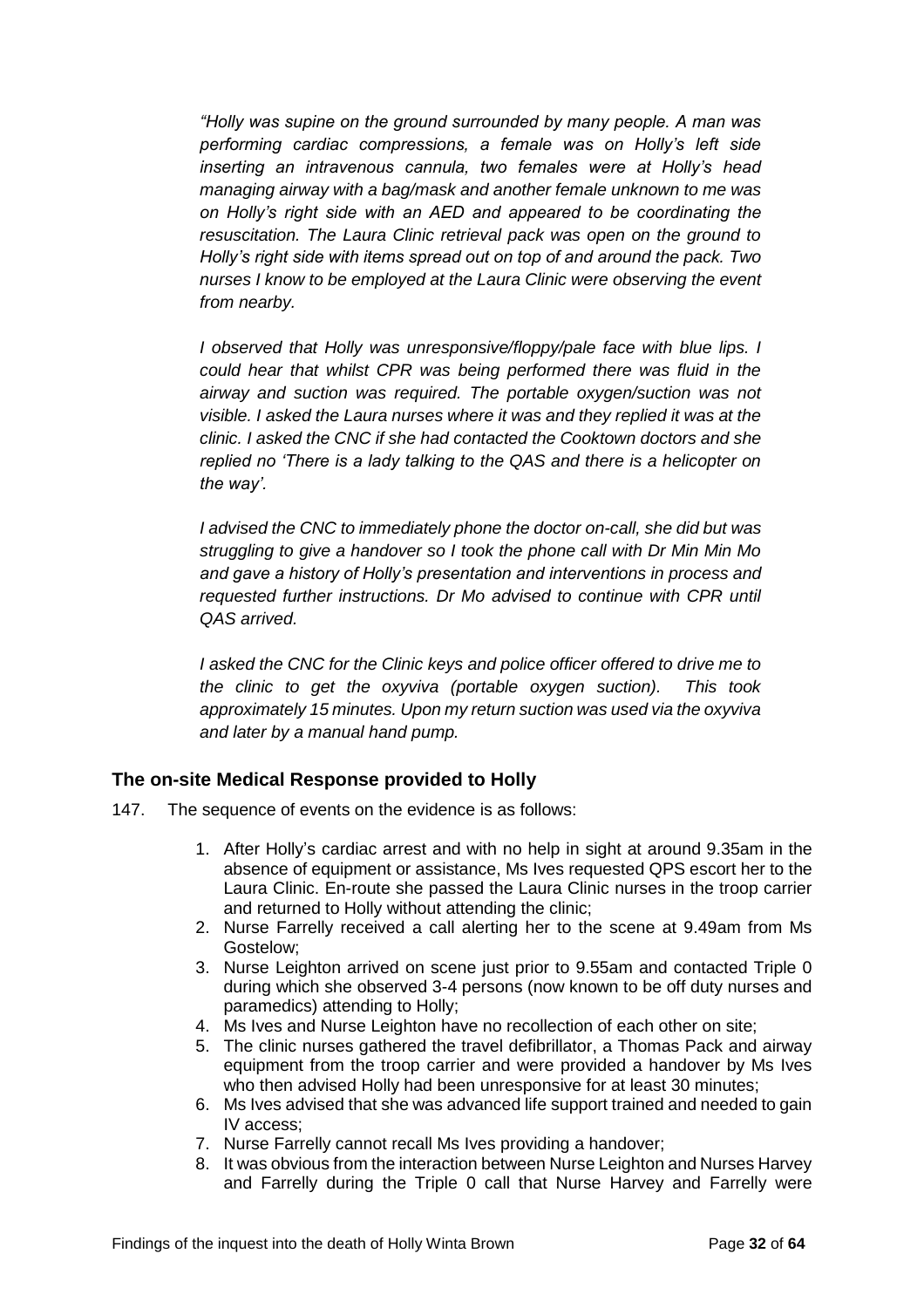distressed when they arrived (with Nurse Leighton urging them to 'remain calm');

- 9. Ms Ives says Nurse Harvey threw the (medical) bag on the ground and was told to look in the bag for the equipment requested (this is denied by Nurse Harvey and Farrelly);
- 10. Ms Harvey unsuccessfully attempted intraosseous access (confirmed in the autopsy report)
- 11. Ms Ives successfully gained IV access;
- 12. Nurse Farrelly and Harvey then stood back from the interventions and started to scribe (contemporaneous notes were provided to the inquest);
- 13. At around 10.06 the travel defibrillator was attached and shock was not advised and Ms Ives administered 1 mg adrenaline;
- 14. Ms Ives says that a shockable rhythm was subsequently detected and a shock administered. Ms Ives says that she was limited by the absence of an advanced defibrillator to monitor cardiac rhythm (the inquest heard that an advanced defibrillator was available at the clinic but was not portable), and also by not having access to amiodarone;
- 15. The notes provided by the Laura nurses record adrenaline being administered at 10.05; 10.10 and 10.12.
- 16. Holly's airway was poor. No LMA mask was available on site with the equipment. The suction was not effectual because the portable oxygen supply ran low very quickly (Nurse Harvey had checked the supply and noted the portable cylinder to be full on the Friday morning);
- 17. Blood was noted to be coming from Holly's mouth, the portable suction device was not adequate to suction Holly's airway of viscous fluids;
- 18. Ms Nikora (off duty Laura CNC from the Laura clinic) approached the scene and asked the Laura nurses where the oxyviva was and was told it was at the clinic. Nurse Nikora was driven to the clinc by the QPS to retrieve the oxyviva ( a specialised medical oxygen resuscitator). Ms Nikora in evidence stated that the oxyviva should have been at the scene as part of the emergency callout.
- 19. Before leaving the scene Nurse Nikora asked Nurse Harvey to call on call Dr Moe in Cooktwon and note Nurse Harvey was struggling with a handover so Nurse Nikora took up the call with Dr Moe;
- 20. At 10.17 a return of spontaneous circulation was recorded (ROSC);
- 21. Attempts to secure Holly's airway at 10.28 were unsuccessful;
- 22. At 10.30 am Holly achieved ROSC and subsequently arrested;
- 23. Ms Ives in her evidence recalls Holly achieved ROSC on up to three occasions;
- 24. The Laura clinic notes record one ROSC;
- 25. Ms Nikora says says she drew up glucose (after consulting a bystander doctor) at 10.40 (per the notes) but did not administer it;
- 26. No equipment to support Holly's airway was available on site until after 10.00am and then the initial and subsequent equipment provided was not fit for the purpose. A patent airway was not ever established.

# <span id="page-36-0"></span>**The QNMU and Fatigue Leave**

- 148. At the time of Holly's emergency on Saturday morning Nurses Farrelly and Harvey were resting for the first time in almost 24 hours. They had not slept since Thursday evening.
- 149. They were entitled to an 8 hour break after completion of their day shift, and then arguably after each of the two trips to Cooktown. It may be that their 2015 employment agreements / contracts contained different provisions (they were not in evidence at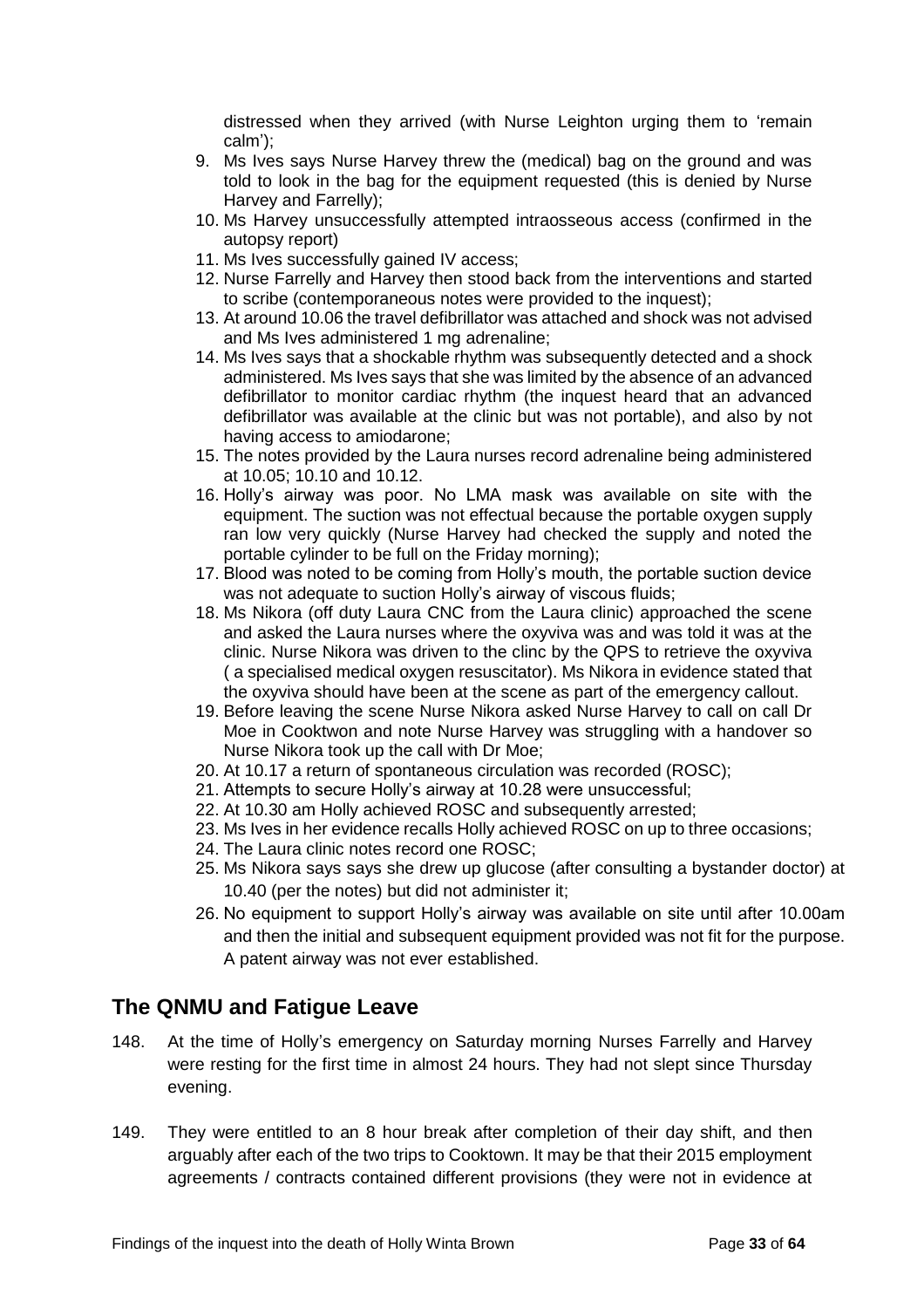Inquest) in the context of a rural primary health clinic setting however the 10 hour break between shifts is understood to be an industry standard, unless altered by written agreement to an 8 hour break.<sup>23</sup>

- 150. On the evidence it seems that the LPHCC BPF Service Profile for the 2014/15 financial year was in draft as at June 2015 and was never finalised. The evidence of the QNMU via Ms Veach's was that it remained in draft as at 29 October 2014<sup>24</sup> and that this was a breach of the BPF process.<sup>25</sup> Ms Wardlaw's evidence is that TCHHS have been unable to locate an evidence that the LPHCC BPF Service Profile for 2014/15 was ever endorsed.<sup>26</sup> Ms Wardlaw suggested that the BPF had some limitations for primary health care centres and lacked an "appropriate 'in depth' view" in this context.<sup>27</sup> Dr Newland accepted that the BPF is an important tool for assessing workload requirements of a service but noted other steps were taken in 2015 to monitor fatigue and workload at the LPHCC.<sup>28</sup> In hindsight these steps were not adequate, particularly during times of high demand.
- 151. The evidence of Ms Wardlaw and Dr Newland does not alter the fact that on the evidence of QNMU the BPF has been industrially mandated since 2003 and that it is required to be applied yearly. It is also submitted that the evidence of Ms Veach that the BPF ensures that individual circumstances of clinical and geographical environments are taken into consideration ought to be accepted and that the BPF should have been finalised and may have provided greater stability at the LPHCC and prevented changes to the nursing model (from a CNC and CN to a CNC and RN) occurring in the way they did.
- 152. It is not clear on the evidence that finalisation of the LPHCC 2014/15 BPF Service Profile would in itself have resulted in better planning for the 2015 Laura

# <span id="page-37-0"></span>**Joint responsibility of event organisers**

- 153. It was inferred at inquest that as Holly's emergency (Saturday morning) coincided with the campdraft event at the grounds meant that the LRCDA organisers should somehow assume either more, or all, of the responsibility for the lack of an adequate medical presence.
- 154. I do not accept that inference.
- 155. There are two distinct issues at play, in my view they are:
	- a. The access to medical coverage for participants during horse related events; and

<sup>&</sup>lt;sup>23</sup> Nurses and Midwives Certified Agreement (EB 10) 2018 to be read in conjunction with Best Practice Rostering Guidelines

<sup>24</sup> Ex M3, para 33.

<sup>25</sup> Ex M3, para 34.

<sup>26</sup> Ex G3.4, para 17.

<sup>27</sup> Ex G3.4, para 7.

<sup>28</sup> Ex G15, para 12.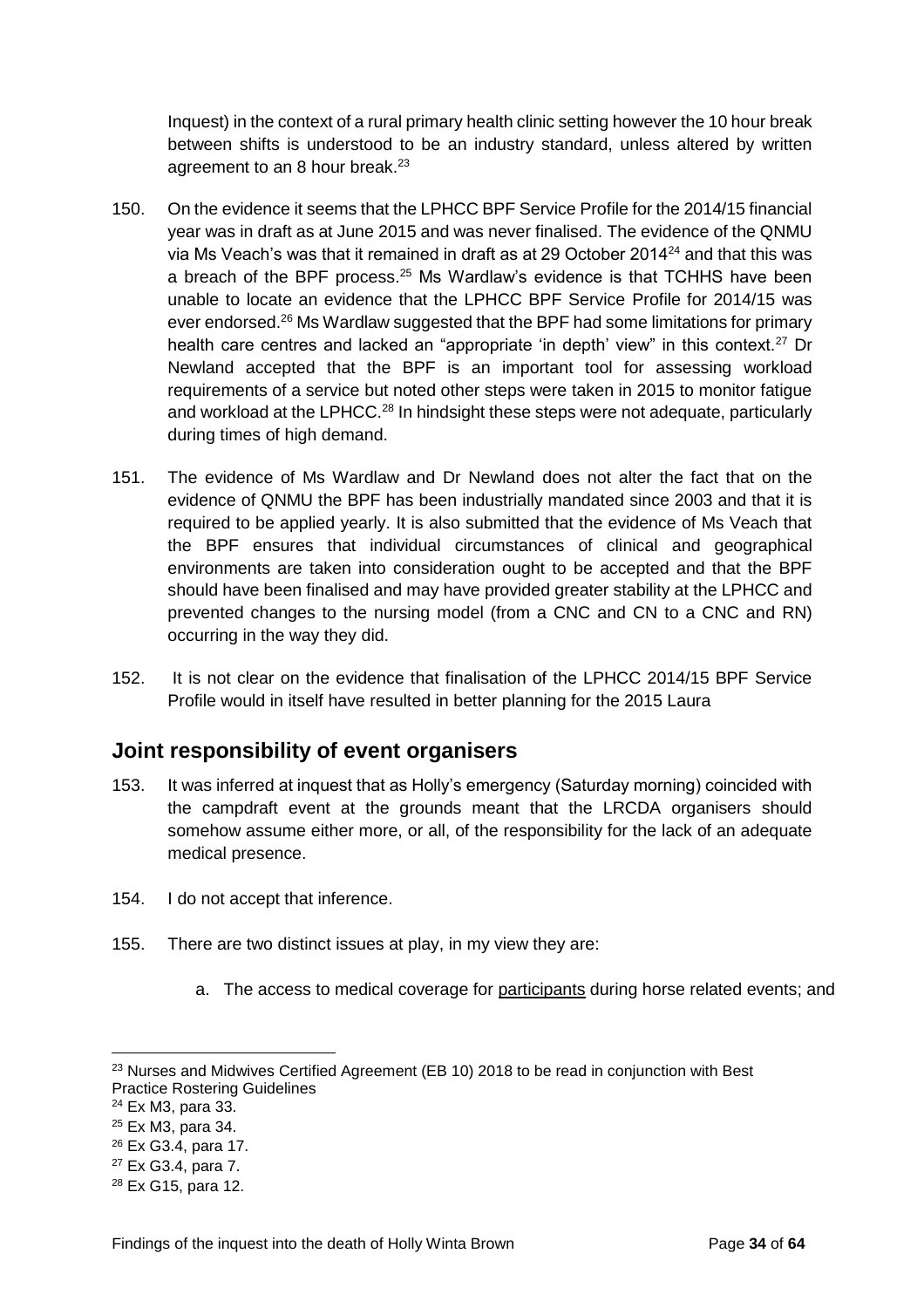b. The access to medical coverage for all persons attending the rodeo and race weekend for the duration of the weekend (participants, spectators and campers).

#### <span id="page-38-0"></span>*Access to medical coverage for participants during horse related events*

- 156. The horse related events included horse sports; campdrafting; rodeo; bullriding and horseracing.
- 157. The LATC is an affiliate of Racing Queensland. The LATC fulfilled obligations and requirements of the racing industry for a QAS presence at the horse racing events.
- 158. The LRCDA is not affiliated with a professional body. The LRCDA decides what type of medical coverage should be assigned to a particular event.
- 159. In 2015 the LRCDA approached a private medical provider and at the same time via Facebook called for interested 'medicos' to cover the weekend campdraft events. The LDRCA engaged the QAS to cover the bullriding events (deemed to be higher risk) whereas a first aid nurse was deemed sufficient to cover other events including the campdrafting scheduled and in progress at the time of Holly's emergency.
- 160. Any medical coverage arranged by the LATC and the LRCDA is to cover the 'events' organised by the respective associations. There is no specific additional planning for medical coverage across the entire weekend for non event related emergencies.

## <span id="page-38-1"></span>*Access to medical coverage for all persons attending the rodeo and race weekend.*

161. Separate from, and in addition to, the actual horse related events over 2000 people attend the weekend event with many attending as spectators during the days and or camping at the grounds for the duration of the weekend. Holly's medical condition was rare. An otherwise healthy 17 year old girl was not expected to suffer a fatal arrhythmia as a result of an undiagnosed condition. However, the demographic of other attendees would include a significant numbers of persons with underlying illnesses / morbidities, known and unknown, treated and untreated. It is likely that some attendees could be caught unawares by a potentially fatal condition.

#### <span id="page-38-2"></span>*Risk Assessment*

- 162. The event planning for the Laura Rodeo and Race weekend must include a risk assessment of the event as a whole and not just the discrete events run by separate organisations. It should not matter in what capacity people attend the event, all should have access to medical coverage that complies with best practice including access to the Chain of Survival.
- 163. I can discern no reason why the responsibility for attendees to access 24 hour medical assistance should not be apportioned equally between the organising committees and in accord with event planning best practice, with reference to the TCHHS and QAS for input. Both committees must play an active role in the formulation of a preparedness plan that demonstrates access to medical coverage in accord with the 'chain of survival'.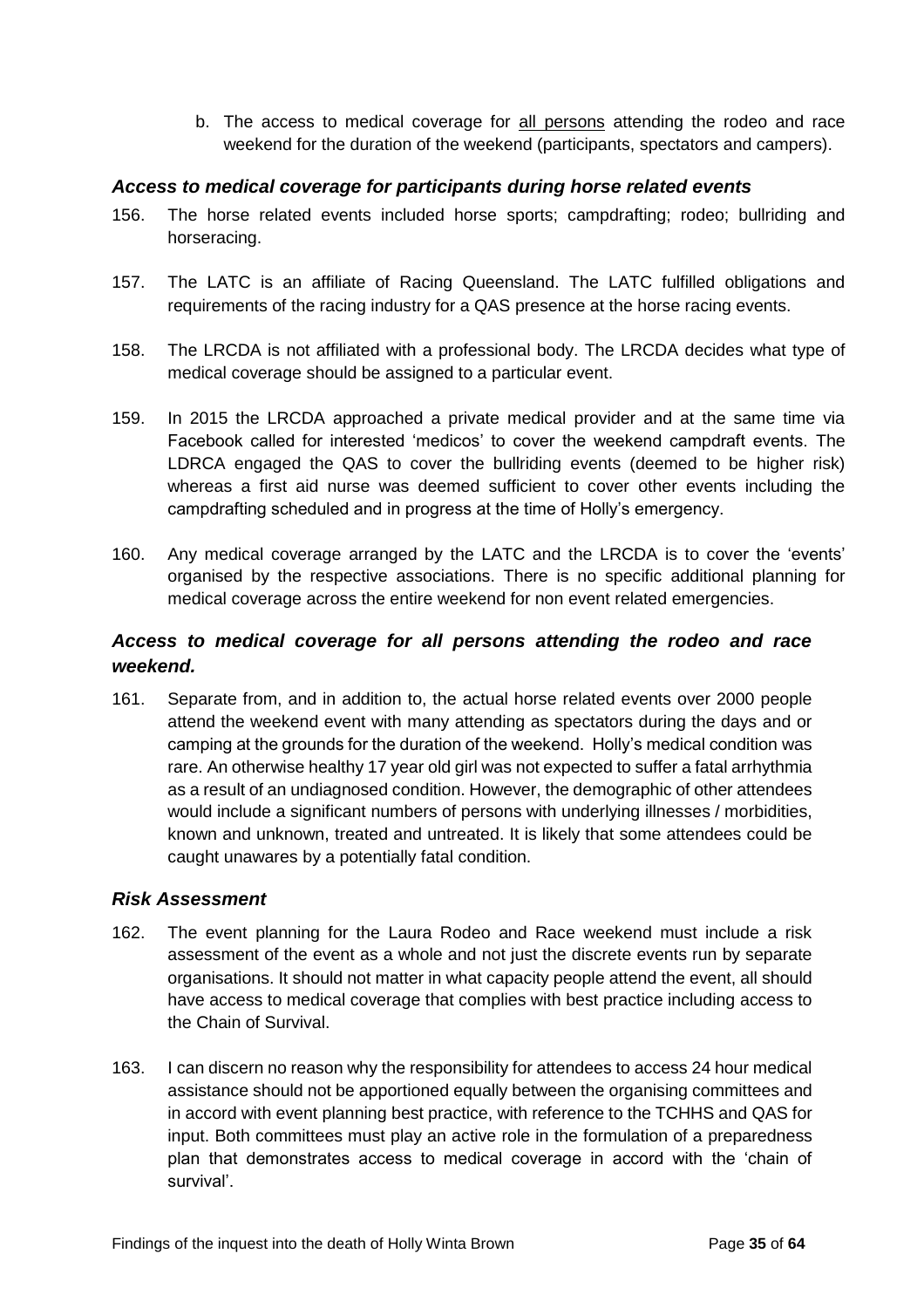- 164. I set out the steps in the Chain of Survival below. Accepted international standards for out of hospital cardiac arrests require access to an AED and CPR within 3-4 minutes, and access to advanced care within 8 minutes of the arrest.
- 165. Compliance with those standards cannot be met by using the Laura clinic as a base during the event. It is inescapable that the starting point must be consideration of 24 hour on site medical presence by a fully stocked resourced and staffed medical provider or service.

# <span id="page-39-0"></span>**Chain of survival**

166. The International Liaison Committee on Resuscitation (ILCOR)<sup>29</sup> advocate as follows:

- that health professionals who have a duty to respond to a person in cardiac arrest should have a defibrillator available either immediately or within 1 to 2 minutes;
- for the patient to have the best chance of surviving an out-of-hospital cardiac arrest, CPR and early [defibrillation](https://www.zoll.com/au/medical-technology/defibrillation/) must be provided within the first 4 minutes of the cardiac arrest (the European Resuscitation Council and American Heart Association recommend 3 minutes):
- followed by Advanced Life Support within the first 8 minutes of the arrest.
- 167. Dr Mark Little an emergency medicine expert currently based at the Cairns Hospital gave the following evidence at inquest:

"*Holly's chances of survival were severely compromised without immediate and available defibrillation within 3 to 4 minutes of her cardiac event, and then if defibrillation was provided immediately, she required advanced pre hospital care including administration of drugs and other measures*".

- 168. Dr Little's evidence reflects best practice in accord with international guidelines.
- 169. Holly did not receive defibrillation and adrenaline until approximately 10.04am, almost one hour post cardiac arrest.

# <span id="page-39-1"></span>**The Links in the Chain of Survival**

- 170. The Chain of Survival depicts the critical actions required to treat life-threatening emergencies, including heart attack, cardiac arrest, stroke, and foreign body airway obstruction.
- 171. The links within this Chain of Survival include:
	- I. **Early Access** to the emergency response system;
	- II. **Early CPR** to support circulation to the heart and brain until normal heart activity is restored;
	- III. **Early Defibrillation** to treat cardiac arrest (caused by Ventricular Fibrillation); and
	- IV. **Early Advanced Care** by EMS (emergency service) and hospital personnel.

<sup>29</sup> See ILCOR resuscitation guidelines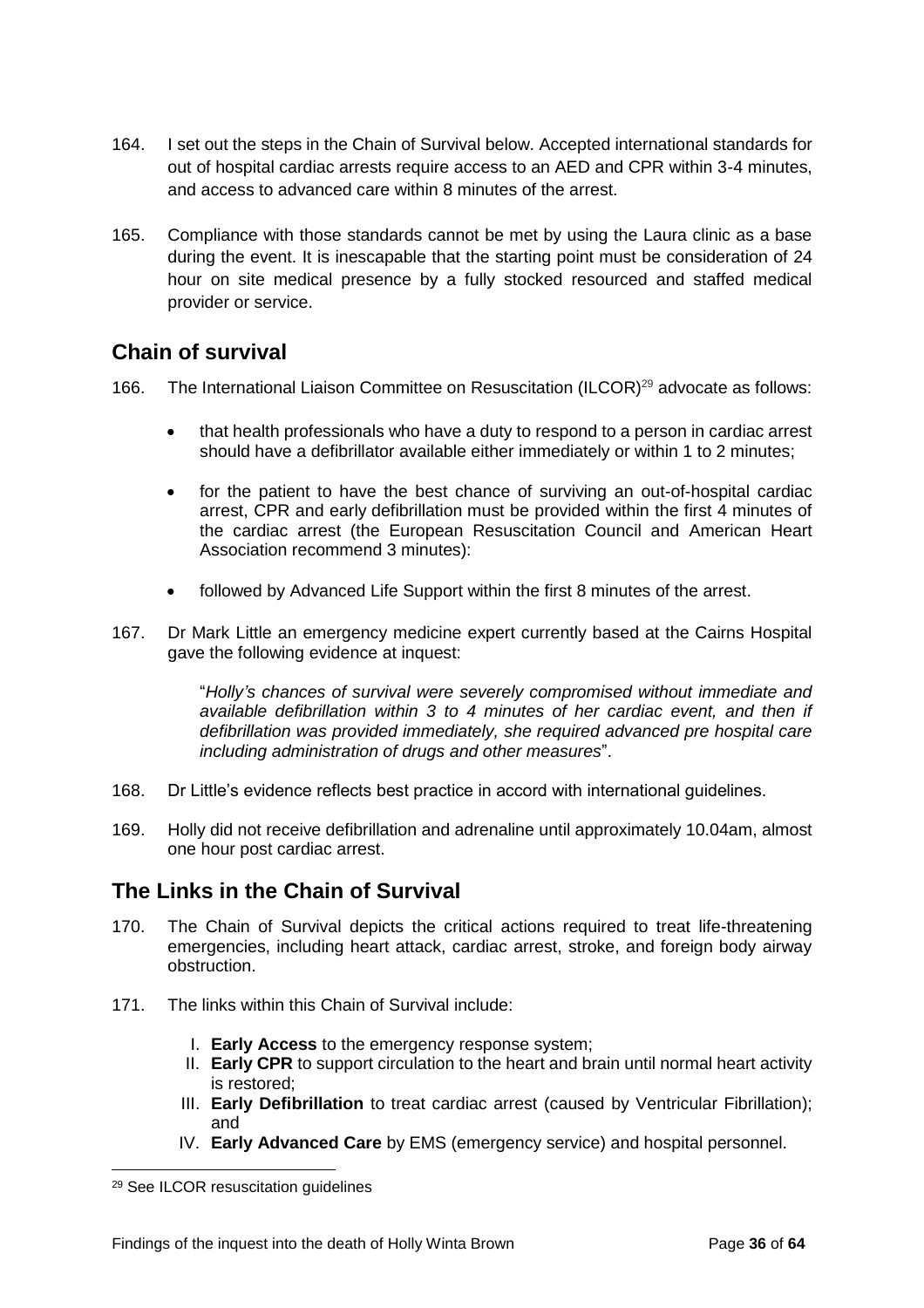## <span id="page-40-0"></span>*Early Access*

- 172. Early Access to the emergency response system, includes early recognition of the cardiac emergency and early notification of rescue personnel via a universal telephone system (such as Triple 0) as well as an internal alert system within specific facilities to trigger a response by designated trained and equipped personnel.
- 173. In regards to a universal telephone system I find that at the time of Holly's medical emergency:
	- i. There was no access to a landline telephone at the Laura Rodeo and Race grounds;
	- ii. that mobile telephone coverage from the grounds was compromised and inadequate;
	- iii. that the first Triple 0 call failed and was disconnected due to limited poor mobile reception.
- 174. In regards to early notification of rescue personnel I **find** that the QAS operations call centre was unable to contact:
	- a) The clinic nurses via the 'second' on call mobile phone;
	- b) QAS community first responders in and around the Laura district (trained to provide first aid and dispatched to provide initial care while the ambulance is en-route) ;
	- c) The QAS unit (already en-route to the event for the afternoon events) due to poor satellite phone coverage.
- 175. In regards to a response by designated trained and equipped personnel I **find**:
	- i. The TCHHS made no provision to back up fatigued nurses that weekend. Whilst it might be argued Nurse Harvey and Farrelly were on 'fatigue leave' in fact they remained on call after already completing a double shift.
	- ii. Nurses Harvey and Farrelly should not have been required to attend on site at the ground at all on Saturday 27 June. They were entitled to a minimum 8 hour break. They were unable to provide optimal care.
- 176. It is recognised that safe patient care can be compromised by the presence of fatigued nurses.<sup>30</sup>
- 177. Professor Little in his evidence at Inquest said:

*"Ms Cull : But the day of the event – the two nurses – two of the nurses involved of the three had been on all-night callouts, and then – so on the Saturday morning they hadn't slept since the Thursday night. They went on fatigue leave then, but the other nurse who was at the* 

<sup>30</sup> Australian Nursing and Midwifery Federation press communique (via the QNU secretary) October 2012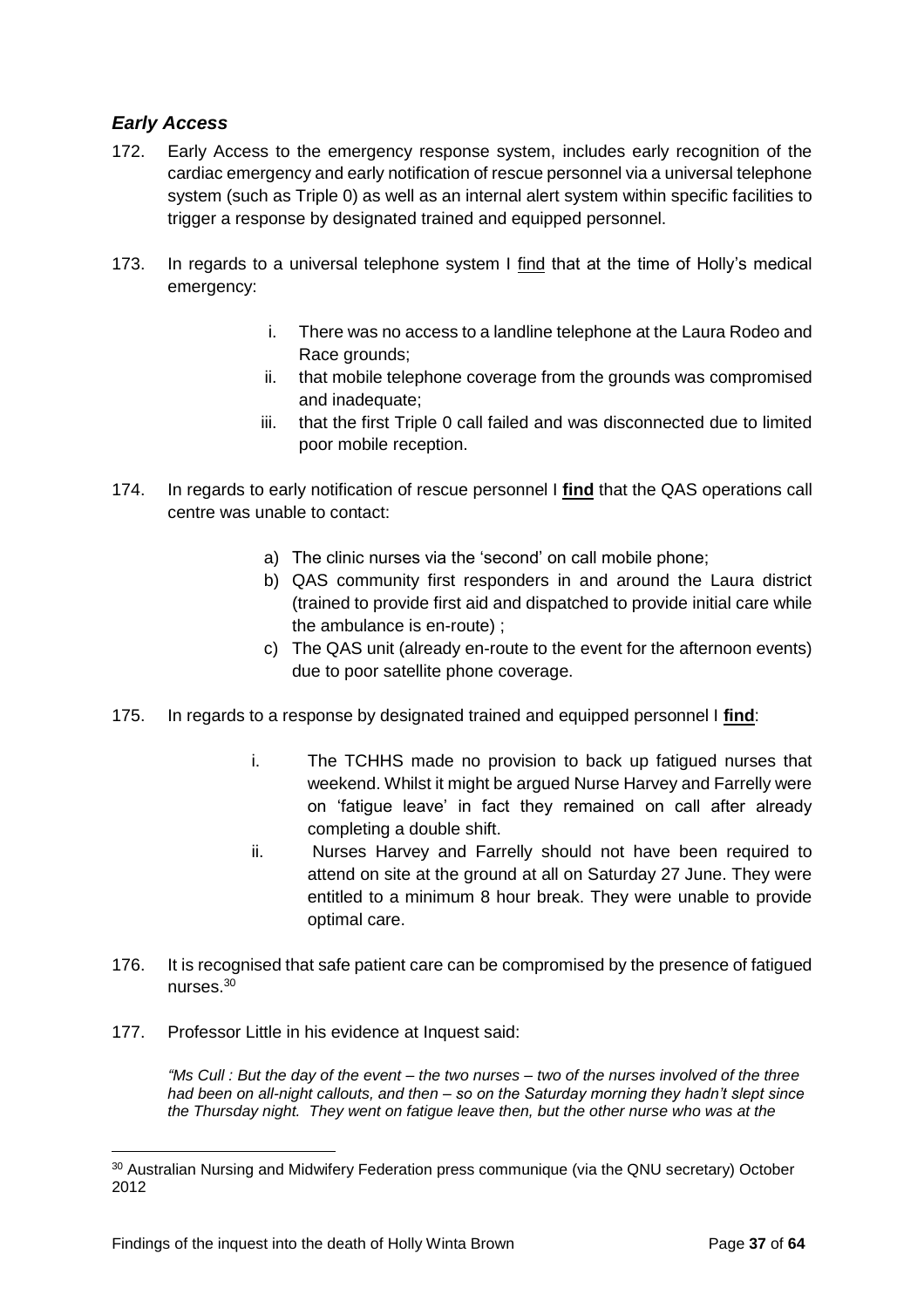*rodeo had their contact details and they were in fact contacted. Do you think that could have contributed to the - - -?---*

*Professor Little: Look, I do. Nurses – nursing unions and nursing organisations within, say, the hospital are very, very good at looking at fatigue and fatigue issues, and again, far better than I am. But certainly I think it's reasonable to say that those nurses were well and truly fatigued if they had been up for 36 hours which is what it sounds like, and I think that, again, that reflects that process of planning where people haven't said, "What if?" And again, it revolves around were there different ways to move the people overnight? Should the ambulance have been contacted and maybe met them halfway – there's a whole range of other things that could have happened, but certainly they were fatigued and I think that has contributed to the events."*

- 178. TCHHS management did not either forsee or make provision for adequate nursing cover for Laura nurses requiring fatigue leave. Given that the Laura Clinic was responsible for the out of hospital care for in excess of 2000 people that weekend it would not be unreasonable to have a backup nursing crew ready for deployment to the clinic that weekend.
- 179. Key TCHHS management and senior nursing staff were on leave that weekend.
- 180. Nurses Harvey, Farrelly and Leighton were on their first secondments to the Laura Health Clinic and had no prior familiarity with the area.
- 181. The only nurse from the local health clinic on site and on duty at the grounds was equipped only for 'first aid' and was not designated to attend an emergency response (and not without a second nurse accompanying her per local guidelines).
- 182. There was no means of conveying Holly to the Laura clinic. The local clinic troop carrier, which contained limited equipment, was purposed to 'scoop and return' to the clinic and convey of patients to hospital. At inquest it was obvious that there was a tension between placing the troop carrier at the grounds which would take away a resource from the Laura community, or to leave at the clinic and not have the resource available at the event. Local nurses should not have been required to resolve this issue amongst themselves. This was a matter that needed to be properly planned for by the TCHHS. Event organisers were under the impression that the troop carrier would be at the grounds as it was in previous years.
- 183. Although the troop carrier was described by Nurse Nikora as 'nothing like an ambulance' and is used to 'scoop and return', if on site and used that day would have provided Holly with access an advanced defibrillator and emergency drugs (assuming all was adequately stocked and in order), possibly including second tier drugs such as amiodarone. Nurse Nikora's evidence of a 15 minute round trip (presumably under lights and sirens) between the grounds and the clinic would suggest that a one way conveyance to the clinic could occur within 10 minutes (under optimal conditions, immediate accessibility to the troop carrier, availability of lights / sirens or a QPS escort, and clear access out of the grounds). Even if my estimate is inaccurate the point I make is that with an emergency vehicle positioned at the grounds access to potentially life saving measures at the clinic could have been in place well under 50 minutes.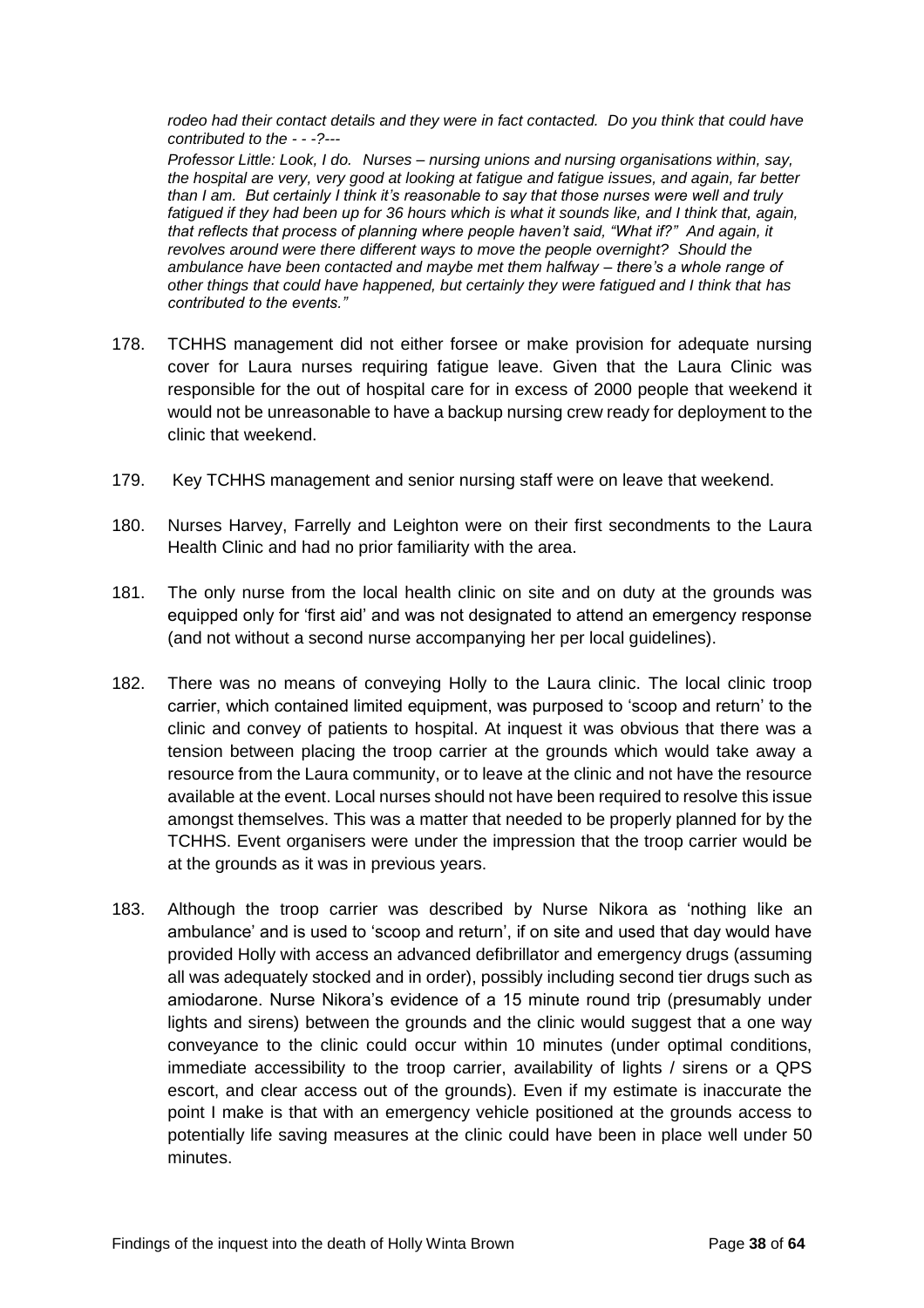## <span id="page-42-0"></span>*Early CPR*

- 184. The second link in the Chain of Survival is Early CPR, a set of actions that the rescuer performs in sequence to assess and support airway, breathing and circulation.
- 185. Early CPR was initially administered by various non medically trained bystanders (including Holly's father) sometime between 8.30am and 9.00am and before the arrival of Ms Ives.
- 186. Ms Ives witnessed Holly's cardiac arrest and immediately assumed primary responsibility for CPR at around 9.10-915am. She was assisted by student paramedics. Holly's airway was poor.
- 187. Without the availability of advanced life support measures within minutes, including suction, oxygen an AED and front line drugs, CPR was rendered ineffectual, that is CPR of itself was not enough.

## <span id="page-42-1"></span>*Early Defibrillation*

- 188. The third link, **Early Defibrillation**, is the delivery of a shock to the heart to convert the heart's rhythm back to a normal heart rhythm (if the rhythm is shockable).
- 189. Early defibrillation was not delivered to Holly.
- 190. The first AED on site arrived with the clinic nurses in the troop carrier around10.02am. There was initially some confusion as to whether the AED was present in the troop carrier – although it was eventually located. The first AED reading (administered between 10.02am and 10.06am, approximately one hour after cardiac arrest) indicated a non shockable heart rhythm.

## <span id="page-42-2"></span>*Early Advanced Care*

- 191. The fourth link, **Early Advanced Care**, relates to the response of highly trained and equipped pre-hospital [emergency service personnel \(paramedics\)](https://www.zoll.com/au/medical-markets/ems/) who can respond to the patient and provide for the administration of drugs, advanced airway procedures, and other interventions and protocols, prior to the arrival of the patient at an advanced care facility.
- 192. Early Advanced Care was not available to Holly.
- 193. I **find** that the first fully trained, equipped and resourced emergency responders on site were the QAS paramedics at 11.00am, by then almost two hours after Holly's cardiac arrest (and 1 hour 20 minutes after deployment).
- 194. Mr Martin in oral evidence provided the court with a helpful explanation of the differences between the types of paramedics and their respective scopes of practice. A field officer is a paramedic officer who has a P1 skill set. Mr Martin used Mr Ron Beckett as an example who is also a liaison officer to the local disaster management group. He is heavily involved in community engagement and training. The next level is an advanced care paramedic ('ACP'). An ACP can manage an arrested patient to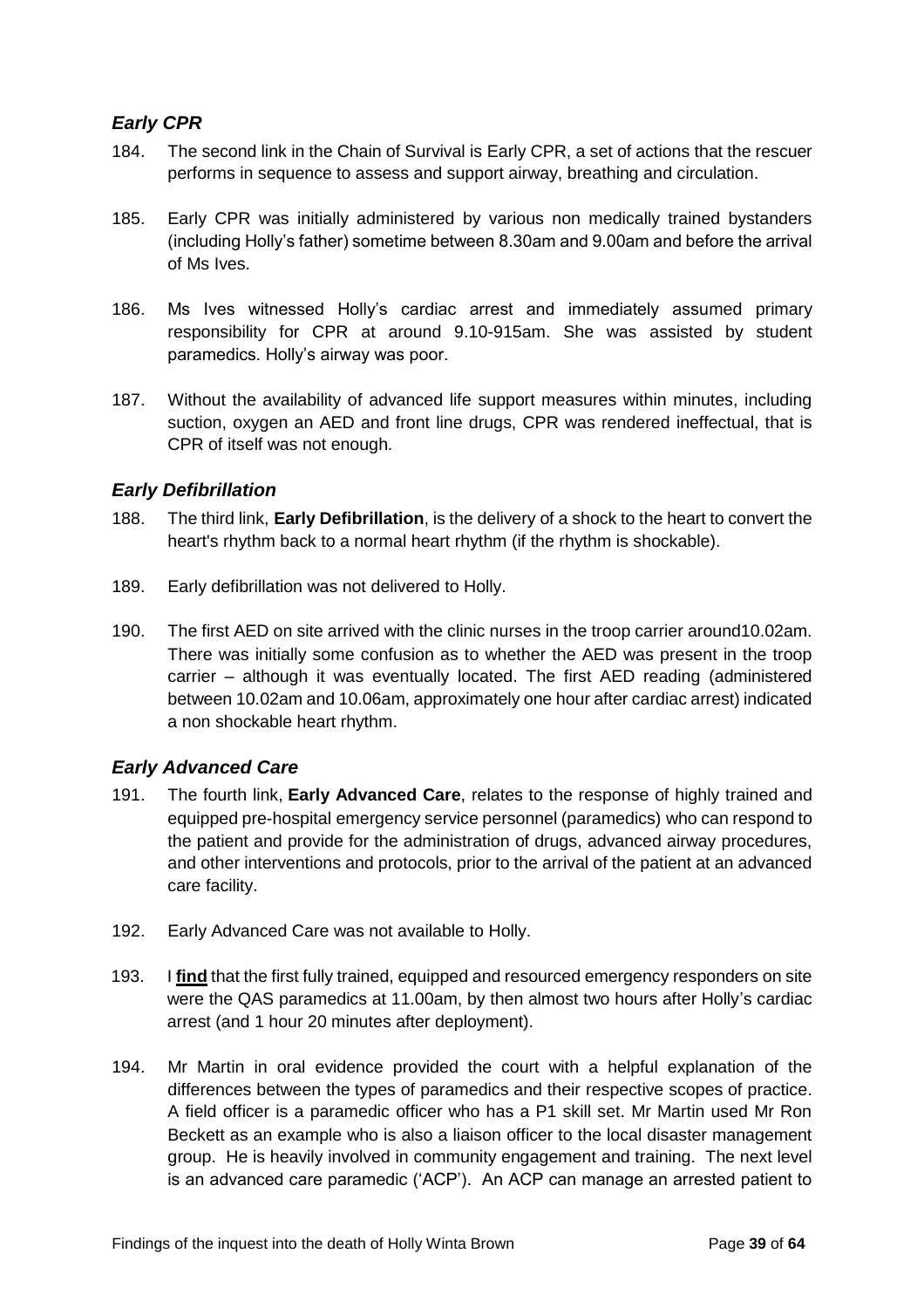a certain point, their airway management is limited to a Laryngeal mask.<sup>31</sup> They are also limited in terms of the pharmacology access, they have access to adrenaline but not amiodarone<sup>32</sup> and are limited in their interpretation of the results generated by a defibrillator.<sup>33</sup> Lastly, a critical care paramedic ('CCP') is the highest level clinician the QAS have. They have access to and can administer advanced airway management including intubating a patient with an endotracheal tube.<sup>34</sup> Additionally, they have access to all pharmacology, including amiodarone.<sup>35</sup> They also in Mr Martin's words *'make the best use of our defibrillators'<sup>36</sup>* as they can identify complex rhythms. There are no CCPs in Mr Martin's LASN.<sup>37</sup>

195. The first paramedics to arrive on the day was an ACP, Jay Orbin-Greenwood and a clinical support officer ('CSO'), Grantly Culic.<sup>38</sup> They were at Holly at 11:00 am. As Jay Orbin-Greenwood is an ACP he was limited to the use of a Laryngeal mask and adrenaline. Mr Orbin-Greenwood between 11:00 am and 11:10 am cleared Holly's airway, shocked Holly with the automatic defibrillator and administered 1 mg of adrenaline. Soon after, the helicopter arrived which had a CCP and a flight doctor on board, known as the 'care flight team'. They arrived and were at the scene at 11:12 am and at the patient, Holly, at 11:16 am.<sup>39</sup> The care flight team at 11:20 am administered Sodium Bicarbonate and Rocuronlum and successfully intubated Holly. After consoling with the family Holly was declared life extinct at 11:44 am

## <span id="page-43-0"></span>**Preparations for the event within Torres and Cape Hospital and Health Service**

## <span id="page-43-1"></span>*Initial refusal to provide a nursing presence during the 2015 Laura Horse Sports Races and Rodeo Weekend*

- 196. A request by the LDCRA for a nursing presence at the camp-draft event on the morning of 27 June 2015 was sent by letter dated 9 April 2015, from Mary Shepard, former secretary of the LDCRA to the "Officer in Charge, the Laura Medical Centre".<sup>40</sup>
- 197. This letter was forwarded on to the "TCHHS –Nursing-Midwifery" and "TCHHS Nursing-Workforce" email addresses by Mr Peter Fenton, DON, Remote, Hopevale, Laura and Wujal Wujal, on 20 April 2015.<sup>41</sup>
- 198. Evidence of Mr Fenton was that he experienced difficulties from the TCHHS executive leading up to the Laura Horse Sports Weekend. His statement indicated that generally

l

<sup>40</sup> Ex E1.1.

<sup>31</sup> T4-39, lines 46-47.

<sup>32</sup> T4-40, lines 10-13.

<sup>33</sup> T4-40, lines 24-27.

<sup>34</sup> T4-39, lines 42-45.

<sup>35</sup> T4-40, lines 15-18.

<sup>36</sup> T4 -39, lines 25-33.

<sup>37</sup> T4- 41, lines 5-6.

<sup>38</sup> Ex F1.9, p.12.

<sup>39</sup> Ibid.

<sup>41</sup> Ex G8.3, p 3.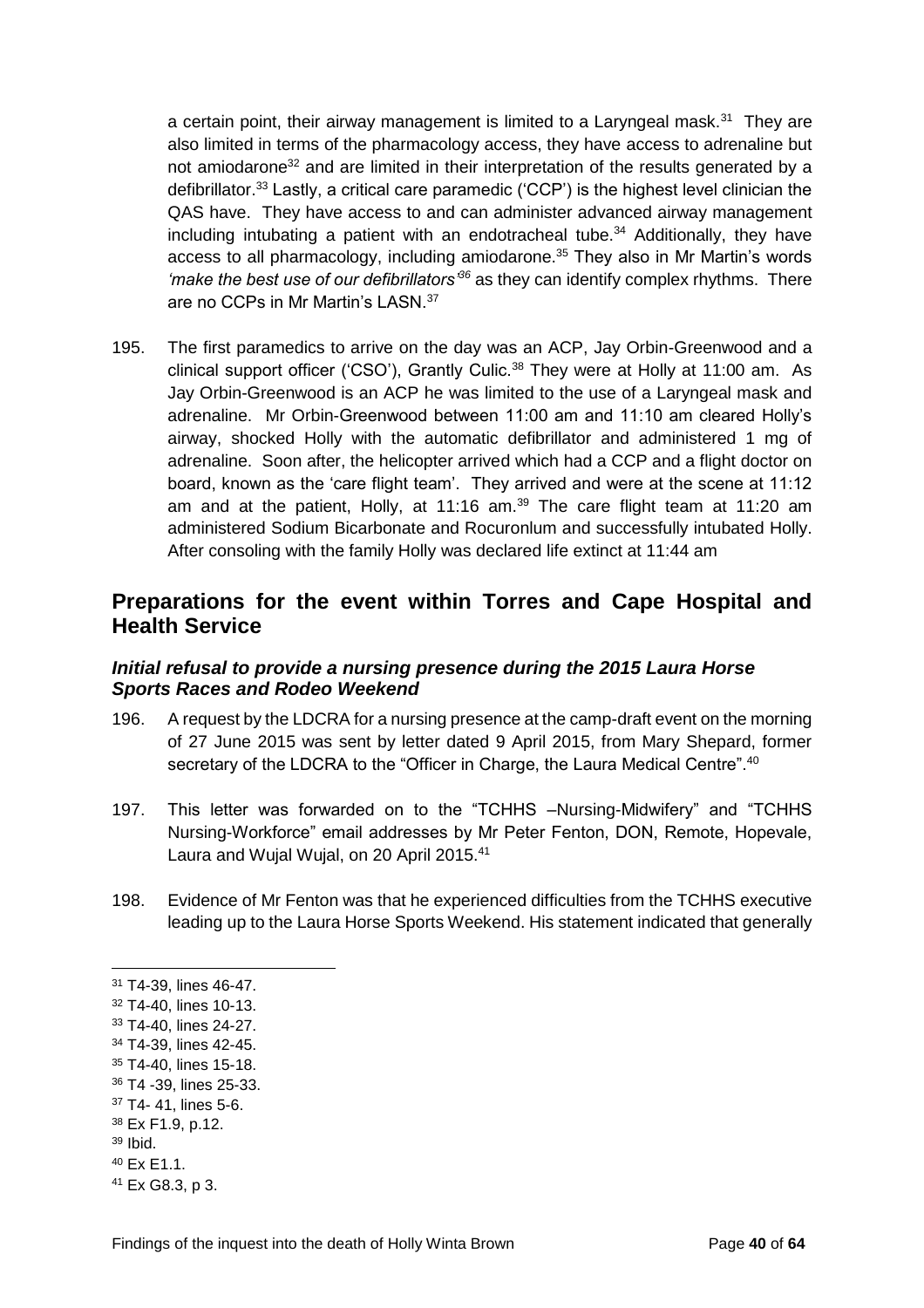the executive staff at TCHHS were seeking to cut staff during the six month period leading up to the Laura Horse Sports Weekend and he stated specifically 'my requests for additional Nursing staff for events were denied'.<sup>42</sup> This issue is dealt with in further detail below in relation to the organisational issues facing TCHHS in June 2015 and evidence from the Queensland Nurses and Midwives Union.

- 199. Ms Wardlaw's evidence was that her initial recommendation to Ian Pressley was that a nursing presence at the Laura Horse Sports Weekend should not be provided. Her evidence was that this recommendation was made on the basis that the TCHHS budget did not have the capacity to accommodate this.<sup>43</sup> The relevant emails from Ms Wardlaw were sent on 1 and 5 May 2015.<sup>44</sup>
- 200. The specific details of the email correspondence leading to the decisions are as follows. Ms Wardlaw responded to the request from Mary Shepphard by email to Ian Pressley on Friday 1 May 2015, stating, "FY Action – from a nursing perspective we can help by being available at the clinic if required but cannot be available on site? Will let you follow up with them – thanks –  $Lyn.^{45}$
- 201. Mr Pressley forwarded this email to Helen Reed and Ann Richards (Public Health Manager Southern Section) on 1 May 2015 stating "Helen and Ann I seem to remember the EPC were involved with this last year. Please advise".<sup>46</sup>
- 202. Ms Ann Richards responded on 4 May 2015 stating "Hi Ian, This had been our previous response maybe we should do something similar this year. Pete [Fenton] any additions to the draft 2015 plan?". Mr Fenton responded to this email on 5 May 2015 stating "Ann, My understanding of the TCHHS's current position is that we have not yet agreed on the provision of a third nurse for the Laura Dance Festival or Rodeo as per previous years. Currently we have agreed to two Nurses at Laura PHCC for the DRY or 'bust season'. If this remains our position we can only be providing a minimal support system to QAS during these events. I am unaware whether this situation has been communicated to QAS as yet." <sup>47</sup>
- 203. Following this, Ms Richards forwarded the email to a number of recipients, including Ms Wardlaw and Mr Pressley, by email of 5 May 2015 stating "Hello Ian and Lyn, Re: Pete's comments below will someone be responding to the requests of assistance (camp draft committee) and alerting QAS?"<sup>48</sup>
- 204. Ms Wardlaw responded to a number of recipients, Anne Richards, Pete Fenton, Ian Pressley and Helen Reed by email dated 5 May 2015 stating "Hey Ann, I've left this for Ian to respond as EGM – I note some previous letters that could be redrafted for

<sup>42</sup> Ex G10, para 11.

<sup>43</sup> Ex G3, p 1-2, paras 7-.

<sup>44</sup> Ex G8.2, paras 2-3

<sup>45</sup> Ex G8.4, p 3.

<sup>46</sup> Ex G8.4, p 3.

<sup>47</sup> Ex G8.4, p 2-3.

<sup>48</sup> Ex G8.4, p 2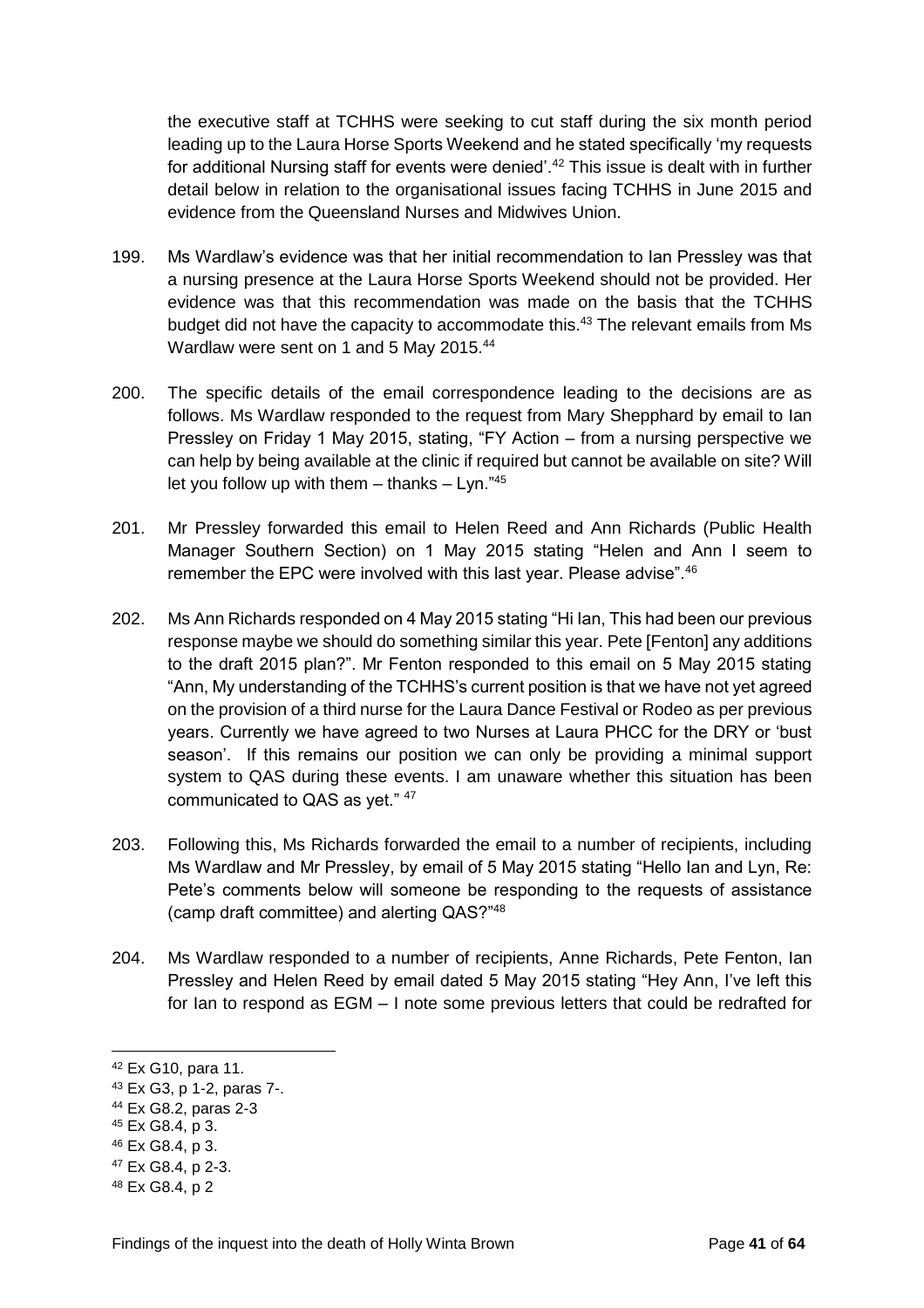this year. I don't believe we have capacity or budget for an additional 3rd nurse but will have 2 nurses out there over this period."<sup>49</sup> Mr Pressley suggested in oral evidence that this email constituted advice from Ms Wardlaw that the presence of two nurses would be sufficient.<sup>50</sup>

- 205. Mr Pressley responded on 5 May 2015 stating "Lyn Thanks for the advice. Ian".<sup>51</sup>
- 206. Ms Warlaw has stated that upon advising the budget did not have the capacity "I received no further email that a budget for the event would be forthcoming."<sup>52</sup> During oral evidence Ms Wardlaw accepted there was no evidence that she had made any active representations that a budget for the event was required or should be provided, although indicated if she was to make such representations she would do so verbally. $^{\rm 53}$
- 207. On 8 May 2015 Ms Richards sent an email to Mr Pressley, Ms Wardlaw and Ms Helen Reed ccd to Mr Fenton stating "Good morning All, Yesterday Pete and I were going to finalise this year's Laura preparedness and response plan in preparation for the upcoming Dance Festival and Horse events however, as the clinic will be running as per usual business with no additional RANs over this time period we consider there is no reason to have an additional stand-alone plan (copy of 2013 document attached). TCHHS and Laura Emergency Response and Preparedness Plans are in place..."<sup>54</sup>
- 208. Mr Pressley responded to this email on 8 May 2015 stating "Ann I will be sending letter to Mary Shephard today." Ms Wardlaw responded the same day stating "Thanks, well done Lyn."<sup>55</sup>
- 209. There is no evidence that Ms Wardlaw turned her mind to the nature of events to be held over the weekend or the population increase and the associated risks involved. In her oral evidence Ms Wardlaw acknowledged that she was not aware of the likely population increase associated with the event and her evidence suggests she did not have an understanding of what was involved in the activities being run, admitting she did not know at the time what a camp draft was.<sup>56</sup>
- 210. On 8 May 2015 Mr Pressley wrote to Mary Shephard, advising that "I recognise that this is an event that we have previously supported and appreciate the importance of medical assistance. Unfortunately we cannot guarantee the availability of full-time onsite medical services by our clinical staff from LPHCC for the Rodeo/Races. Torres and Cape Hospital and Health Service will have nursing staff available at the clinic during this time as it is expected with the increased visitor numbers that there may be an increase in the demand for medical services...".<sup>57</sup>

<sup>49</sup> Ex G8.4, p 1-2.

<sup>50</sup> T3-42, lines 12-13.

<sup>51</sup> Ex G8.4, p. 1.

<sup>52</sup> Ex G3, p.1, para 8.

<sup>53</sup> T1-31, lines 32-35.

<sup>54</sup> ExG8.7, p.1.

<sup>55</sup> ExG8.7, p.1.

<sup>56</sup> T1-137, lines 36, 39 and 44.

<sup>57</sup> Ex G8.5.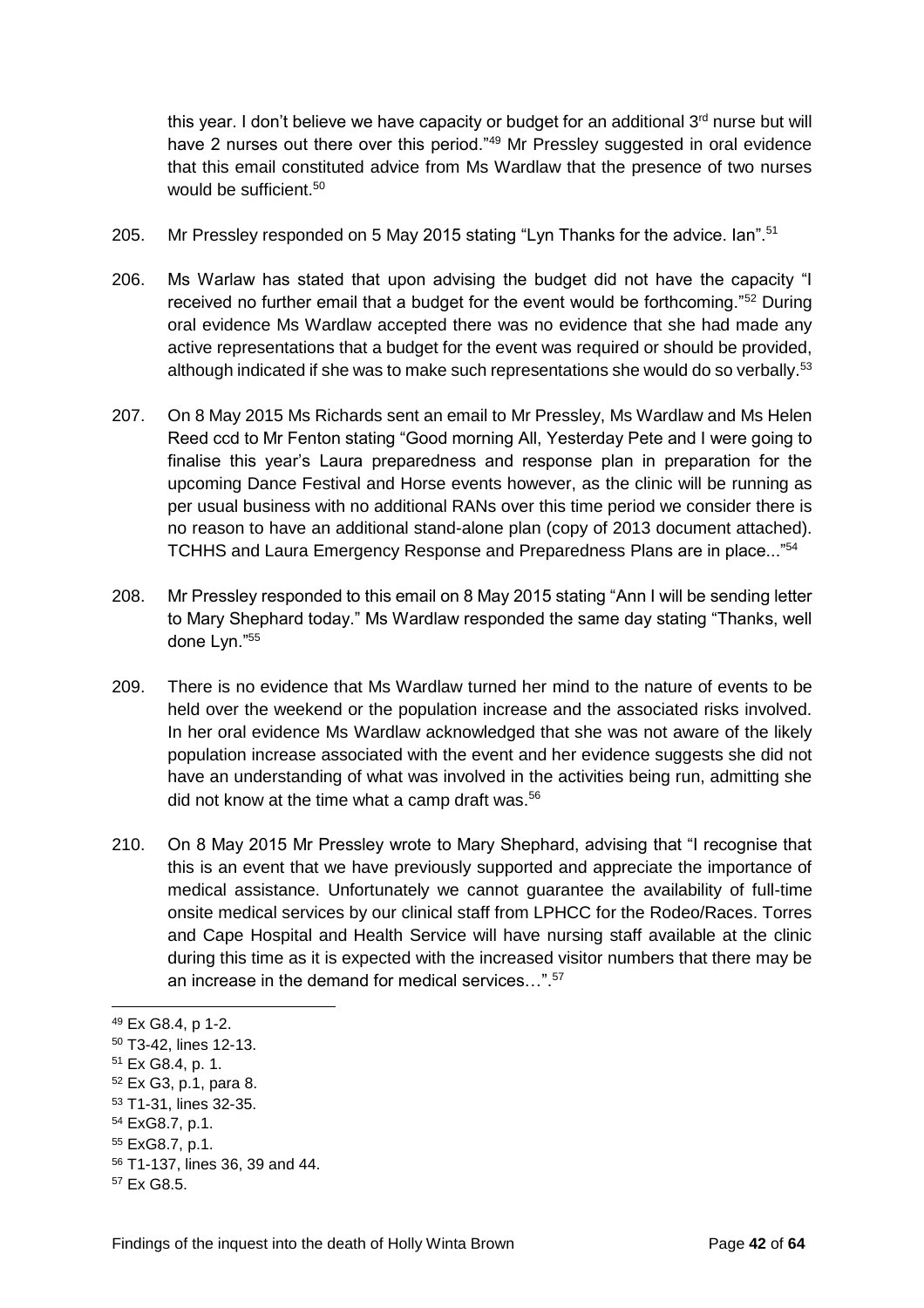- 211. The oral evidence of Mr Pressley was that this refusal was sent by him prior to going on leave, but his intent was to leave things open and that it was his understanding that Ms Wardlaw would be making additional attempts to secure further nursing resources and also that she would be meeting with QAS.<sup>58</sup> However it is submitted that there is no evidence to support this assertion. In fact when Mr Pressley advised that he had sent the letter to Mary Shephard, Ms Wardlaw replied "Thanks, well done. Lyn."
- 212. Further there is no evidence that there was any meeting with QAS following this email exchange. Mr Pressley accepted in oral evidence that whilst it may have been his expectation that such a meeting would occur, in fact it did not.<sup>59</sup>
- 213. Mr Pressley was asked during oral evidence whether he put in place any other steps to make sure the LPHCC was adequately equipped to respond to the weekend, given the influx of people and the high risk nature of the events. He stated, 'No, not that I can recall.'<sup>60</sup>

## <span id="page-46-0"></span>*Evidence regarding the subsequent decision to engage a third nurse for the weekend*

- 214. Ms Wardlaw, subsequently agreed that the Torres and Cape HHS would provide additional nursing resources over the period of the Laura Dance Festival and the Laura Horse Sports Weekend. She did not make the exact nature of the support to be provided over the Laura Horse Sports Races and Rodeo weekend clear to her staff however.
- 215. This decision to provide additional nursing resources followed correspondence from Mr Culic of QAS, forwarding an email from Mr Fenton to Ron Beckett of the QAS, ccd to Ms Virginia Nikora, Ann Richards and Vicki Jackson on 27 May 2015 at 8:07am<sup>61</sup> which indicated a third nurse was not being provided by the TCHHS for the Laura Dance Festival period.
- 216. This email was forwarded on 28 May 2015 at 9.40am by Ron Beckett to Mr Culic and Mr Martin with a request that the position of Mr Fenton "be clarified downstairs with QH management.".<sup>62</sup> Mr Culic forwarded the email on to Ms Wardlaw with the request "Hi Lyn, Could I get some clarification on the email below from Peter Fenton. Many thanks. Grantly."<sup>63</sup>
- 217. Ms Wardlaw responded by email on 29 May 2015 stating that "we intend to offer either one (CNC or RN) to assist at the Laura Dance Festival. Could you confirm dates for this and the races/rodeo or are they all the same?"<sup>64</sup>

<sup>59</sup> T3-52, line 30

- <sup>60</sup> T3-45, line 36.
- <sup>61</sup> Ex G8.14, p.6.
- <sup>62</sup> Ex G8.14, p.6.
- <sup>63</sup> Ex G8.14, p.6.

<sup>58</sup> T3-43, lines 18-22.

<sup>64</sup> Ex G8.14, p.5.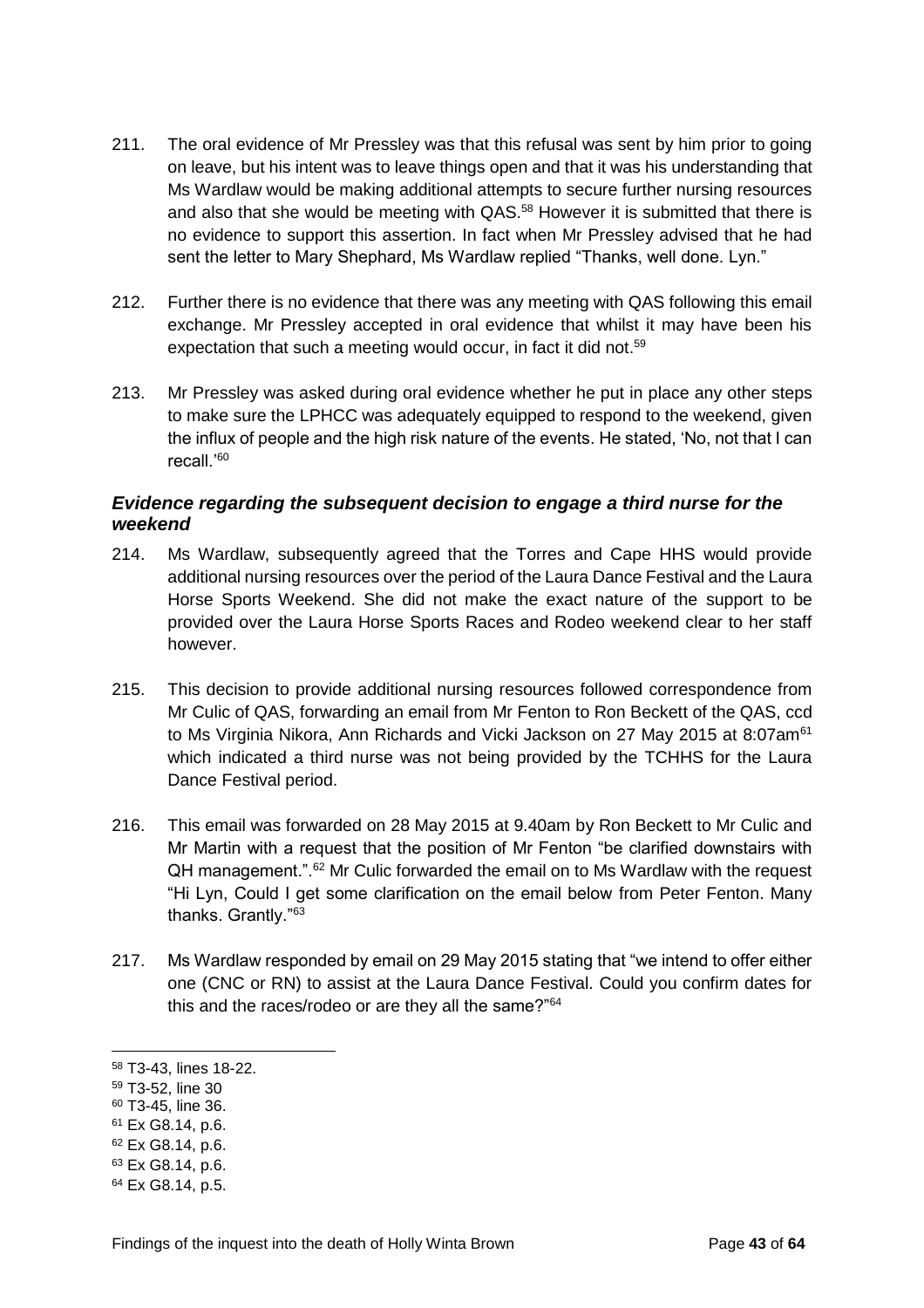- 218. Mr Culic responded providing details of the dates for the Laura Dance Festival (Friday 19 to Sunday 21 June) and the Laura Horse Sports Races and Rodeo weekend (26- 18 June 2015). In relation to the Laura Horse Sports Races and Rodeo weekend Mr Culic stated "Laura Races and Rodeo are the following weekend, starting with camp drafts on the Friday the  $26<sup>th</sup>$ , races on the Saturday the  $27<sup>th</sup>$  and rodeo on Sunday  $28<sup>th</sup>$ June. Historically speaking, QH has looked after the camp drafts as this is a low risk event and QAS has looked after the horse races and rodeo/bull rides as these are high risk events."<sup>65</sup> As noted above, this email did not provide specific times of events and did not mention that there was also a camp draft scheduled for the morning of 27 June 2015, during which period the medical emergency involving Holly occurred.
- 219. Ms Wardlaw subsequently indicated in her email response of 30 May 2015 at 12.05pm that she would secure an additional nurse for the period of the Laura Dance Festival and Laura Horse Sports Races and Rodeo weekend stating "Hey Grantly, no probs, I will have the workforce team sort the RN out to ensure she is aware of the dates evets ect– regards Lyn."<sup>66</sup> 131. Jane Davies emailed Ms Wardlaw in response to this email, on 1 June 2015 at 8.21am stating "So do you want to over-establish, or we could ask them to have TF off and work the weekend?? Just one nurse? Thanks." Ms Wardlaw replied, giving unclear direction stating "Perfect and yes – Lyn".<sup>67</sup>
- 220. Ms Davies subsequently emailed Mr Fenton on 1 June 2015 at 3pm, forwarding the email from Mr Culic detailing the QAS presence at Laura Horse Sports Races and Rodeo weekend events and Ms Wardlaw's email response agreeing have having nursing workforce sort out an RN, stating "Hi Pete, Think we are got you sorted for Laura? With the Rodeo and dance festival what is your usual process? As below QAS are requesting support for it, is that doable for you? Do you run them as overtime on the Sat-Sunday and give days off during the week?? Let me know if you need anything further…"<sup>68</sup>
- 221. Mr Fenton replied to this on 1 June 2015 at 3:15pm as follows:

*"In previous years, Laura PHCC has been extremely busy over those few weeks due to both the Dance Festival and the Rodeo so we need the two Nurses at the PHCC to cope with the presentations.*

*Also, the Cape (now TCHHS) has always provided an additional Nurse (making 3 Nurses during this period). This Nurse would be stationed at the QAS stand at the Festival and provide the additional support, but* 

*This year, when we asked for an additional Nurse, we where [sic] knocked back…I have informed QAS that without the extra Nurse we're out of the Festival, but 'business as usual at the PHCC.* 

<sup>65</sup> Ex G8.14, p.4.

<sup>66</sup> Ex G8.14, p.4.

<sup>67</sup> Ex G8.12, p.1.

<sup>68</sup> Ex G8.14, p.4.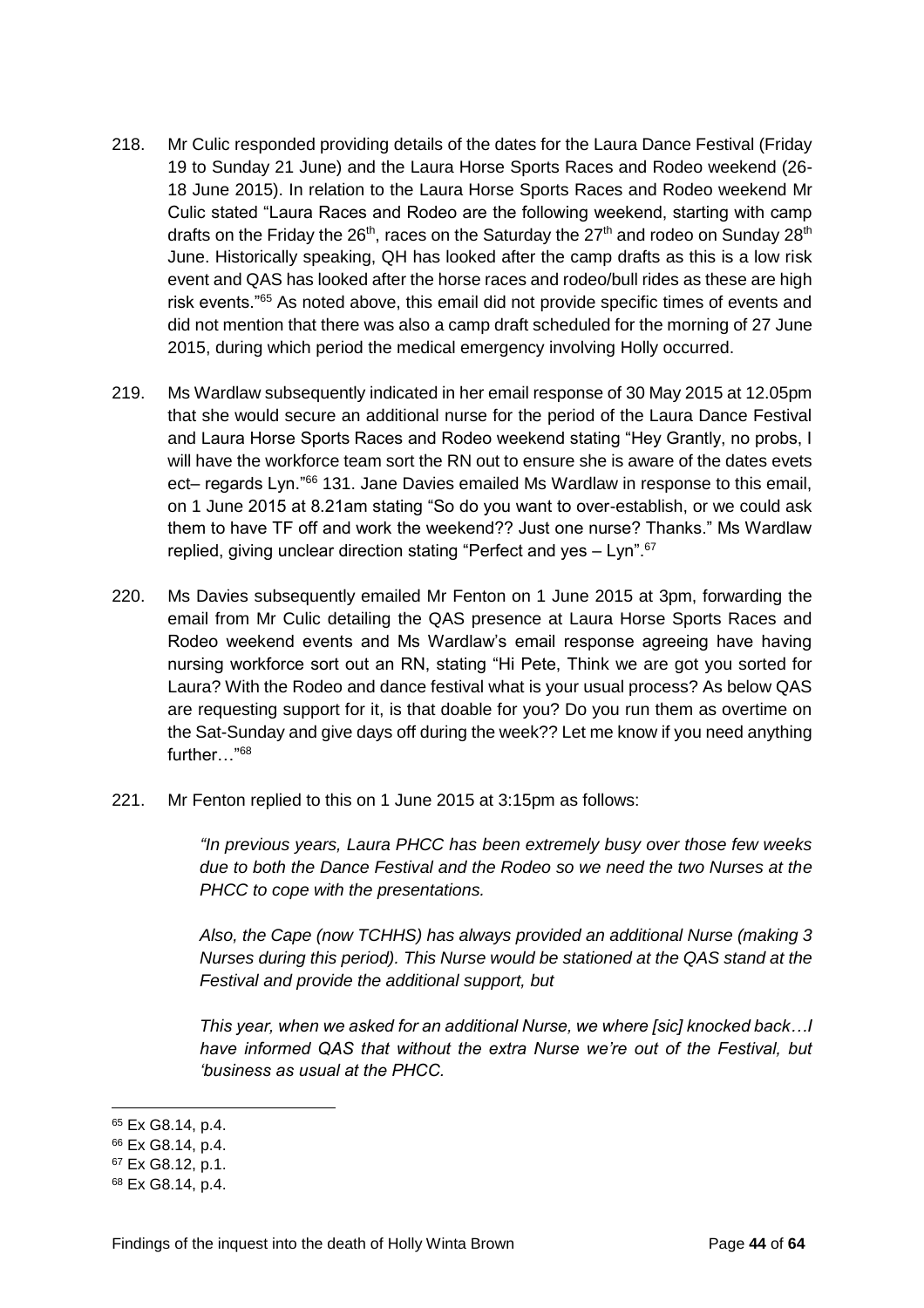*So, the short answer is – it isn't doable with two Nurses (could be 4 to 5 thousand people on set days, and we've ever [sic] withdrawn from the Laura Emergency Planning preparation as we don't have anything extra to contribute."<sup>69</sup>*

- 222. Ms Davies replied indicating the possibility of an additional nurse being available for the Laura Horse Sports Races and Rodeo period (as well as the Laura Dance Festival period) by email of 1 June 3.31pm stating "Thanks for that Pete Will keep you posted, so if we had someone from the 18<sup>th</sup>-29<sup>th</sup> would that cover it?".<sup>70</sup>
- 223. Mr Fenton replied "Jane Then we would make a Nurse available to attend the Festive each day at the QAS post – BUT THIS WAS REFUSED OUTRIGHT BY EXEC – what's changed?"<sup>71</sup>
- 224. Mr Fenton said in oral evidence that from this point (1 June 2015) that he had an 'indication from the nursing workforce unit that there may be a possibility 'of a third nurse being engaged but it was not subsequently confirmed to him and there was no further communication with him about a third nurse.<sup>72</sup>
- 225. A contract was subsequently arranged between TCHHS and the Central Queensland Nursing Agency to supply a nurse on-site at events during the Laura Dance Festival and the Laura Camp-draft, Races and Rodeo weekend. Ms Katherine Leighton was the agency nurse engaged through CQ nursing.
- 226. The only subsequent written evidence of any arrangements being made by Ms Wardlaw or Mr Fenton (who was the Director of Nursing up until 19 June 2011) able to be located by Counsel Assisting are two emails sent by Mr Fenton to Ms Patricia Harvey, CNC during the Laura Horse Sports Races and Rodeo Weekend (her contract commended on 22 June 2015).
- 227. The first email was sent to Ms Harvey, on 16 June 2015 at 3.18pm, prior to her commencing her contract. In his email Peter Fenton forwarded an email from Mr James Shattock, Nurse Manager Workforce, Direct Nursing Services Torres, regarding the contract for an agency nurse over the period of the Laura Dance Festival and Laura Horse Sports Races and Rodeo weekend, and stated "Trish This Nurse is coming up to assist for 10 days (18.06 to 29.06.2015) over the Dance Festival and Rodeo weeks. I'll talk to you about organisation tomorrow. Ta".<sup>73</sup> It is submitted that it is clear from this email Mr Fenton was aware before he went on leave and definitely by 16 June 2015 that there would be a third nurse engaged.

<sup>69</sup> Ex G8.14, p.3-4.

<sup>70</sup> Ex G8.14, p.3.

<sup>71</sup> Ex G8.4, p3

<sup>72</sup> T2-122, line 46 to T2-123 line 5.

<sup>73</sup> Ex G8.13, p.1; G1.16, p.

<sup>1. .</sup>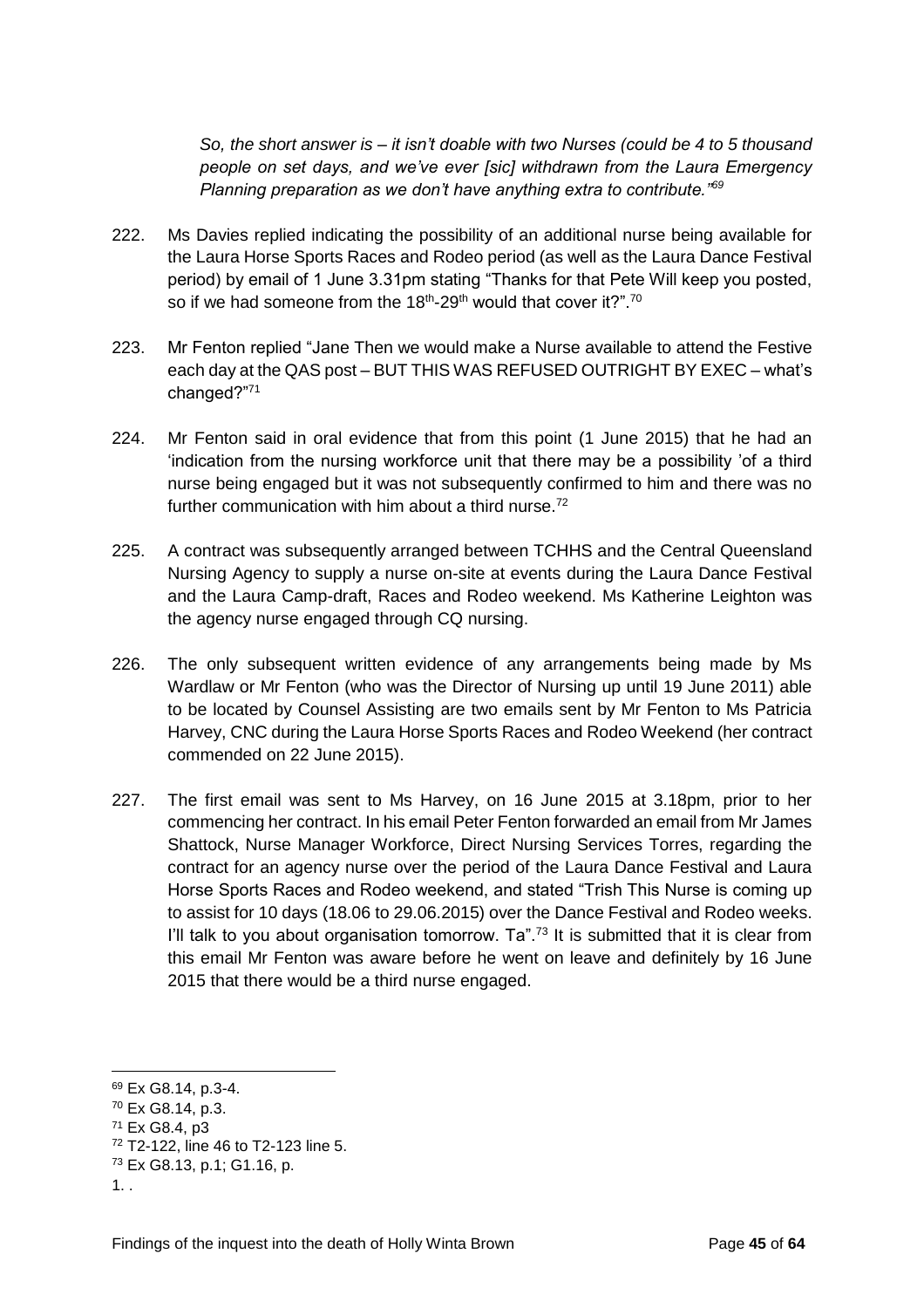- 228. The second email was sent on 18 June 2015, and stated "Trish With the  $3<sup>rd</sup>$  Nurse present could you ensure that there is a Nurse at the Rodeo on Friday and Saturday morning. In additional please provide any support required for QAS on these days. Ta".<sup>74</sup> No information was provided in this email about what equipment should be taken to the event, the specific event times, nor specifically whether or not QAS would be present during the times when the nurses were required to be present at the events.
- 229. There is no documentary evidence of any further communication between QAS and TCHHS. There is no documentary evidence of any further advice from Mr Fenton, Ms Wardlaw or Mr Pressley to the nurses on duty for the Laura Horse Sports Weekend in 2015 or to Vikki Jackson, who was the DON covering the LPHCC for the one week during which the event took place as to the expectations with respect to the services the LPHCC nurses would be providing, whether or not QAS would be present and whether the LPHCC retrieval vehicle was required to be taken to the event.

#### <span id="page-49-0"></span>*Evidence of Mr Pressley, Ms Wardlaw and Mr Fenton as to their understanding of the nature of the weekend*

- 230. Mr Pressley, Ms Warlaw and Mr Fenton were all asked during the inquest if they appreciated the implications for the TCHHS of the weekend, in particular whether they were aware of what the population increase would be, what the events held over the weekend would entail and whether they turned their minds to the increased public health risks associated with the weekend and the likely need for increased capacity to respond. The evidence of Ms Wardlaw to the effect she did not know what a camp draft was and did not know what the population increase would be is referred to above. Mr Pressley's evidence was also that he couldn't recall what the population increase would have been.<sup>75</sup> Mr Fenton's evidence was that when he gave a briefing to Ms Nikora about the upcoming dance festival and Laura Hose Sports weekend he told her there could be anywhere between 1000 and 5000 people attending. He acknowledged during his evidence he was aware that over the Laura Horse Sports weekend there would be alcohol and camping on site, horses, livestock and people with morbidities and co-morbidities and he accepted that the weekend was a fairly high risk event.<sup>76</sup>
- 231. The three witnesses were also asked whether they felt that the LPHCC was adequately equipped to provide an emergency medical response over the course of the weekend.
- 232. Mr Fenton gave evidence that he was aware of the limited experience of nurses engaged over the Laura Horse Sports Weekend.<sup>77</sup> In relation to whether the LPHCC was adequately equipped in terms of equipment and staff to respond to medical emergencies at the event over the weekend Mr Fenton stated 'we can do the best we can do…I think if I could do what I needed to do, it'd be a whole different story, but I answer to Lyn Wardlaw. She makes those decisions.<sup>'78</sup>

<sup>74</sup> Ex G8.16, p.1-2

<sup>75</sup> T3-44, lines 38-39.

<sup>76</sup> T2-124, line 35- T2-125 line 3.

<sup>77</sup> T2-127, lines 29-30.

<sup>78</sup> T2-128, line 27; lines 29-31.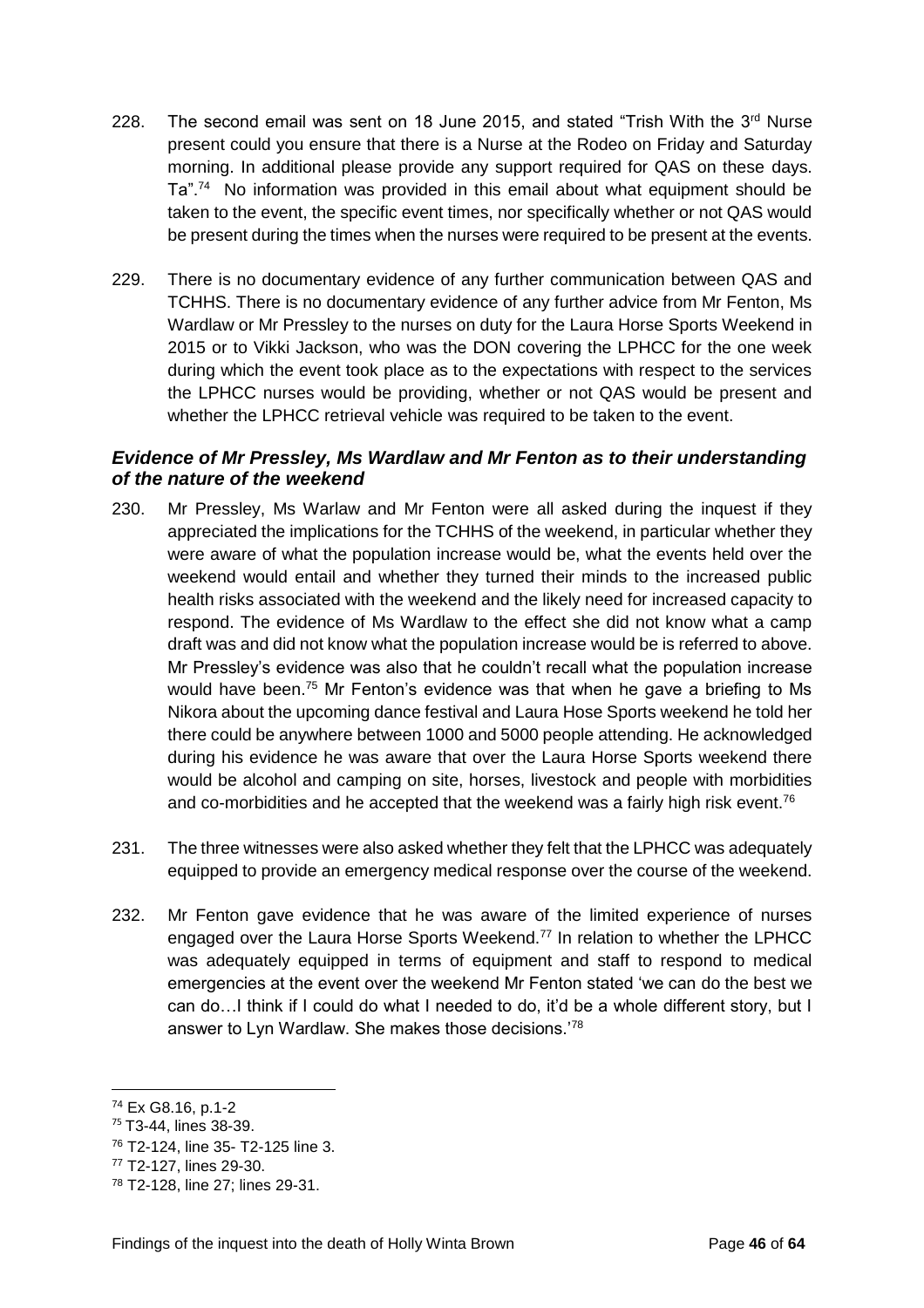- 233. Ms Wardlaw's evidence was that she did not have any concerns about the skill mix at the clinic at the time of the Laura Horse Sports Weekend.<sup>79</sup> Her evidence was also that if the retrieval van had all of the equipment that was required from the clinic then the LPHCC was equipped and the staff adequately trained to provide an emergency response at an out of hospital context at a major public event<sup>80</sup> although she subsequently modified her response stating that 'I think to respond externally, it's always difficult to respond externally. We do the best that we can with what we have and what we're funded for and that's what we were trying to do.'<sup>81</sup>
- 234. Mr Pressley's evidence was that prior to going on leave he was aware the TCHHS needed to look seriously at how they staffed the clinic given the likely population increase over the weekend.<sup>82</sup>

## <span id="page-50-0"></span>*Failure to prepare a 2015 Laura Horse Sports and Rodeo Weekend Preparedness and Response Plan*

- 235. Despite preparation of Preparedness and Response Management Plans in 2013 and 2014, no similar plan was prepared in 2015.
- 236. Ann Richards emailed Peter Fenton on 6 May 2015 stating "Hey we should talk over the phone and finish off this plan so it can be flicked to the GM. Any time this week good for you?". Mr Fenton replied on 6 May at 2015 stating "How about Thursday when I'm back in WW PHCC".<sup>83</sup>
- 237. On 8 May 2015 Ms Richards sent an email to Mr Pressley, Ms Wardlaw and Ms Helen Reed ccd to Mr Fenton stating "Good morning All, Yesterday Pete and I were going to finalise this year's Laura preparedness and response plan in preparation for the upcoming Dance Festival and Horse events however, as the clinic will be running as per usual business with no additional RANs over this time period we consider there is no reason to have an additional stand-alone plan (copy of 2013 document attached). TCHHS and Laura Emergency Response and Preparedness Plans are in place..."<sup>84</sup>
- 238. Mr Pressley responded to this email at 7.33am on 8 May 2015 stating "Ann I will be sending letter to Mary Shephard today." Ms Wardlaw responded to this at 8.12am on 8 May stating "Thanks, well done Lyn."<sup>85</sup>
- 239. There was no further response from Ms Wardlaw or Mr Pressley regarding the decision not to prepare a Preparedness and Response Management Plan for the relevant events.

- <sup>80</sup> T1-137, lines 16-18.
- 81 T1-141, lines 43-45.
- <sup>82</sup> T3-44, lines 20-24.
- <sup>83</sup> Ex G8.4, p 1.
- <sup>84</sup> Ex G8.7, p 1

<sup>79</sup> T1-127, line 37.

<sup>85</sup> Ex G8.7, p 1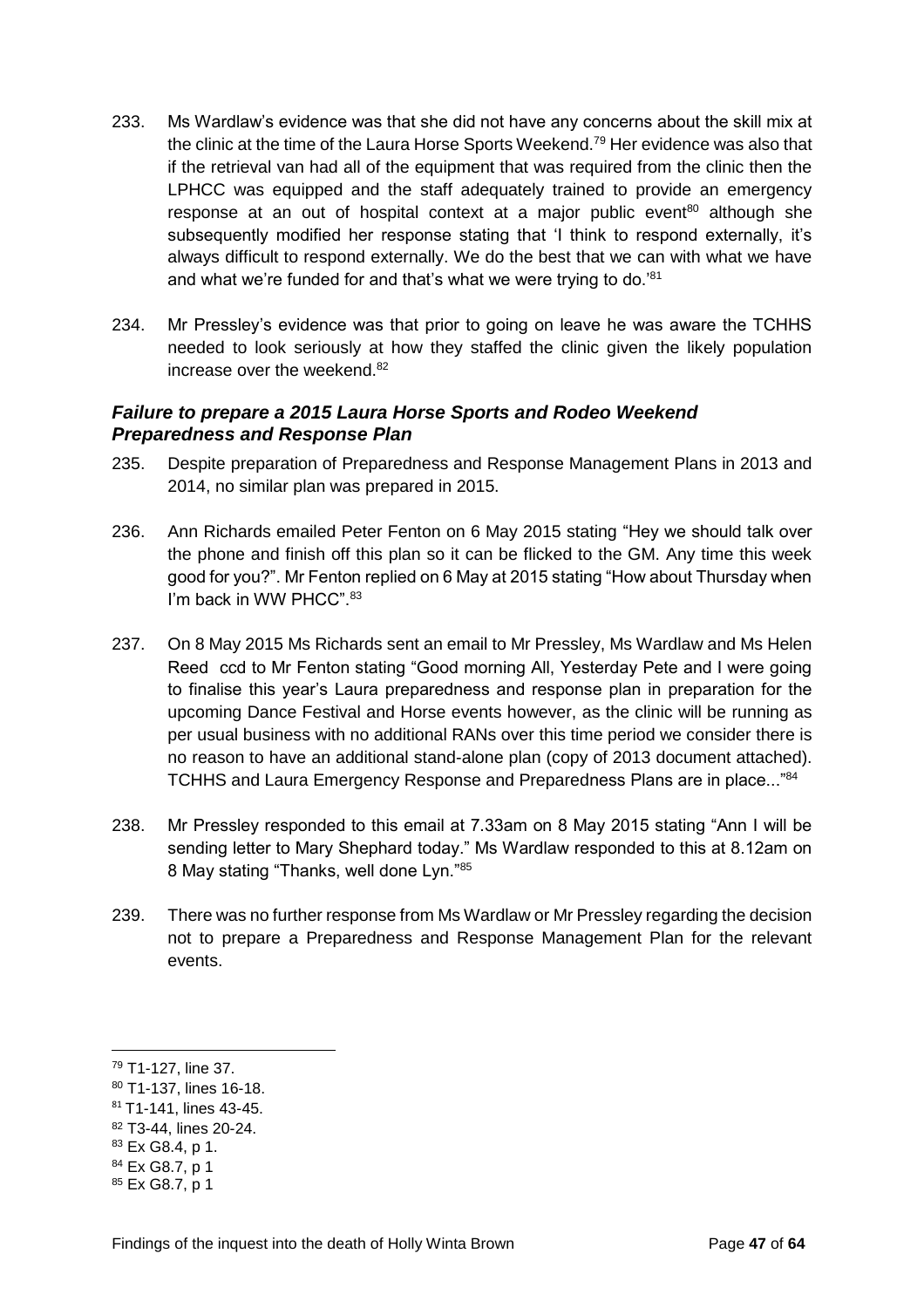240. Mr Fenton's evidence was that the plan was not prepared because the decision of executives not to engage a third nurse meant that it was "business as usual". Specifically he stated

> *"During this period [the six months leading up to the 2015 Laura Dance Festival and the Laura Camp-draft, Races and Rodeo] I had many discussions with the EMG [Ian Pressley] and the EDON [Lynne Wardlaw] … and my requests for additional Nursing staff were denied. Due to this refusal to support additional Nursing staff, there was limited value in re-developing an extended Preparedness Plan which would have needed nursing staff to attend the events. For this reason while the Public Health Nurse [Ann Richards] and myself reviewed & undated [sic] the preparedness plan for most eventualities, I had to take the position it was business as usual, ie we would maintain the PHCCs ability to respond to emergencies from the Clinic as best we could under the circumstances without attending the events."*<sup>86</sup>

- 241. However, as noted above emails between Mr Fenton and Ms Davies indicate Peter Fenton was aware by 1 June 2015 well prior to him going on leave that it was a possibility that a third nurse would be engaged.<sup>87</sup>Specifically in an email from Ms Davies to Mr Fenton on 1 June 2015, 3.31pm she "Thanks for that Pete Will keep you posted, so if we had someone from the 18<sup>th</sup> -29<sup>th</sup> would cover it???" and email in response from Peter Fenton to Jane Davies 1 June 2015 3.51pm "Jane Then we would make a Nurse available to attend the Festive each day at the QAS post – BUT THIS WAS REFUSED OUTRIGHT BY THE EXEC – what's changed?". Mr Fenton was certainly aware by 16 June 2015, that a third nurse had been engaged, given the email he sent to Ms Harvey regarding this.<sup>88</sup>
- 242. Mr Fenton was asked during the inquest why he did not consider preparing a plan after he became aware a third nurse was to be engaged. His oral evidence was unclear. He stated he was 'unaware of a third nurse being granted permission to come in until much later, right towards the period of time that I actually went on leave.<sup>89</sup>
- 243. Mr Fenton was asked whether, in terms of planning for the 2015 Laura Horse Sports Weekend, irrespective of preparation of a formal document, he turned his mind to the possibility that the clinic might require additional equipment given the population influx. His evidence was that the only possible additional equipment that might be required was extra medication for people who had forgotten theirs.<sup>90</sup> He stated 'Never in our preparedness plans prior was there any additional equipment.'<sup>91</sup>

<sup>86</sup> Ex G10, paras 11-12.

<sup>87</sup> Ex G8.14, p.3

<sup>88</sup> G8.16, paras 1-2.

<sup>89</sup> T2-122, lines 44-45

<sup>90</sup> T2-122, lines 19-22.

<sup>91</sup> T2-122, lines 23-24.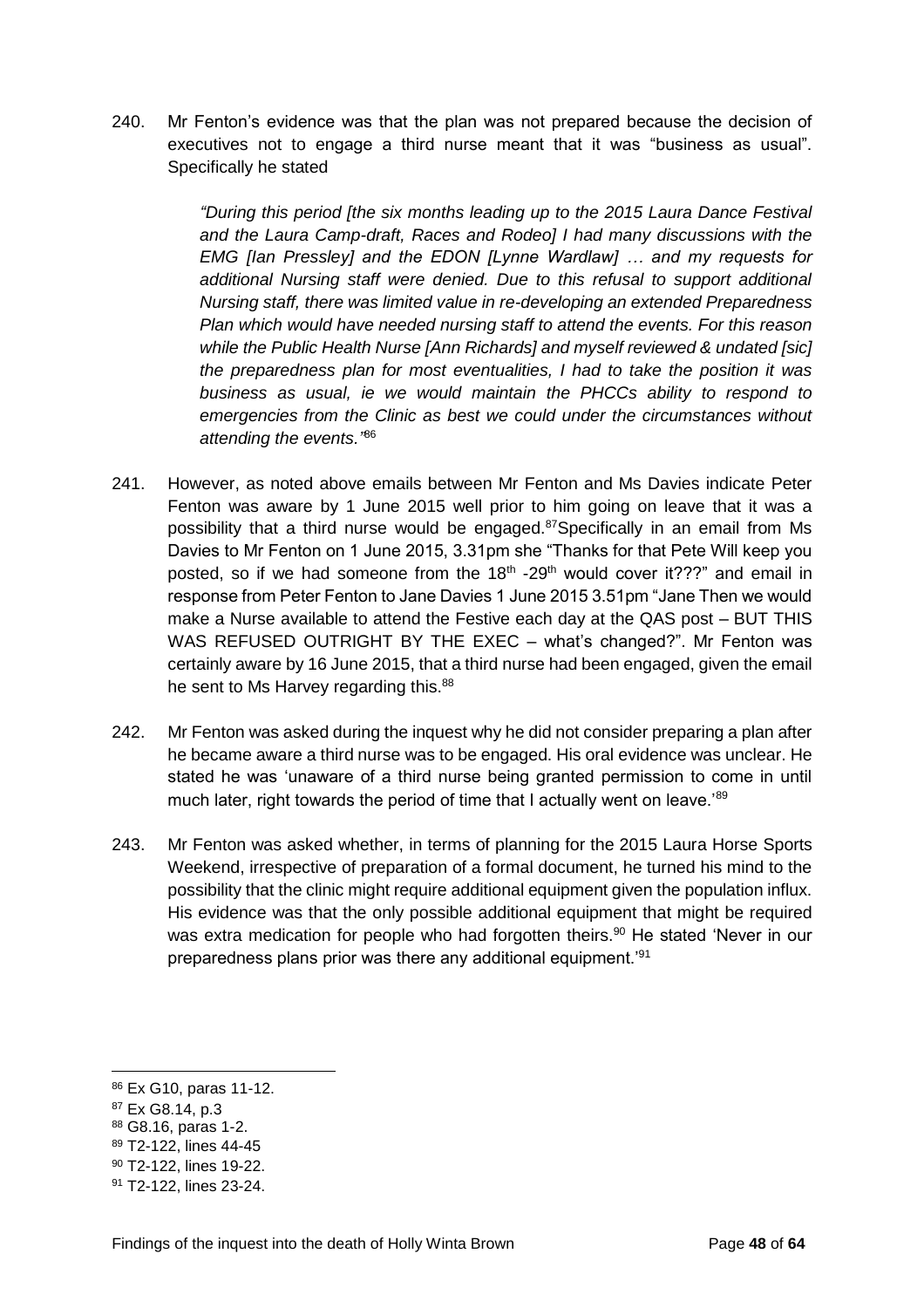## <span id="page-52-0"></span>*Confusion on the part of TCHHS staff as to the presence of QAS at the campdraft events*

- 244. During the inquest hearing, it became apparent that TCHHS staff, in particular Ms Wardlaw and Mr Fenton, were unclear about the periods during which QAS would be present at the events.
- 245. Mr Fenton accepted during questioning by Counsel for QAS that he had been involved in preparation of the 2014 Laura Events Preparedness and Response Management Plan<sup>92</sup> and that he was aware of this plan<sup>93</sup> Mr Fenton also accepted that it was clear from this 2014 Preparedness and Response Management Plan that there was no involvement in 2014 by QAS or any request by TCHHS for QAS to be involved in the horse sports or camp-drafting events.<sup>94</sup>
- 246. During questioning from Counsel for QAS Mr Fenton was asked if he had seen the email from Mr Culic of 29 May 2015, which advised Ms Wardlaw of the fact that Queensland Health looked after the camp draft historically, and Ms Wardlaw's response including 'no probs, I will have the workforce team sort the RN out to ensure she is aware of the dates events ect [sic]...<sup>95</sup>. Initially Mr Fenton indicated he had not seen this email<sup>96</sup> but later accepted he had<sup>97</sup>, given that Jane Davies had forwarded it to him stating 'Hi Pete, Think we got you sorted for Laura? With the Rodeo and dance festival what is your usual process? As below QAS are requesting support for it, is that doable for you?'<sup>98</sup>
- 247. It was submitted that given the above, Mr Fenton ought to have been aware QAS would not be in attendance at the camp draft events as he had been provided with that information. However, he clearly did not turn his mind to it and left open with the nurses for whom he had responsibility the possible understanding that QAS would not be present, in his email to Ms Harvey of 18 June 2015 detailed above, asking her to ensure the nurse present at the camp drafts provided 'any support required for QAS on these days'.<sup>99</sup>
- 248. In her oral evidence Ms Wardlaw referred to QAS being present at the camp draft event, and indicated she was working on the assumption that QAS would be present for the entire weekend.  $100$  Counsel Assisting drew Ms Wardlaw's attention<sup>101</sup> to the email from Mr Culic of 29 May 2015 at 2.07pm which included a reference to the following "Historically speaking, QH has looked after the camp draft as this is a low risk event and QAS has looked after the horse races and rodeo/bull rides as these are high

97 T2-136, line 7.

<sup>99</sup> Ex G8.16, para 1-2.

 $\overline{a}$ <sup>92</sup> Ex G1.3

<sup>93</sup> T2-138, lines 16, 19.

<sup>94</sup> T2-138, line 34.

<sup>95</sup> Ex G1.17, p.4.

<sup>96</sup> T2-135, lines 28-29.

<sup>98</sup> Ex G1.17, p. 4.

<sup>100</sup> T1-133, lines 23-26.

<sup>101</sup> T1-134, lines 14-45 to T1-135.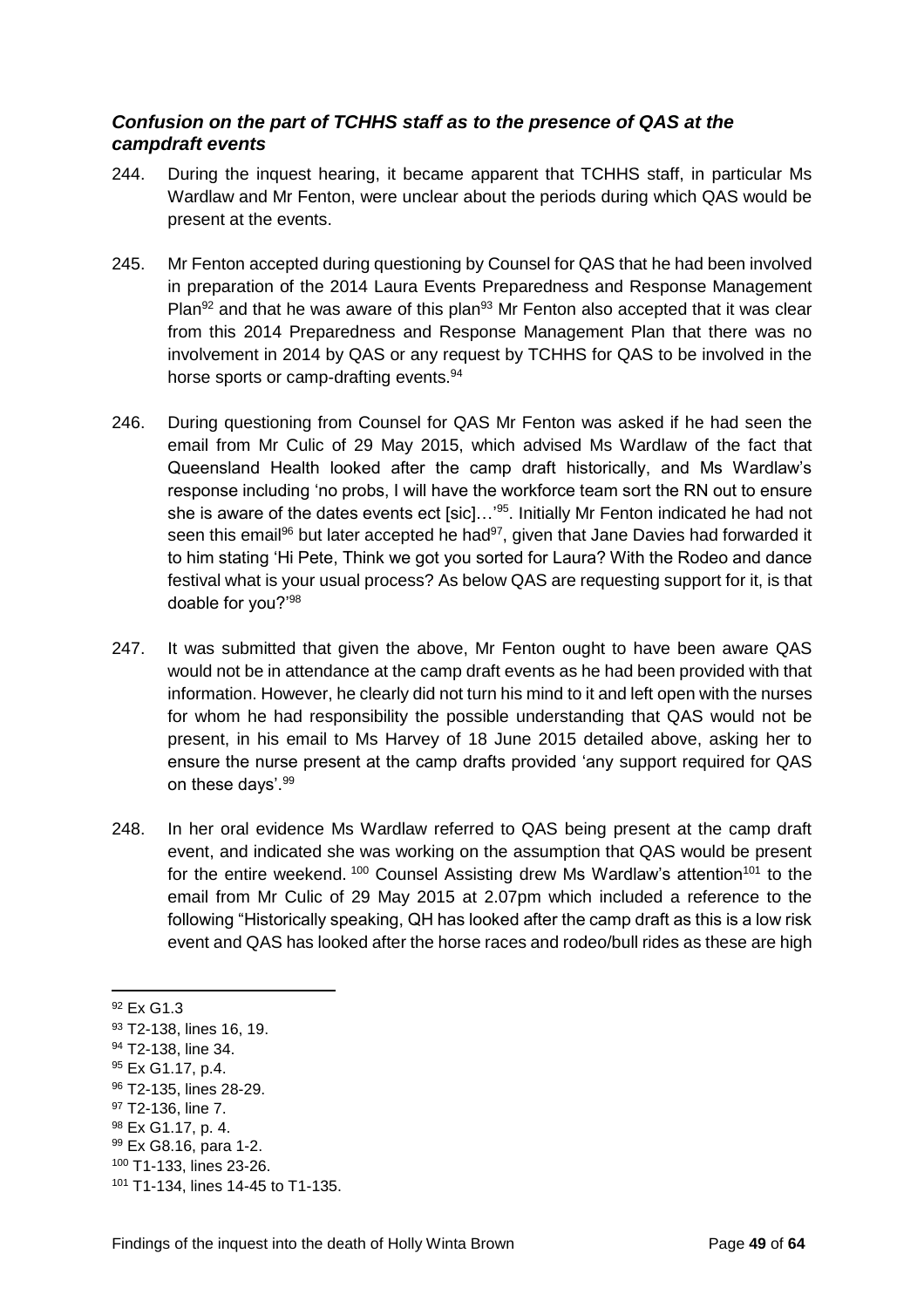risk events"<sup>102</sup> and to her response "Hey, Grantly, no probs, I will have the workforce team sort out the RN to ensure she is aware of the dates, events…"<sup>103</sup>. Ms Wardlaw's response was that she could not recall this email.<sup>104</sup> However, it is clear on the evidence that she did receive it.

- 249. It is relevant that whilst the information provided by QAS clearly indicated they would not be present at the camp draft, the information as to the dates of the events during the Laura Horse Sports Races and Rodeo weekend was slightly inaccurate in that the email did not refer to the fact that camp draft events were to be held on 27 June 2015 in addition to 26 June.
- 250. Whilst the email information provided by QAS was not wholly accurate, it made clear that QAS would not be at the camp draft and there is no evidence that Ms Wardlaw or Mr Fenton took specific steps to ascertain the details of the times and dates of various events and the presence or absence of QAS at these events. It was submitted there was a lack of attention to detail on the part of both Ms Wardlaw and Mr Fenton, which contributed to subsequent confusion on the ground as to expectation of nurses over the Laura Horse Sports Weekend and in particular whether they were to be providing a support role to QAS or to be the first responders themselves. However it is noted there is also no evidence as to further correspondence from QAS to TCHHS to clarify the exact times and dates they would be present. It was submitted that the limited information provided by QAS as to their presence during that weekend (for example provision of incorrect dates for specific events) may have contributed to this confusion.
- 251. It noted that the email from Mr Fenton to Ms Davies sent on 1 June 2015 (after she forwarded the email from Mr Culic with details of the Laura Horse Sports Races and Rodeo events and the QAS presence, and Ms Wardlaw's response agreeing to an additional nurse), still fails to differentiate between the Laura Dance Festival and Laura Horse Sports Races and Rodeo weekend or to indicate an appreciation for the different level of QAS support at the two events. It states simply "Jane then we would make a Nurse available to attend the Festive [sic] each day at the QAS post…".
- 252. There was ongoing confusion up until 25 June, the day before the commencement of the Laura Horse Sports Races and Rodeo weekend, as to the expectations of the three LPHCC nurses over the period including with respect to whether any of them were expected to actually attend the horse sports and camp draft events over the weekend at all, up until 25 June 2015, one day before the weekend events began.
- 253. It was submitted that this confusion occurred in part due to neither Mr Fenton nor Ms Wardlaw obtaining details of the timing and nature of the events over the Laura Horse Sports Races and Rodeo weekend, or the presence or otherwise of QAS during those events and failing to ensure this was communicated to the nurses. It was submitted that this confusion was exacerbated by a change in the Director of Nursing just prior to the Horse Sports Races and Rodeo weekend and inadequate handover.

<sup>102</sup> Ex G8.14, p.4.

 $103$  Ibid.

<sup>104</sup> T1-135, line 15.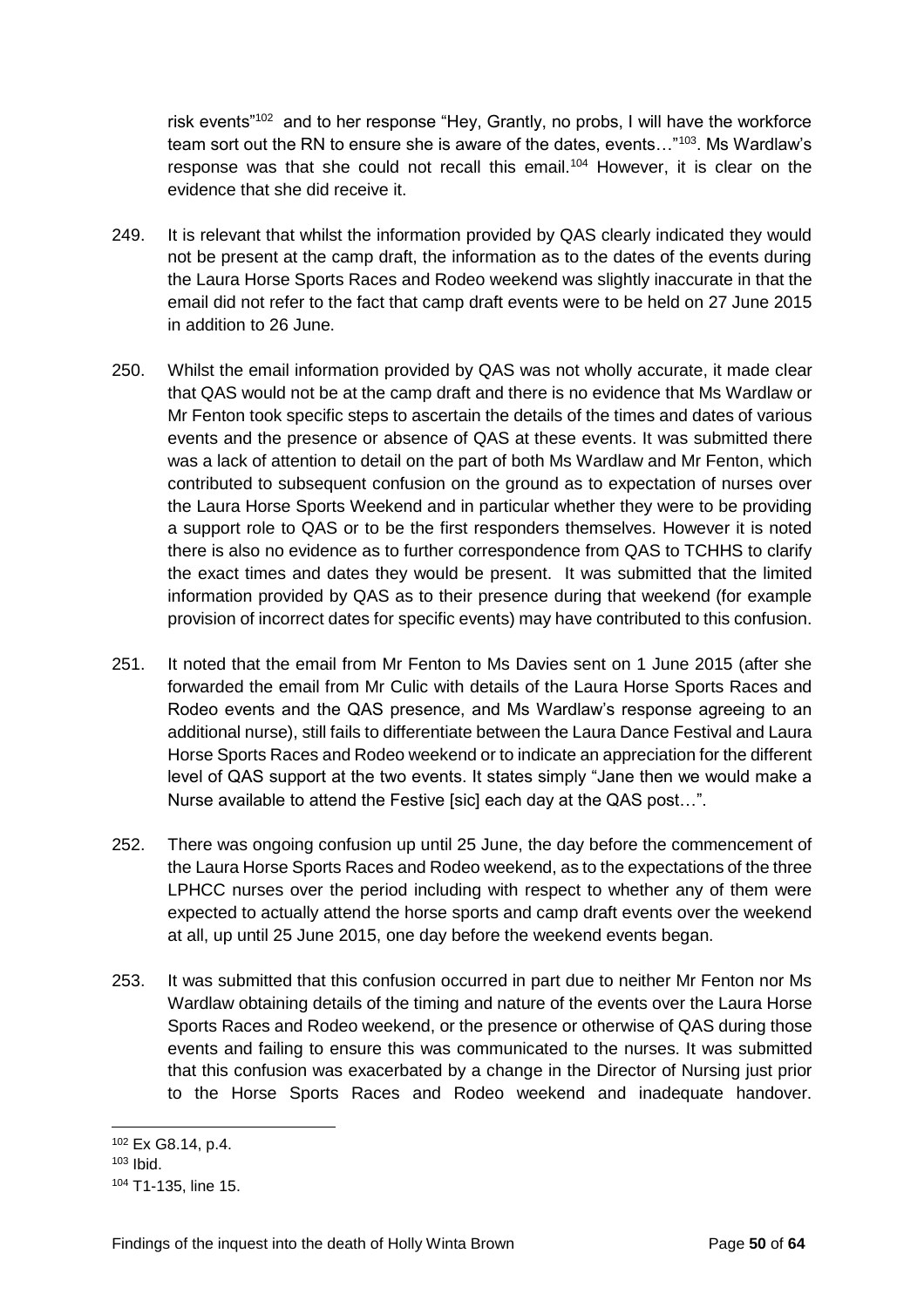Specifically, Mr Fenton went on long service leave from his position on 19 June 2015<sup>105</sup> and Vicky Jackson was responsible for covering the role of DON for the week of 22 to 28 June 2015, prior to the commencement of Julie Ross as Acting DON.<sup>106</sup>

- 254. In terms of Mr Fenton's actual instructions to the nurses, the only firm evidence is the email to Ms Harvey of 18 June 2015. There is no evidence that he gave clear instructions to the nurses as to the expectations he had and whether they should attend with or without the vehicle.
- 255. Ms Jackson came into the role on 22 June 2015 for an interim period of one week between 22 June 2015 and 28 June 2015. Her evidence was that she received an inadequate briefing with regards to the weekend. She stated "I had concerns about planning for the event as I could get no clear direction from the Executives regarding staff placement over the period leading up to the event. Staff seemed to have not been given a clear pathway or expectation for their roles and appeared to have limited knowledge around orientation or indeed what my role would be or for how long I would be assisting them. As the DONM covering for that week I felt that I had been provided with misleading information and an inaccurate handover regarding the upcoming organisation of the event. It appeared to me that decisions were made without full disclosure and stakeholder consultation."<sup>107</sup>
- 256. When asked during the inquest who had provided her with a handover she stated initially that she believed it was Mr Fenton but then could not recall if it was Mr Fenton or Rebecca Buldo, who was in the role prior to her.<sup>108</sup> This is consistent with Mr Fenton's evidence that he handed the 'information and keys'<sup>109</sup> over to the then acting DON of the Cooktown multipurpose facility, Rebecca.<sup>110</sup>
- 257. Ms Jackson's oral evidence was that the information given to her was that everything had been sorted out and a third nurse was engaged.<sup>111</sup> However she stated that the nurses on the ground didn't have all the information they should have. <sup>112</sup>In relation to whether the nurses were required to work from the clinic or at the grounds of the Laura Horse Sports Weekend Ms Jackson said that her interpretation was that that the nurses were employed to be at the clinic but should couldn't find the answers to 'actually give concrete advice to the girls.'<sup>113</sup>
- 258. It seems Ms Jackson only gained an understanding on 23 June 2015, from advice from local QAS officers, that the QAS would not be present at the grounds during the events

- <sup>108</sup> T3-6, lines 1-4.
- <sup>109</sup> T2-118, line 5.
- <sup>110</sup> T2-118, line 15.
- <sup>111</sup> T3-6, line 4.
- <sup>112</sup> T3-6, line 23.

<sup>105</sup> T2-117, line 43.

<sup>106</sup> T3-5, lines 30-43.

<sup>107</sup> Ex G11, para 16.

<sup>113</sup> T3-6, lines 25-39.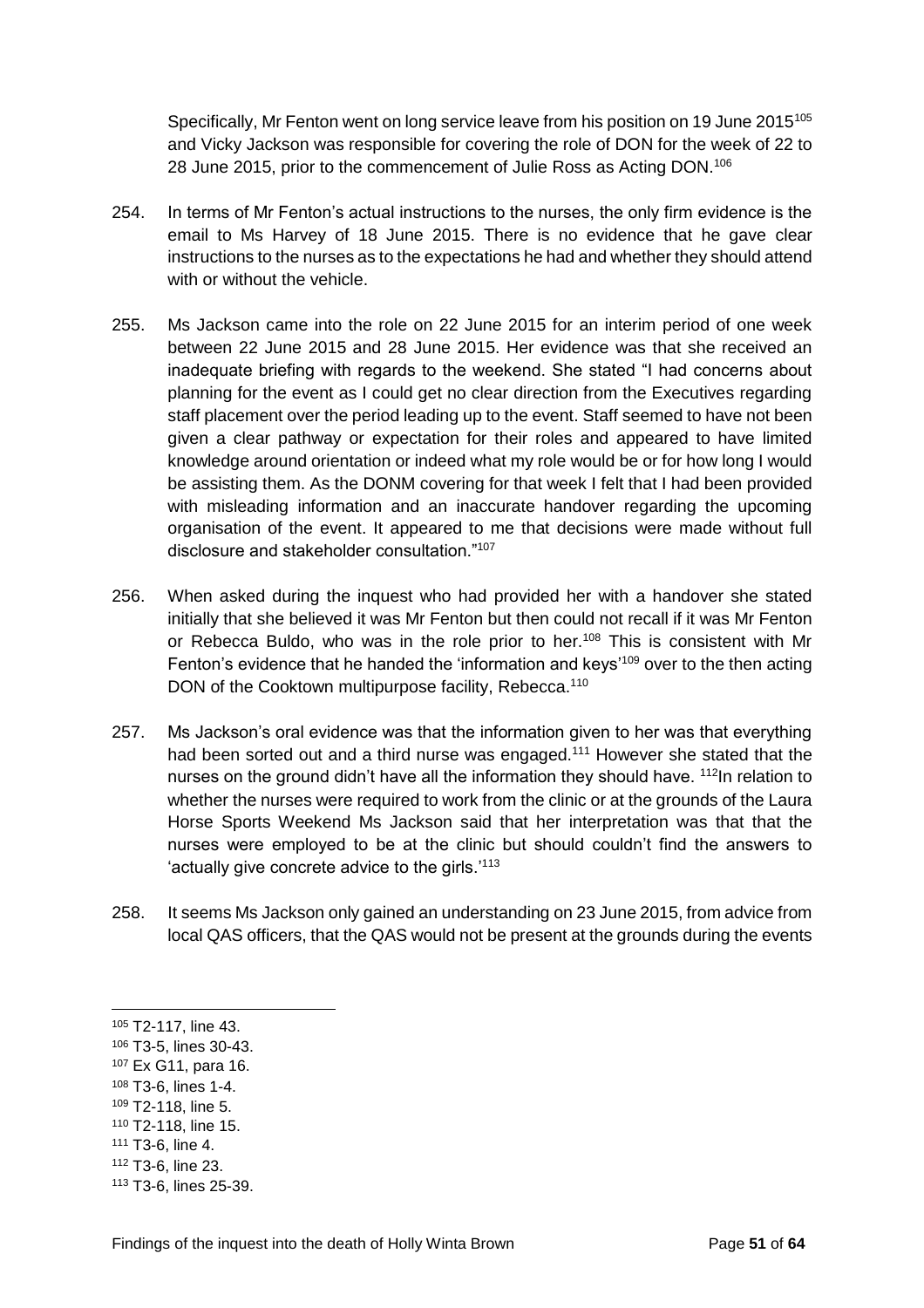the nurses had been asked to cover, and that she confirmed this with Ms Harvey on that day.<sup>114</sup>

- 259. On 23 June 2015 at 10.27pm Ms Harvey sent Ms Jackson an email forwarding the email from Peter Fenton on 18 June 2015 (extracted above) advising that a nurse should be at the rodeo on Friday and Saturday morning. Ms Harvey's email to Ms Jackson stated "Hi Vicky Here is the email that Pete sent about the rodeo can you please let me know how you wish this to pan out…"<sup>115</sup>
- 260. Ms Jackson sent an email on 24 June 2015 to Ms Harvey stating "Hi Trish, Have being trying to ring you this afternoon but the phone goes to message bank…Still waiting for QAS to get back to me have contacted local branch again today and the QAS manager is well aware I want to talk to him. At this this stage I have support from the EDONM NOT to have you guys in attendance the grounds [sic] so just work your normal shifts from the clinic. I will just tell Warren that when he gets around to returning my call requests."<sup>116</sup>
- 261. Following this however, on 25 June 2015, the day prior to the Horse Sports Races and Rodeo weekend starting, Ms Jackson emailed Patricia Harvey stating "Hi Trish I have just had a long chat with James Shattock (nursing workforce) Katherine was specifically contracted to support the QAS so she will be expected to be at the grounds to offer first aid support when QAS not in attendance. You and Virginia will maintain the current roster and work from the clinic in normal hours."<sup>117</sup>
- 262. Ms Jackson was asked during the inquest specifically what discussions she had with Ms Wardlaw regarding expectations that the nurses would not attend the grounds of the Horse Sports Races and Rodeo weekend. Ms Jackson stated that she was aware from previous discussions with Ms Wardlaw that her expectation was that the nurses were to work from the clinic<sup>118</sup> (it is not clear whether these discussions were specifically with respect to the Laura Horse Sports and Races Weekend and seems there may have been more general discussions).<sup>119</sup> However her understanding is consistent with Ms Wardlaw's evidence that her position was that the nurses should work from the clinic.<sup>120</sup>
- 263. Ms Jackson gave evidence that she couldn't get in touch with anyone during the week<sup>121</sup> that she was working as the DON, to get clear direction.<sup>122</sup> She stated she tried to get in contact with Ms Wardlaw and QAS on different occasions.<sup>123</sup>

<sup>117</sup> Ex G11 (Att 1).

- <sup>118</sup> T3-6, lines 38-40.
- <sup>119</sup> T3-6, lines 44-45.

- <sup>121</sup> T3-7, line 16.
- <sup>122</sup> T3-7, lines 8-9.

<sup>114</sup> Ex G11, p 8 (Att 4).

<sup>115</sup> Ex G11, p 6 (Att 2).

<sup>116</sup> Ex G11, p 5 (Att 5).

<sup>120</sup> T1-132, lines 30-31.

<sup>123</sup> T3-7, lines 23-24.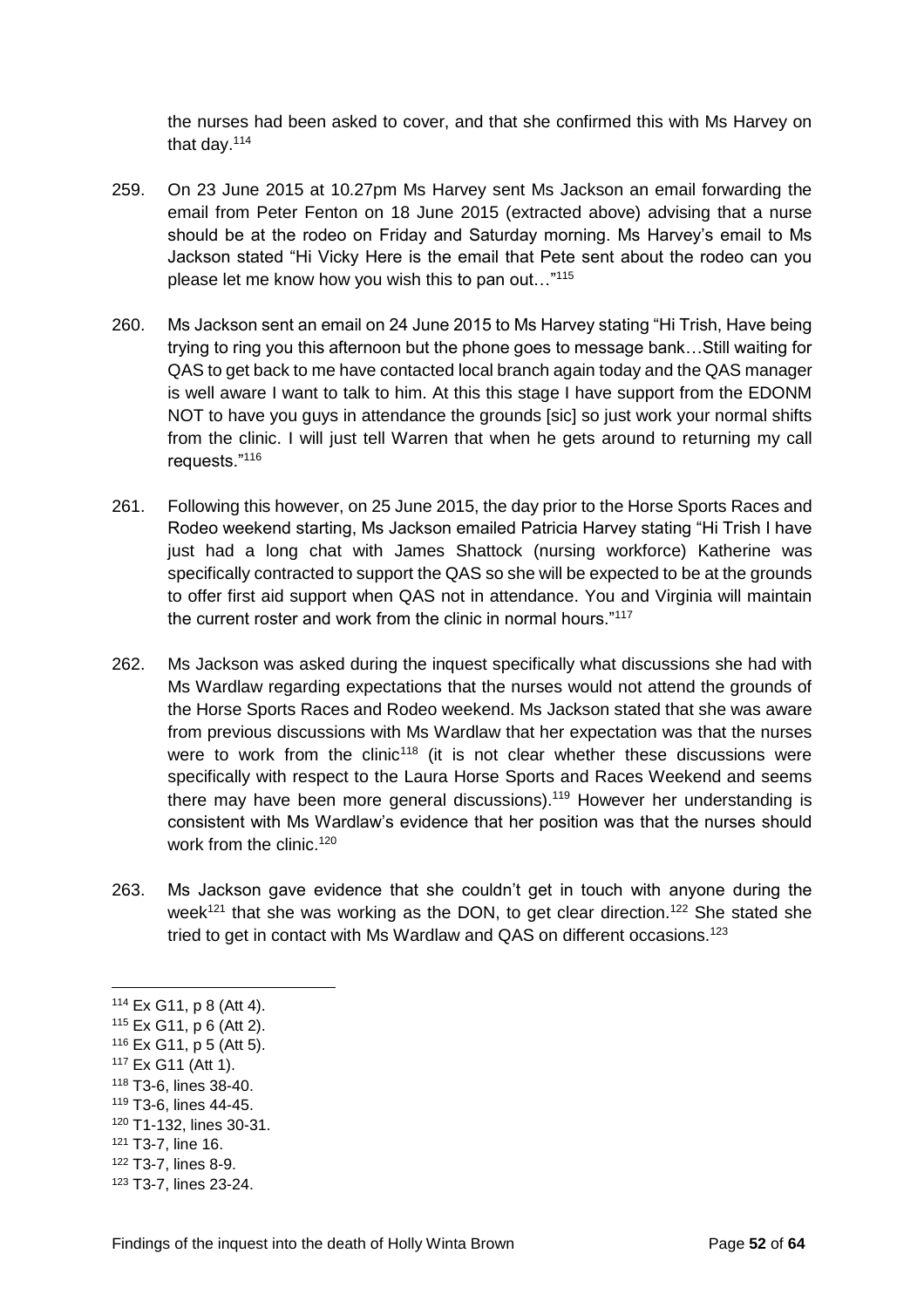- 264. On 25 June 2015 at 9am Patricia Harvey sent an email to Vicki Jackson, stating "Hi Vikki, Have just spoken to the rodeo people and they have nil equipment for the first aid and have said that we bring the car and a fist response bag with us if that is done then we have no emergency gear here at the clinic for call outs please inform me in what you would like me to put in place."<sup>124</sup>
- 265. Ms Jackson gave evidence that her position was that the LPHCC "Ambulance" should not be taken to the events and that she gave verbal instructions to Patricia Harvey to this effect.<sup>125</sup> She stated in oral evidence that this position was taken on the basis that the vehicle ought to be at the centre and available for use from there.<sup>126</sup> Mr Fenton gave evidence that he was surprised to hear that Ms Leighton was present at the event with a first aid kit and stethoscope only.<sup>127</sup> However, it later appeared this was because he was operating on the assumption QAS would be there<sup>128</sup>, even though it is clear from the above evidence he did not have any basis for forming that assumption. His evidence seems to be more that he was surprised Ms Leighton was only at the event with first aid supplies as he believed (mistakenly) that QAS would be there. He stated in evidence following questions from Counsel for QAS that he was not aware that in previous years to 2015 the LPHCC troopy was actually in attendance at the event grounds during events when QAS was not available.<sup>129</sup>
- 266. Ms Jackson was asked whether she attended a meeting at the LPHCC prior to the events. Counsel Assisting put to Ms Jackson the assertion of Patricia Harvey in her statement that "We also had a meeting with Vikki Jackson and Julie Ross at the Laura clinic in attendance was myself and nurse Krystal Farrelly trying to make sure what was to be put in place for the rodeo."<sup>130</sup> Ms Jackson denied this meeting occurring noting that she did not attend the LPHCC prior to the Horse Sports Races and Rodeo weekend. She did note that there was a meeting at the LPHCC following Holly's death.<sup>131</sup>
- 267. In relation to her communications and attempts to contact QAS prior to the event, the evidence of Ms Jackson at the inquest was that she tried to get in contact with QAS on numerous occasions<sup>132</sup> and was waiting for 'Warren' [Martin] to get back to her<sup>133</sup> and had left messages for him.<sup>134</sup> Counsel for QAS suggested to her that Warren Martin's equivalent was Ms Wardlaw,<sup>135</sup> usual communication would be between Ms Wardlaw or Mr Pressley and Mr Martin and Mr Martin had had the same mobile for 14

<sup>124</sup> Ex G11 (Att 1).

<sup>125</sup> T3-9, lines 38-40.

<sup>126</sup> T3-9, lines 39-41.

<sup>127</sup> T2-129, line 46.

<sup>128</sup> T2-131, lines 35-36 and lines 43-44.

<sup>129</sup> T2-139, lines 41-47.

<sup>130</sup> Ex G6.1, para 7.1.

<sup>131</sup> T3-10, lines 25 and 34-35.

<sup>132</sup> T3-7, lines 23-25.

<sup>133</sup> T3-18, line 7.

<sup>134</sup> T3-19, lines 34-36.

<sup>135</sup> T3-19, line 45-46.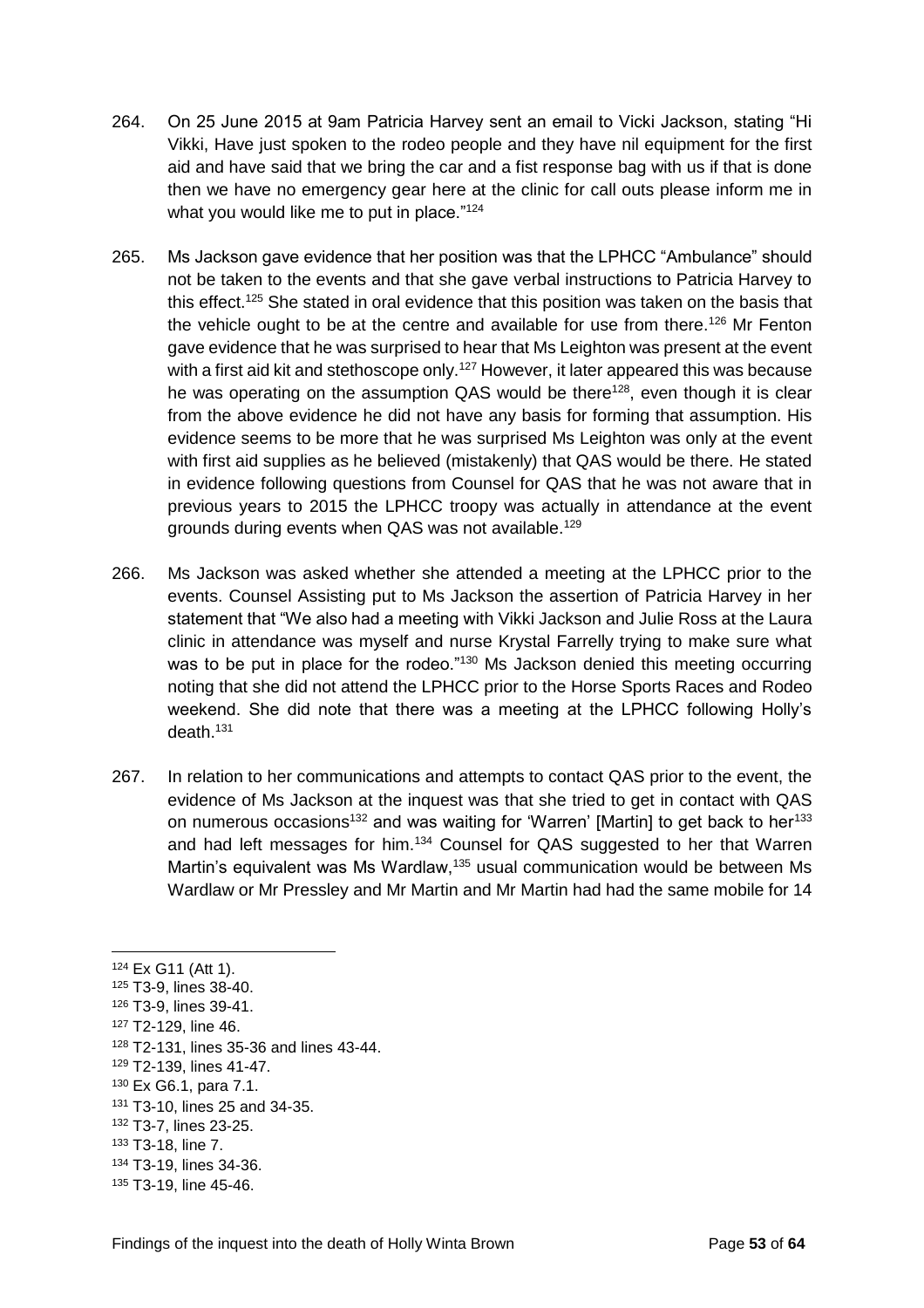years and received no message or phone call from Ms Jackson.<sup>136</sup> Whilst this may be the case it is submitted that the Coroner should accept on the evidence that Ms Jackson did make some attempts to contact Mr Martin, albeit possibly though the wrong channels.

- 268. Irrespective of whether the clinic vehicle was expected to be at the clinic or otherwise, there is no evidence that any consideration given, at least by Ms Wardlaw, to the lack of a back-up plan, for circumstances where the LPHCC clinic retrieval vehicle was in use on another call out and no plans were put in place for this quite likely eventuality.<sup>137</sup>
- 269. The evidence is that just during the night prior to the medical emergency involving Holly, the retrieval vehicle had been used for two separate retrievals and transfers to Cooktown, by Ms Farrelly and Ms Harvey.<sup>138</sup>
- 270. A key failure on the part of Ms Wardlaw and Mr Fenton in particular was to turn their minds to the possibility that there was only one vehicle, meaning that given the population increase, there was a high risk that this could have been in use either at the Laura Horse Sports weekend when required for an urgent call out, or vice versa. Ms Nikora discussed this difficulty in her oral evidence stating 'regularly, we're getting visitors or - in the community that have [indistinct] that are very, very sick that need us just as much as the Laura Rodeo.<sup>'139</sup> She considered that big event such as the Laura Hose Sports Weekend 'needs a second vehicle.'<sup>140</sup> Ms Nikora also indicated there would be difficulties associated with taking the retrieval vehicle to the Laura Horse Sports Weekend because this would take it away from the community.<sup>141</sup>

#### <span id="page-57-0"></span>*Fatigue Management*

- 271. There were a number of organisational issues that contributed to inadequate planning for the weekend on the part of TCHHS:
- 272. There was no TCHHS fatigue leave policy in place at the time of the 2015 Laura Horse Sports Races and Rodeo weekend. There was a Queensland Health policy in place only, which TCHHS had administratively adopted.<sup>142</sup> This document is included in the inquest brief of evidence.<sup>143</sup> Ms Wardlaw indicated in her oral evidence that this is what would have been relied on.<sup>144</sup> She acknowledged nurses have entitlements to fatigue leave under their award.<sup>145</sup> The Queensland Nurses Union also provided evidence about the risks associated with fatigued workers and potential implications for

<sup>136</sup> T3-20, lines 1-7.

<sup>137</sup> T1-141, lines 34-39.

<sup>138</sup> Ex G6, paras 15-21; Ex G4, para 9.

<sup>139</sup> T2-67, lines 41-43.

<sup>140</sup> T2-69, line 5.

<sup>141</sup> T2-67 lines 40-45.

<sup>142</sup> Ex G3.4, paras 4-5.

<sup>143</sup> Ex G13, p. 1.

<sup>144</sup> T1-128, line 2.

<sup>145</sup> T1-128, lines 11-12.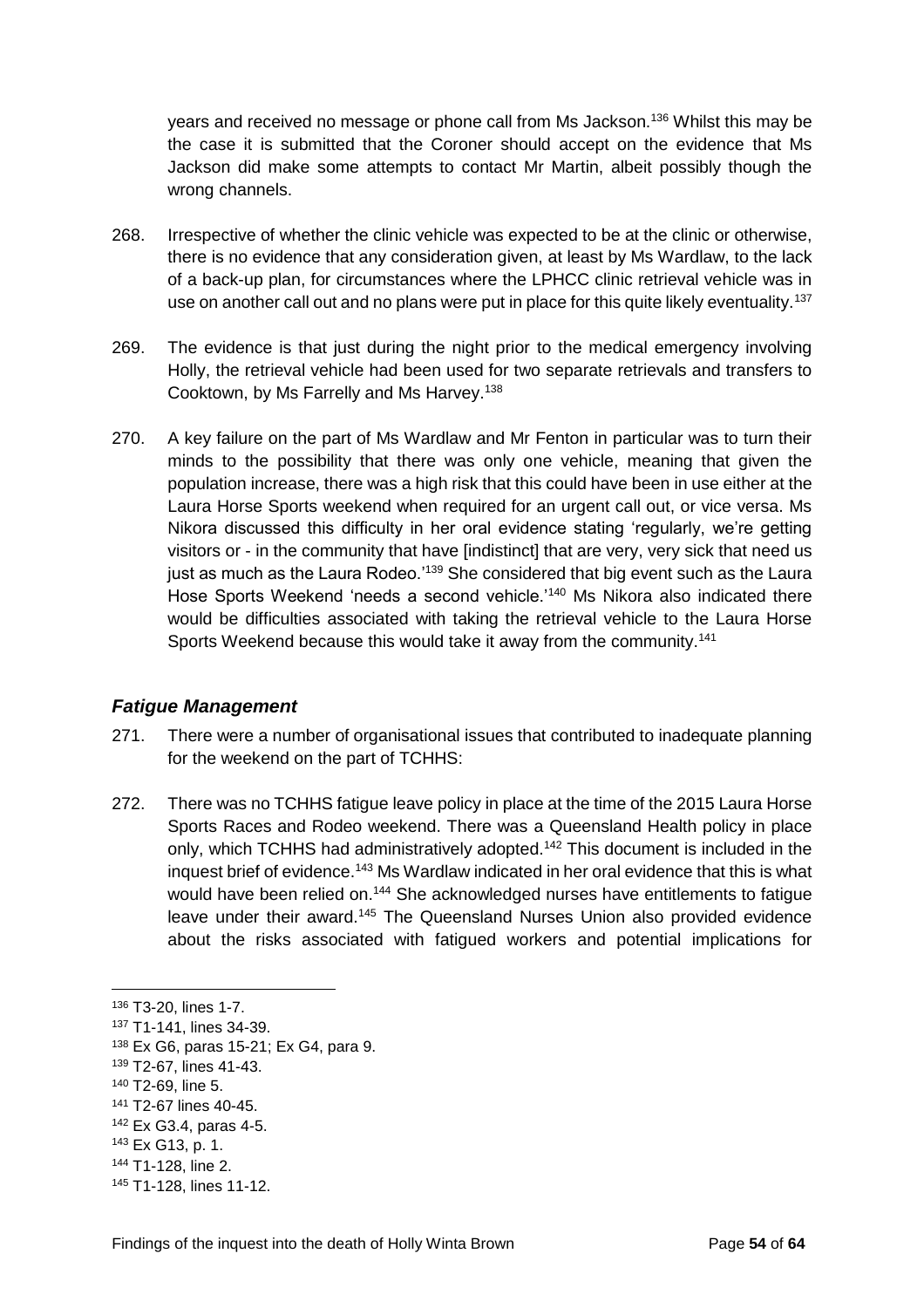compliance with workplace health and safety legislation.<sup>146</sup> However, there were limited arrangements in place to ensure adequate cover during periods when fatigue leave needed to be taken.

273. The TCHHS has since the incident involving Holly developed and implemented a Fatigue Risk Management Policy.<sup>147</sup> Whilst this contains some controls for managing fatigue and provides that exceptionally fatigued staff should not work $148$  this document in itself does not specifically provide for back up arrangements for staffing primary health care centres where staff need to have a period of rest due to high fatigue scores under the policy.

## <span id="page-58-0"></span>**Nurse skill mix**

- 274. The submissions of the QNMU was that the draft LPHCC BPF Service Profile 2014/15 indicated that core nursing staff at the LPHCC should have emergency skills including some experience in accident and emergency as well as current pre-hospital trauma life support and advanced life support endorsement and an ability to function in remote areas under difficult circumstances and that these requirements were reasonable.
- 275. RN Leighton's Curriculum Vitae ('CV'), indicated she undertook ALS training in 2003 to 2004 and was reaccredited in 2006 to 2007. There is no reference to further reaccreditation of her ALS certification following this period.<sup>149</sup>
- 276. There is reference in CNC Harvey's CV to being able to apply 'advance resuscitation techniques' however it is not clear when she was last accredited for ALS.<sup>150</sup>
- 277. The issue of ALS accreditation was not put to RN Leighton or CNC Harvey in evidence. According to RN Farrelly's CV, she was current in her ALS accreditation, having completed an update in 2015.<sup>151</sup>
- 278. QAS joined with Counsel Assisting in submitting that if the Laura Clinic staff had the appropriate equipment with them and had the necessary up to date ALS accreditation, there should have been no difference in the level of response provided by the LHC and the QAS ACP paramedics.<sup>152</sup>
- 279. I accept that submission however I add that even if all nurses were equipped and ALS accredited:
	- i. they were entitled to be on fatigue leave at the time of Holly's emergency and TCHHS had no backup or contingency plan for fatigue leave;
	- ii. there was no emergency vehicle on site to transport Holly to the clinic;

<sup>146</sup> Ex M3, paras 2-7.

<sup>147</sup> Ex G13, p. 89.

<sup>148</sup> Ex G13, p. 97.

<sup>149</sup> QAS submissions

<sup>150</sup> QAS submissions

<sup>151</sup> QAS submissions

<sup>152</sup> QAS submissions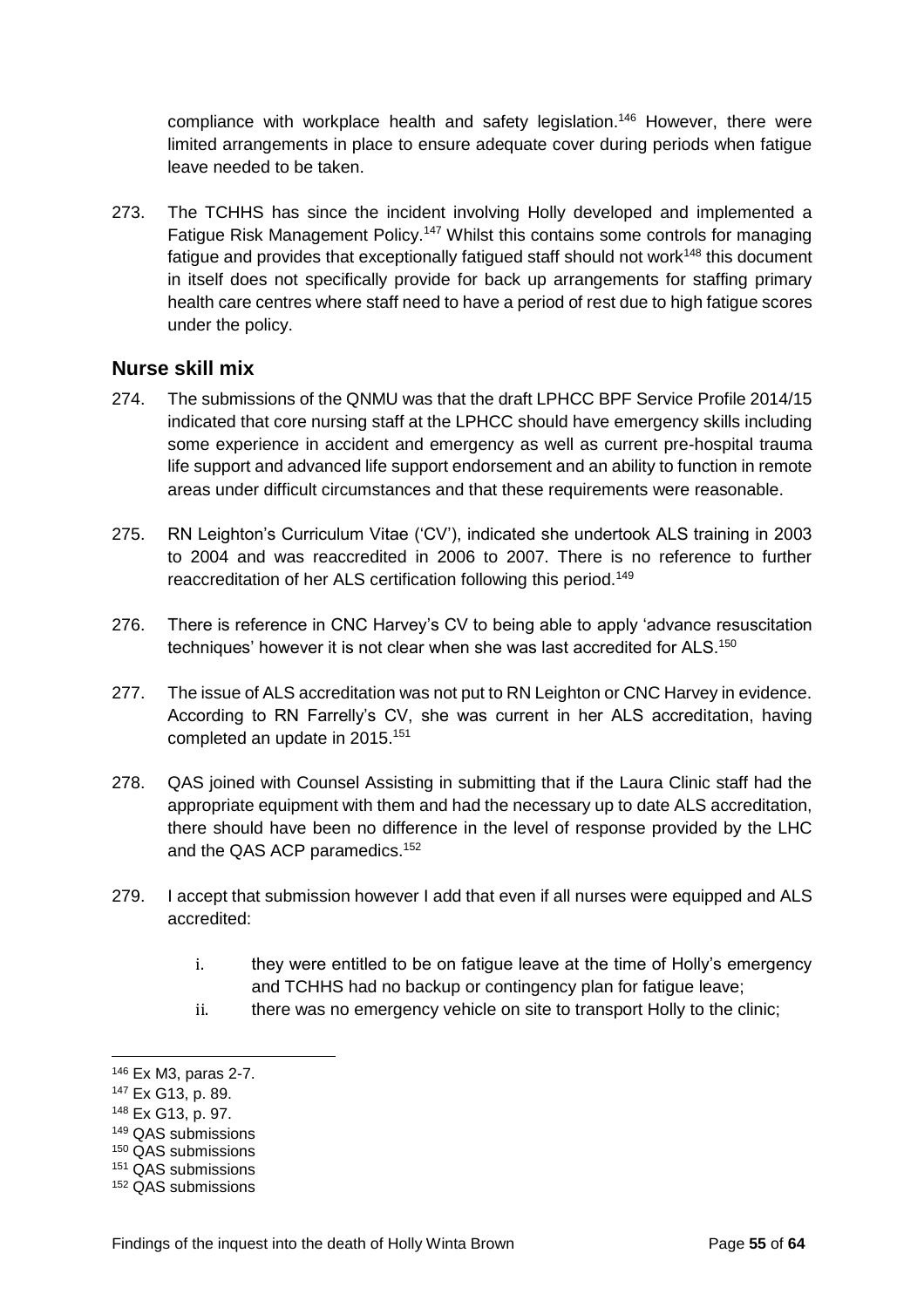## <span id="page-59-0"></span>**Nurse Ives and Nikora**

280. I accept the submissions made by Ms Robb of Counsel on behalf of Nurse Ives and Nurse Nikora and I make no criticism of RN Ives' or RN Nikora's clinical practice, or their interventions, treatment, care or response times. The interests of RN Ives and RN Nikora were not impugned in any way in the course of the inquest. RN Ives and RN Nikora were both placed in inadequate and unenviable positions – as nurses who were off duty and trying to help Holly without adequate support.

## <span id="page-59-1"></span>**Nurse, Harvey, Farrelly and Leighton**

- 281. I accept that the Laura Clinic nurses, Nurse Harvey, Farrelly and Leighton were also placed in unenviable, if not unacceptable positions as set out in these findings.
- 282. On 27 June all three clinic nurses were inadequately equipped to attend to an out of clinic medical emergency at the weekend event.
- 283. The TCHHS became responsible for the out of hospital first responder emergency response to the Laura community in the absence of a formal preparedness plan and / or other arrangements to cover the event. .
- 284. The TCHHS had prior experience and knowledge of the event and in previous years (as the Cape York Health Service) had a preparedness plan in place.
- 285. In 2015 the Laura Primary Health Clinic was not equipped or resourced or staffed sufficiently to effect an emergency response to a mass public event in a way that would comply with recognised best practice for chain of survival and advanced life support.
- 286. The TCHHS did not undertake an independent review or assessment for the 2015 event as a whole resulting in confusion, a lack of clear communication and nurses new to the Laura clinic and the community without an adequate understanding of their role over the weekend.
- 287. The TCHHS did not engage with the QAS with a view to bolstering a medical presence in Laura that weekend.
- 288. The TCHHS did not plan for an out of hospital medical emergency at the grounds outside of times when the QAS were not present. Nurses Harvey, Farrelly and Leighton were left exposed and vulnerable in the circumstances that unfolded.

## <span id="page-59-2"></span>**The QAS**

289. The QAS were engaged by event organisers for discrete events which the QAS planned for and attended. The QAS applied appropriate risk assessment tools including the QAS risk assessment calculator. The QAS have demonstrated sufficient skill and interest in refining their risk assessment tools and in my view given that no criticism is directed to the QAS it is outside the ambit of this inquest to suggest any change or modification to those tools.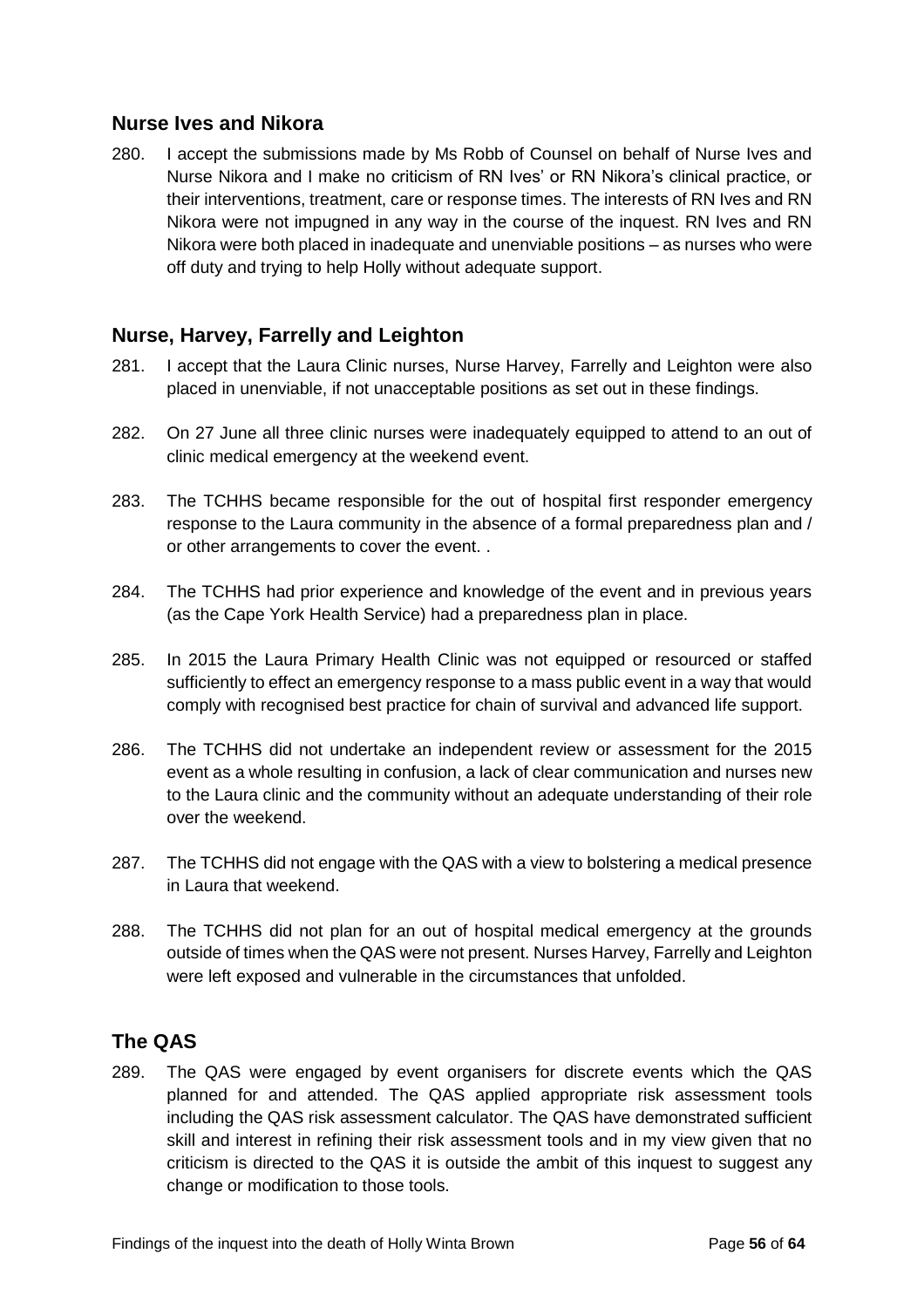- 290. I make no finding in respect of the QAS risk assessment calculator. In my view to do so is beyond the remit of the Inquest. In the absence of a 2015 preparedness plan the QAS were not engaged in risk assessment and planning for the 2015 event. QAS were not asked for input into the risk assessment for the weekend and therefore nor required to apply the calculator to the event as a whole.
- 291. The absence of a 2015 preparedness plan, and not the incorrect application of the QAS calculator, or the correct application of a deficient calculator, contributed to the inadequate emergency medical response to Holly.
- 292. I note that the QAS have prior to 2015 and subsequent to Holly's death provided subsidised services to the Laura rodeo and race weekend.
- 293. The QAS will bring much to the table when considering my recommendation to establish protocols around planning for a medical emergency at mass public events.
- 294. Holly's only chance of survival was immediate access to the Chain of Survival protocols. Saying that, whilst immediate access to emergency medical response would have optimised her care and treatment, it would not have guaranteed her survival.
- 295. It seems inescapable that provision for an onsite QAS ambulance and trained personnel and / or an equivalent of a health clinic fully stocked ambulance and personnel to be on site within minutes of any call for emergency assistance.

# <span id="page-60-0"></span>**COMMONWEALTH GOVERNMENT BLACKSPOT PROGRAM**

- 296. There must be fully functioning communications with a default or back up system to this end I intend to refer a copy of these findings to the Australian Government Blackspot program and noting the evidence of Mr Cronin (the then CEO of the Cook Shire Council) is that only 1 % of the Shire is covered by an adequate mobile service.
- 297. Satellite communication also failed at critical times on that day. I accept the evidence that variables such as blackspots; dips in roads and cloud cover can affect even satellite communication.
- 298. As Mrs Brown indicated during the Inquest there is no landline to the Laura Rodeo and Race grounds. In the absence of all other reliable forms of communication provision for a landline to ensure a reliable carriage to Triple 0 operations centre may be a consideration.
- 299. There is / was no two way radio between the grounds and the Laura Clinic.

# <span id="page-60-1"></span>**INTERAGENCY CONSULTATION**

300. The relevant event organisers should be responsible for assessing and planning the events in consultation with the local government and state agencies.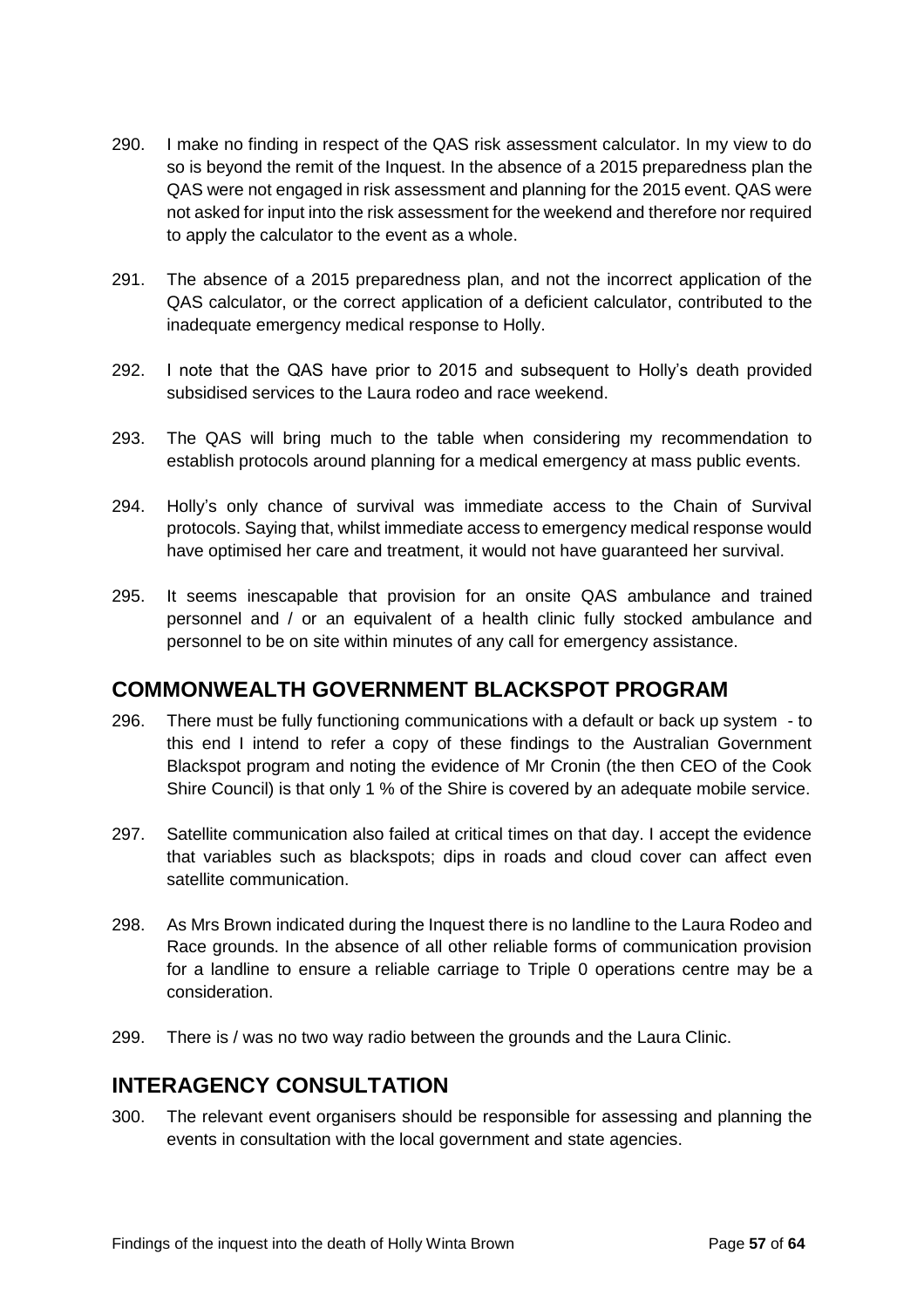- 301. A preparedness plan for out of hospital emergencies during the event weekend specific to the township of Laura was, and is, the responsibility of the TCHHS who are tasked with responding.
- 302. Provision for an out of hospital emergency medical response in the context of a mass event in a remote location, such as the Laura Races and Rodeo weekend must be regulated by appropriate guidelines. Contemporary risk assessment and planning practices necessarily ensures that each stakeholder in the chain understands their role and responsibility.
- 303. Events such as the Laura rodeo and races no doubt started as small localised bush race meet and now gained enormous popularity and is a major event by any measure. Recognised (and standardised) planning and assessment tools must be invoked (and can be tailored to the event) to ensure that all stakeholders can plan for an optimal emergency response. Most importantly all who attend the weekend whether participants, spectators, campers, bystanders are entitled to know that within the context of the location and circumstances they will have access to all steps within the chain of survival and life support protocols if emergency medical care is required. In other words that all that can be done will be done. Holly was not afforded that care.

# <span id="page-61-0"></span>**MY RESPONSE TO HOLLY's PARENTS**

304. Holly's parents in their written submissions ask:

"*Why were the clinic nurses so ill equipped and so ill prepared. We witnessed mistake after mistake.* 

- 305. I have earlier noted that the clinic nurses should not ever have been put in the position they were. They were entitled, and needed to, take a full rest break before coming back on duty. A process should have been in place for a backup nursing team to cover Nurses Harvey and Farrelly that day. They were not fit for duty. They should not ever have been expected to make critical, potentially life saving decisions, and administer life saving treatments in their fatigued state.
- 306. They were not prepared for the medical emergency when they arrived and it was necessary for return trips to the clinic to obtain equipment**. Otherwise hard working, caring, rural nurses were made to look and feel incompetent. Their usual competency and professional capacities should not be measured against the events of that day.**
- 307. Nurses Harvey, Farrelly and Leighton are not personally accountable for all that went wrong on that day. Nurses Harvey and Farrelly did not arrive until almost fifty minutes after Holly's cardiac arrest. Notwithstanding their lack of preparedness and lack of equipment fit for the purpose – any response fifty minutes after a cardiac arrest was inevitably ineffectual.
- 308. In final oral submissions at Inquest Mr Brown acknowledges: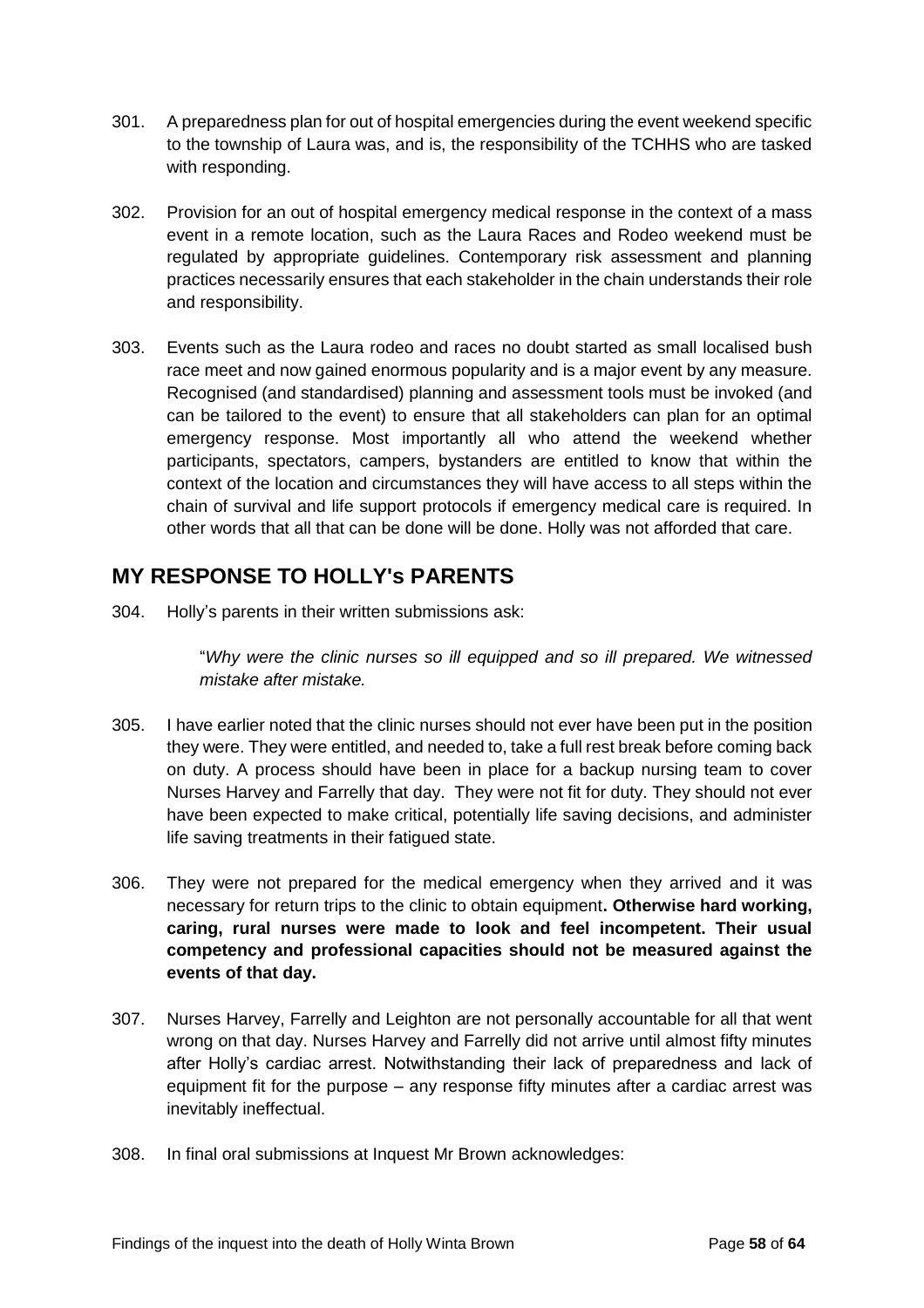*"… I don't blame the nurses. They were thrown into a situation there, where I don't think they could handle, especially in that short a period of time"*

- 309. I agree with Mr Brown on that point.
- 310. Nurse Harvey sent an email to Vikki Jackson on 25 June (the day before the weekend event commenced) as follows:

"*Have just spoken to the rodeo people and they have nil equipment for the first aid and have said we bring car and first response bag with us. If that is done we have no emergency gear here at the clinic for call outs. Please inform me what you would like put in place*" 153

- 311. It is unacceptable that only 24 hours prior to the event, a clinic nurse was still grappling with the logistics of covering the event, and the needs of the community of Laura. Nurse Harvey should have been supported by good executive decision making within the TCHHS and supplied with additional resources as required. She essentially had to make a call between either servicing the community, or assigning meagre resources available to her (including the clinic troop carrier) to the event grounds.
- 312. Mr and Mrs Brown concluded in their written submissions:

*"We watched our beautiful Holly die in the dirt. The terror Holly felt we witnessed, waiting for advanced life support to come. Waiting for the forgotten equipment and watching Holly with her airway compromised, negates the cost of an ambulance*."

- 313. I agree and would add that the indignity of being attended to in full public view for two hours with no immediate access to anything resembling advanced life support was inhumane.
- 314. Holly may not have survived even with advanced life support in, or out, of hospital. However, in this case, no one, not the event organisers, the TCHHS, nor anyone who assisted, or witnessed the tragedy, and especially Holly's parents can look back on Holly's death, and know that all that could and should have been done, was.

# <span id="page-62-0"></span>**Root Cause Analysis - Torres and Cape Hospital Health Service**

- 315. A Root Cause Analysis was commissioned by the TCHHS on 15 September 2015. The purpose of such a report is to identify the root cause of a situation in order to assist to solve the problem.
- 316. The RCA identified four contributing factors (which I accept all contributed to the inadequate response to Holly's medical emergency) as follows:

<sup>153</sup> Exhibit G11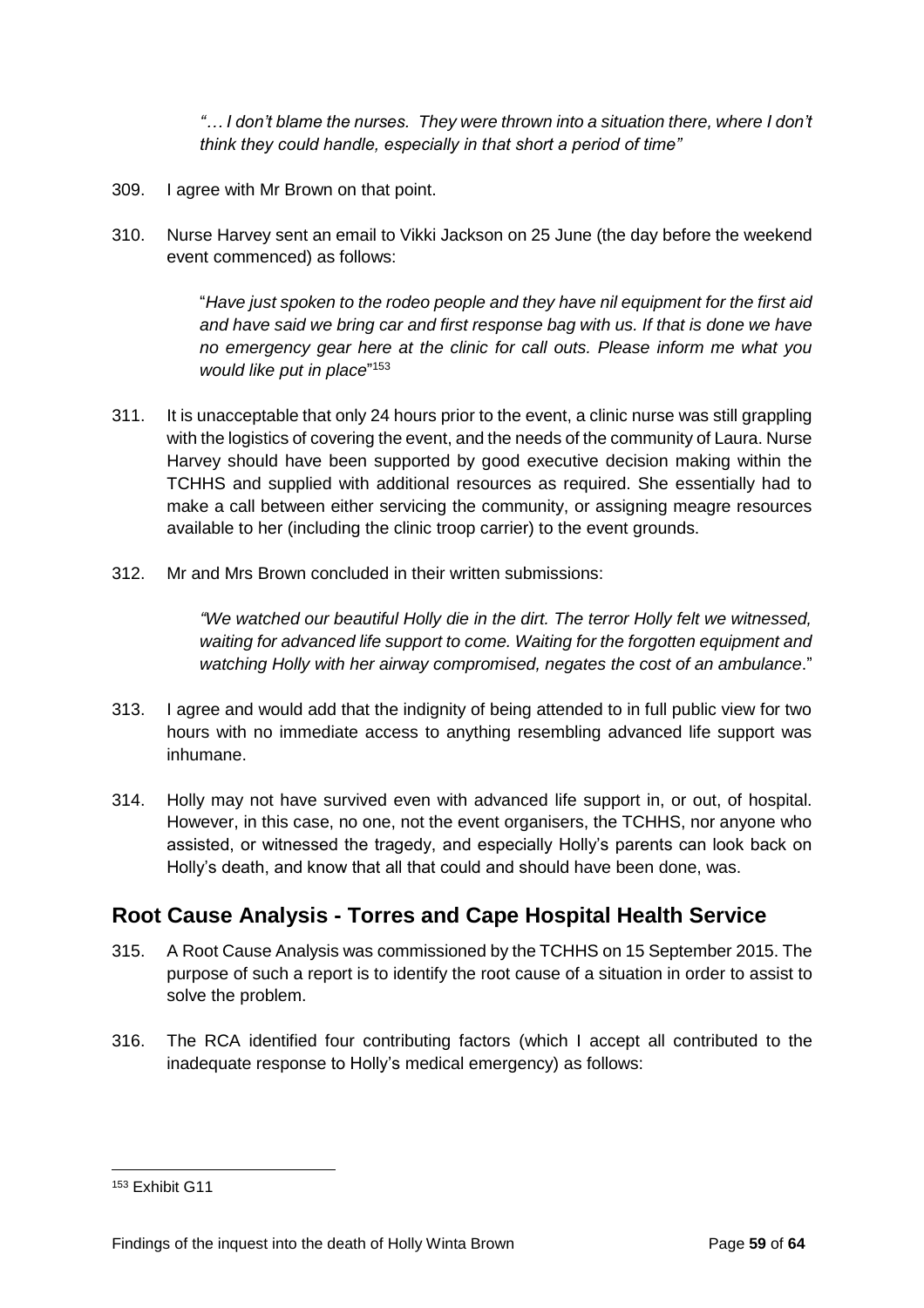## <span id="page-63-0"></span>*Contributing Factor Statement 1.*

317. There is no consistent local Council requirement in Queensland for event organisers to obtain a Council permit system to hold public or special events where that event will impact on local health services. This enabled an event in the Cook Shire being held without coordinated inter-agency notification or emergency planning for the event. Consequently there was no emergency preparedness plan established. This may have contributed to an uncoordinated response to a health emergency at a public cent within the Hospital and Health Service's geographical area of responsibility.

#### <span id="page-63-1"></span>*Contributing Factor Statement 2.*

318. There is an absence of Department of Health policy and direction establishing Health Services responsibilities related to public or special events. This led at an absence of Torres and Cape Hospital and Health Service adopting a responsibility for establishing interagency planning toward public event being held within its geographical responsibility and absent recognition that an emergency preparedness plan was required. Consequently, there was no emergency preparedness plan established for the event. This may contributed to an uncoordinated response to a health emergency at a public event within the Hospital and Health Service's geographical area of responsibility

#### <span id="page-63-2"></span>*Contributing Factor Statement 3.*

- 319. There is an absence of TCHHS policy and procedure related planning and preparing for public or special events within its geographical responsibility. This meant there was an absence of coordinated interagency planning and;
	- an absence of a risk assessment,
	- an absence of a plan,
	- limited resource planning for the local primary health centre,
	- unclear role expectations for the nurse/s on-site,
	- an absence of a health care professional in charge at site,
	- sub-optimal equipment and communications for the emergency response.
- 320. Consequently there was sub-optimal onsite management of the emergency which may have contributed to an uncoordinated response to the health emergency at the public event.

#### <span id="page-63-3"></span>*Contributing Factor Statement 4.*

321. There is only one Thomas (retrieval) pack at the Laura PHCC. As both nurses had just completed a transfer using the pack it was not fully restored ready for the next emergency response. This led to the Thomas pack being inadequately stocked with equipment and may have contributed to an uncoordinated response to a health emergency at a public event within the Hospital and Health Service's geographical area of responsibility.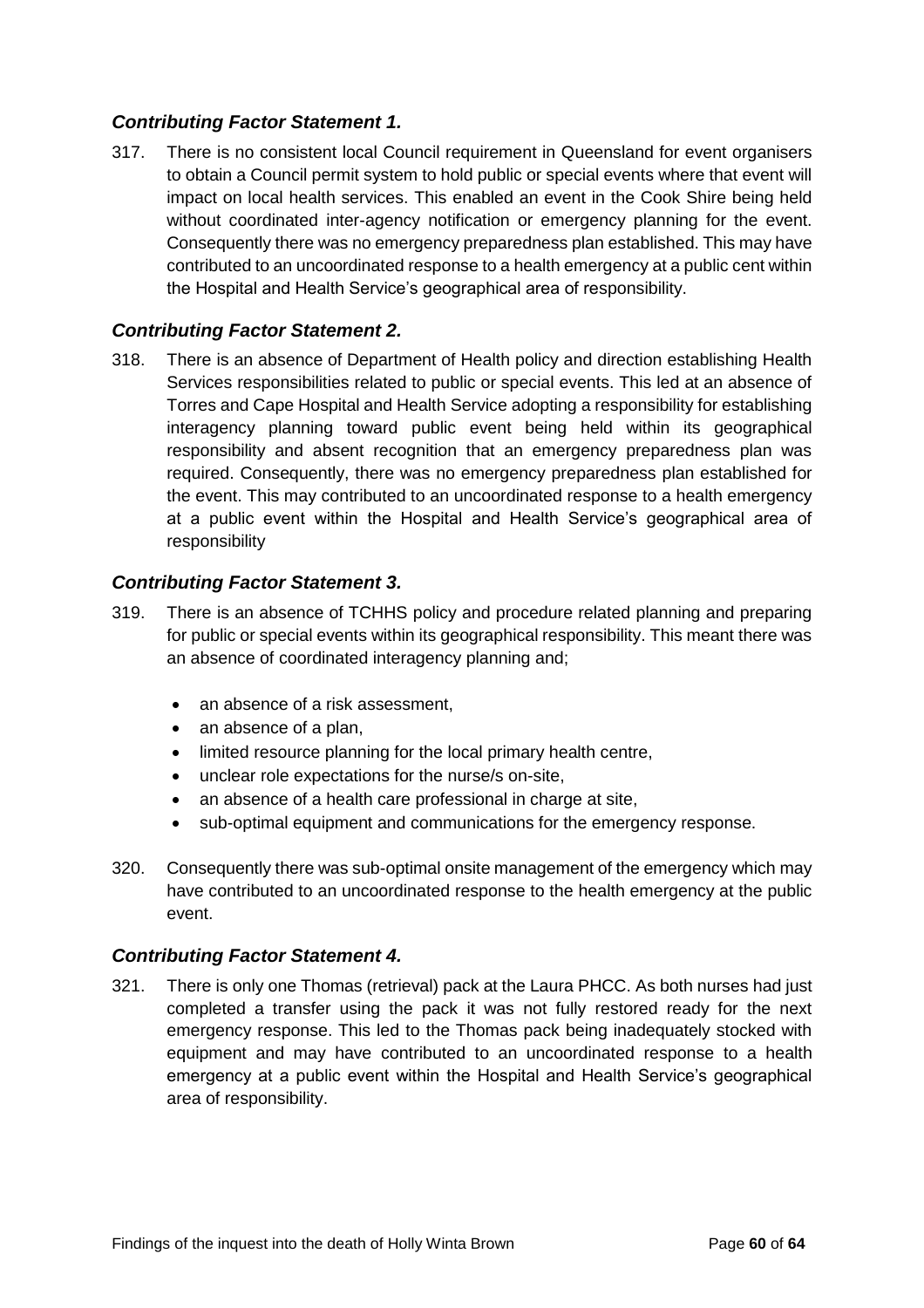# <span id="page-64-0"></span>**My further comments relating to the lack of preparedness by the TCHHS**

- 322. By 2015 the TCCHS (or CYHHS as it was previously referred to) was familiar with the annual event and had actively engaged with preparations for the event by preparing management plans and obtaining and allocating resources – including in 2013, subsidising the presence of QAS to auspice the Laura Clinic during the event.
- 323. The newly formed TCHHS and Executive Managers, including those in key decision making roles one of whom (Ms Wardlaw) had assumed her role a little over six months prior to the 2015 event, and who properly conceded at inquest, a lack of proper understanding of the event demonstrated by the following exchange: $154$ :

| Coroner:           | Ms Wardlaw, are you able to tell me how many people attended the<br>Laura Campdraft Horsesports weekend that weekend?---As in outside<br>of nursing?                                                                 |  |
|--------------------|----------------------------------------------------------------------------------------------------------------------------------------------------------------------------------------------------------------------|--|
| Ms Wardlaw:        | Outside of nursing. So, sorry, general public, spectators, campers,<br>participants?---No, I don't recall how many people attended.                                                                                  |  |
| <b>Coroner:</b>    | How could you make a decision about anything if you didn't not have<br>enough raw data to act on?---                                                                                                                 |  |
| Ms Wardlaw:        | We did the best with what we had.                                                                                                                                                                                    |  |
| <b>Coroner:</b>    | But you didn't know what you had?---                                                                                                                                                                                 |  |
| <b>Ms Wardlaw:</b> | Correct.                                                                                                                                                                                                             |  |
| <b>Coroner:</b>    | This is a fairly direct question: do you know what a campdraft is?---                                                                                                                                                |  |
| <b>Ms Wardlaw:</b> | I do now, but I didn't then.                                                                                                                                                                                         |  |
| <b>Coroner:</b>    | And is it the case that you personally didn't have a good enough<br>understanding of the differentiation between all of the horse sports that<br>were being conducted over the course of those two to three days?--- |  |
| <b>Ms Wardlaw:</b> | Correct. I was heavily reliant on others' information and assumptions.                                                                                                                                               |  |

324. Regardless, the TCHHS service made decisions regarding the resourcing and staffing of the Laura for that weekend (and for the Laura Dance festival the weekend prior). The TCHHS was responsible for all out of hospital care for the Laura township with a static population of 80 people. The TCHHS did not properly inform themselves as to the increase in population, to 2000, for a mass gathering event that involved, horse sports of varying descriptions and where alcohol was available over the course of twothree days. The probability of a significant number of attendees having an underlying morbity or co-morbities were high. The fact that 17 year old Holly Brown suffered a complication from an undiagnosed heart condition was statistically low compared to the age and probable state of health of others in attendance.

# <span id="page-64-1"></span>**Holly's Law - submissions on behalf of Warren and Eleanor Brown prepared by the Townsville Community Legal Service**

325. Holly's parents, Warren and Eleanor Brown advocate for an enforceable regulatory framework (to be referred to as "Holly's Law) applicable to mass gathering events in Queensland to ensure safeguards and an appropriate medical response and provision of health services.

l <sup>154</sup> Page 137 (day 1) line 32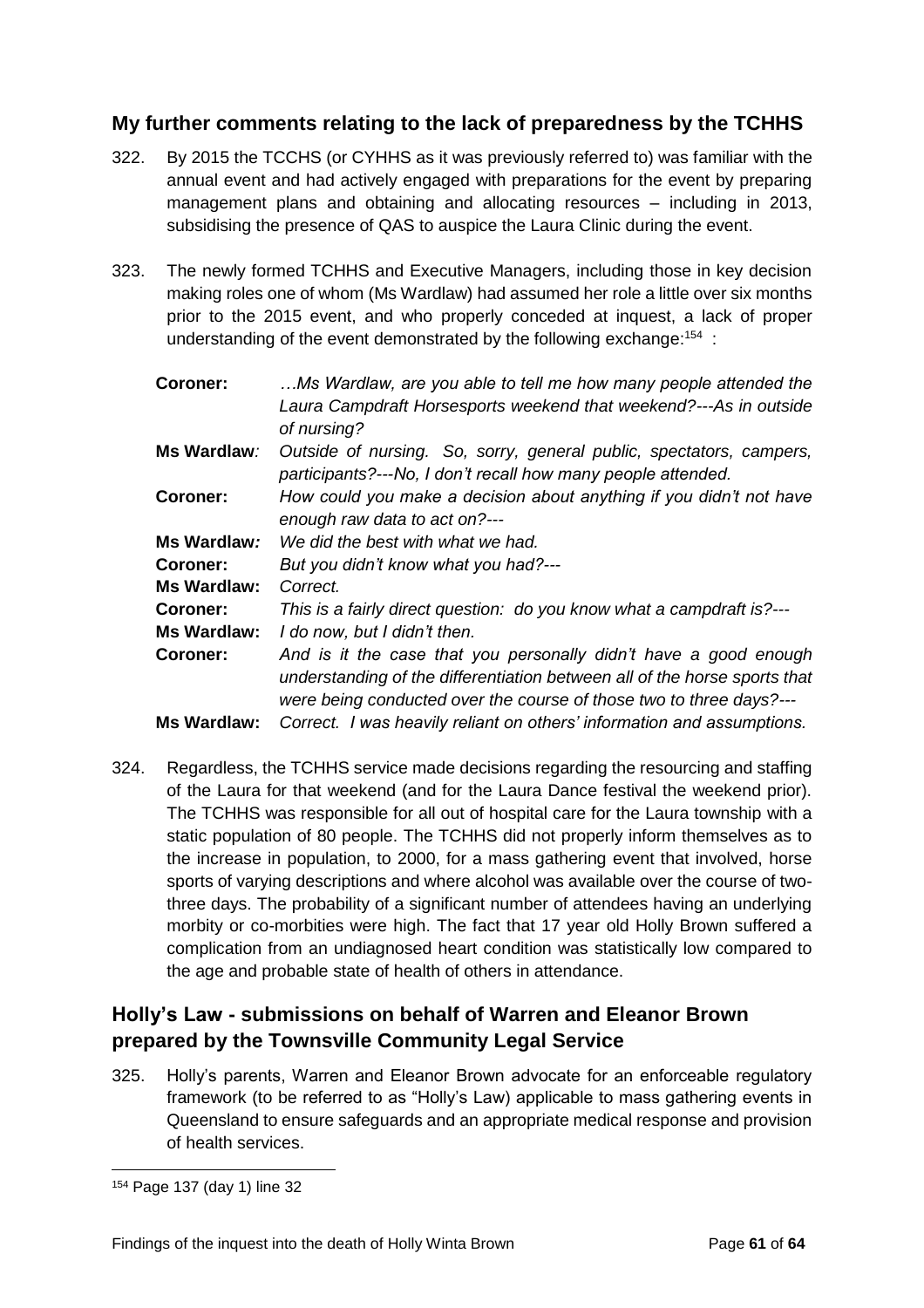- 326. All stakeholders involved in the Laura Rodeo and race weekend should have a clearly defined pathway (planning and risk assessment tools) to ensure an optimal response to a medical emergency. **The current literature in this area is commonly referred to as 'event medicine', indicative that an emergency medical response is a discrete and specialised component of event planning.**
- 327. There are a number of valuable tools available to stakeholders including a manual commissioned by the Commonwealth Government "Safe and Healthy Mass Gatherings: A Health, Medical and Safety Planning Manual for Public Events".
- 328. **Without a mandated event planning framework in place, mistakes will be made. While there was no guarantee that Holly would have survived her out of hospital cardiac emergency she was not afforded an adequate medical response. She did not have access to the Chain of Survival protocols in the timeframes required to give her any chance of surviving. Every link in that chain was broken.**

# <span id="page-65-0"></span>**Findings required by s. 45**

329. I am required to find, as far as is possible, the medical cause of death, who the deceased person was and when, where and how she came by her death. After considering all the evidence, including the material contained in the exhibits, I am able to make the following findings:

<span id="page-65-1"></span>

| Identity of the deceased - | Holly Winta Brown |
|----------------------------|-------------------|
|----------------------------|-------------------|

<span id="page-65-2"></span>**How she died** – **Holly died from a fatal arrhythmia caused by heart muscle** scarring as a result of a previously undiagnosed rheumatic fever whilst camping at the Laura Rodeo and Race grounds for an annual horse event. Holly woke that morning complaining of a sore back and vomited. She became unresponsive and her father Warren and other bystanders commenced CPR. Holly went into cardiac arrest at approximately 9.10am in the presence of an off duty nurse who commenced cardio-pulmonary resuscitation. No emergency medical service was available at the grounds and an AED and adrenaline was not available on site for approximately 50 minutes when local Laura Primary Health Clinic Nurses arrived in the clinic troop carrier. The QAS arrived within 1 hour and 20 minutes after deployment by the QAS operations centre. The equipment and care provided was inadequate to effect chain of survival protocols. The emergency medical response provided to Holly was inadequate. The Laura clinic was not adequately resourced, staffed or equipped to provide an emergency medical response at a mass event. The lack of formal guidance and protocols for all stakeholders in relation to event planning and risk assessment contributed to the inadequate medical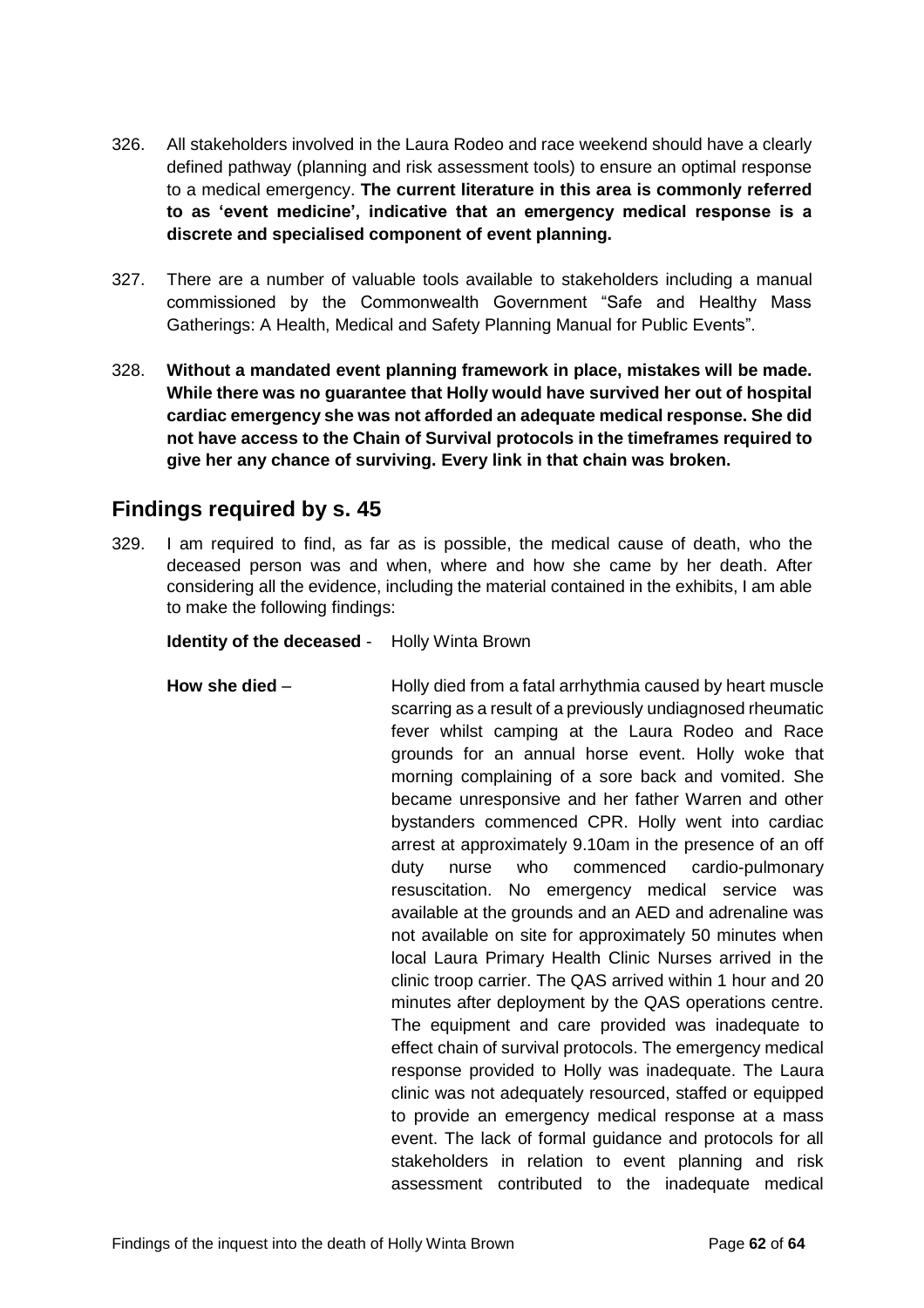response. I recommend that an interagency executive group be convened to consider reform for mass gathering events in Queensland and specifically to formulate protocols for an out of hospital emergency medical response at the annual Laura Rodeo and Race event.

- <span id="page-66-0"></span>**Place of death** – **Laura Rodeo and Racecourse Reserve Grounds,** Peninsula Development Road, Laura **Date of death–** 27 June 2015
- <span id="page-66-2"></span><span id="page-66-1"></span>**Cause of death** – 1(a) Myocardial scarring Condition giving rise to the underlying condition 1(b) Past Myocarditis (? rheumatic fever)

# <span id="page-66-3"></span>**Comments and recommendations**

330. Pursuant to the *Coroners Act 2003:* A coroner may, whenever appropriate, comment on anything connected with a death investigated at an inquest that relates to*:*

> *46 (1) (a)* "public health or safety" and 46(1)(c) "ways to prevent deaths from happening in similar circumstances in the future."

331. I intend to frame recommendations reflecting the essence of the Browns submissions, however I have confined my recommendations specifically to the emergency medical response at the Laura Rodeo and Races event. I am optimistic that such a recommendation will trigger state wide reform for mass gathering public events

# <span id="page-66-4"></span>**RECOMMENDATION ONE**

- 332. That within six (6) months of these findings an interagency executive group be convened to consider reform for mass gathering events in Queensland and specifically to establish a standardised protocol to provide for an out of hospital emergency medical response at the annual Laura Rodeo and Race event.
- 333. The protocol must be sufficient to effect the Chain of Survival in compliance with International best practice standards addressing:
	- Access to and Early and reliable emergency response communications system;
	- Access to early CPR;
	- Access to defibrillation within the first  $3 4$  minutes of a cardiac arrest;
	- Access to advanced care by emergency services personnel within 8 minutes of cardiac arrest
- 334. The roundtable is to include executive representation from (not limited to):

Laura Amateur Turf Club